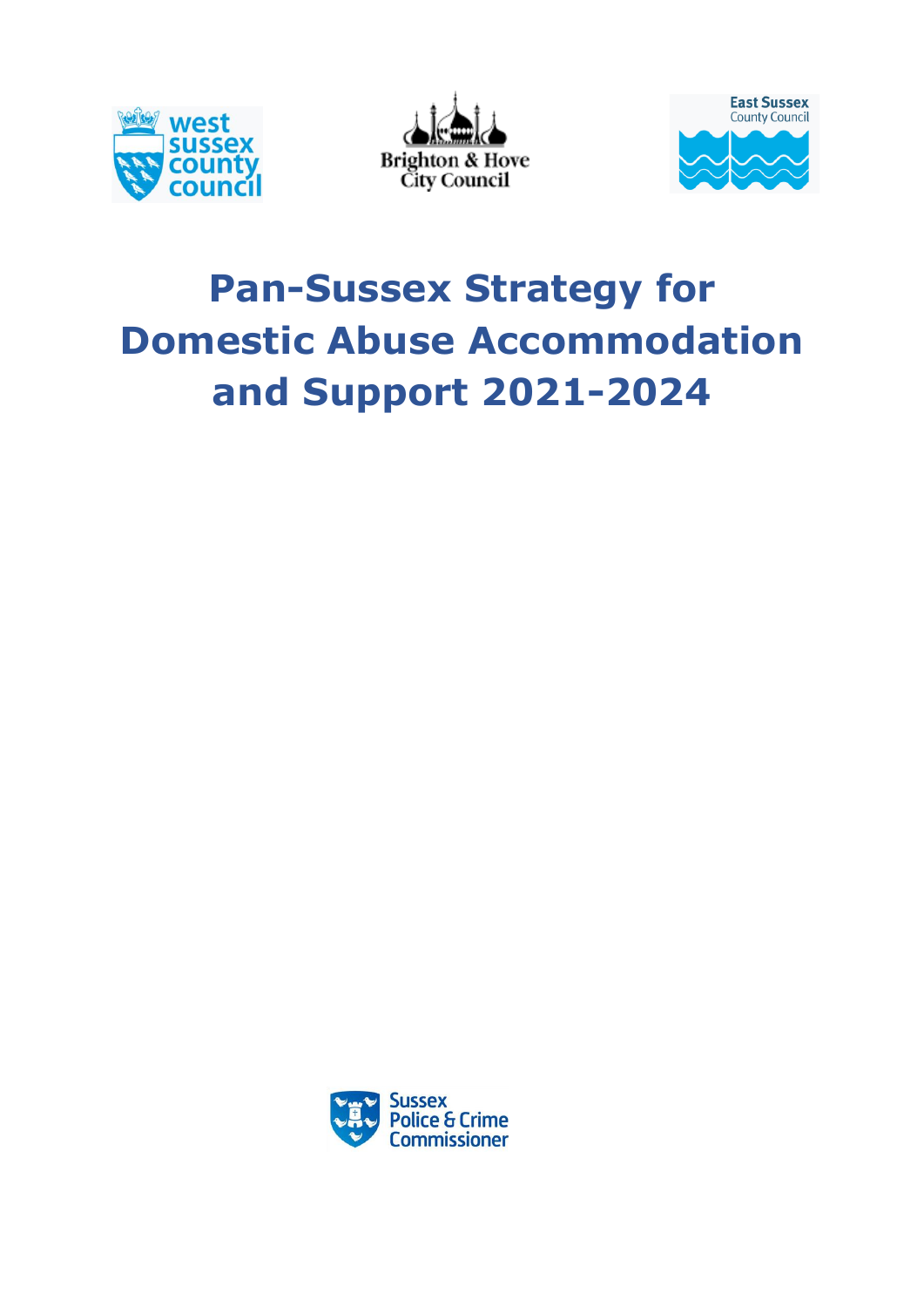# Table of contents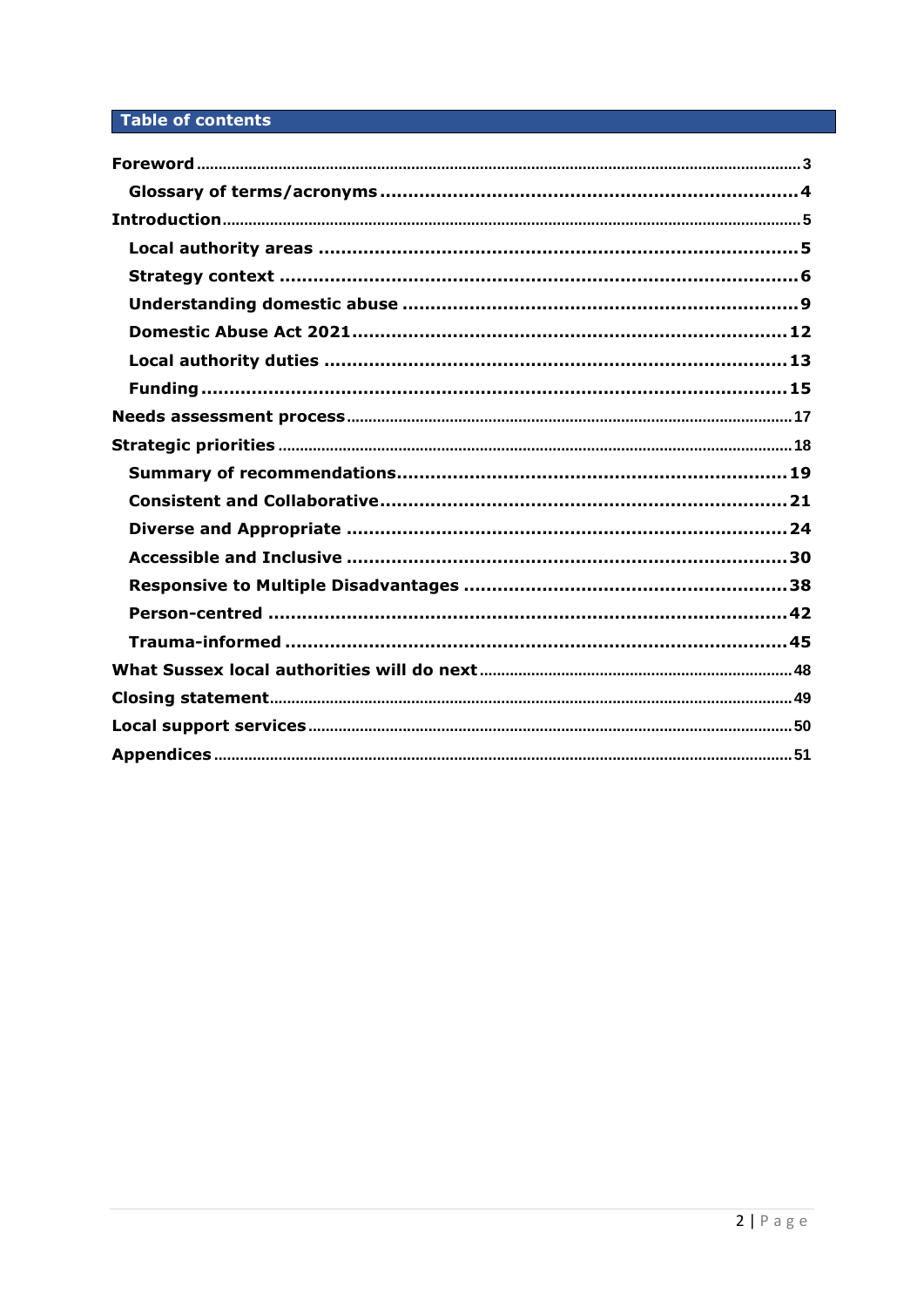<span id="page-2-0"></span>The Pan-Sussex Strategy for Domestic Abuse Accommodation & Support 2021-2024 sets out how we will help and protect survivors of domestic abuse in safe accommodation, in line with our new duties under the national Domestic Abuse Act 2021.

Tackling domestic abuse is everyone's business, and we welcome the Domestic Abuse Act 2021 and its aim to end the post code lottery of support for anyone affected by domestic violence and abuse.

The new Pan-Sussex Domestic Abuse Board will bring together a diverse range of stakeholders who will play a critical role in delivering the vision of the strategy.

We are committed to working with our partners and communities to ensure that victims and survivors are not only able to access the high quality support they need but also the justice they are entitled to, and to make Sussex a safe place for everyone. The support provided will include work to allow victims and survivors to remain safely in their own homes or in safe accommodation.

We have committed to a range of new interventions including co-locating Independent Domestic Violence Advisors in Housing Options teams, as well as new schemes which aim to enhance and increase the support in safe accommodation for all victims and survivors of domestic violence and abuse across Sussex.



**Councillor Steph Powell** Joint Chair of the Tourism, Equalities, Communities & Culture Brighton & Hove City Council



**Councillor Carl Maynard** Lead Member for Adult Social Care and **Health** East Sussex County Council



**Councillor Amanda Jupp** Cabinet Member for Adult Services West Sussex County Council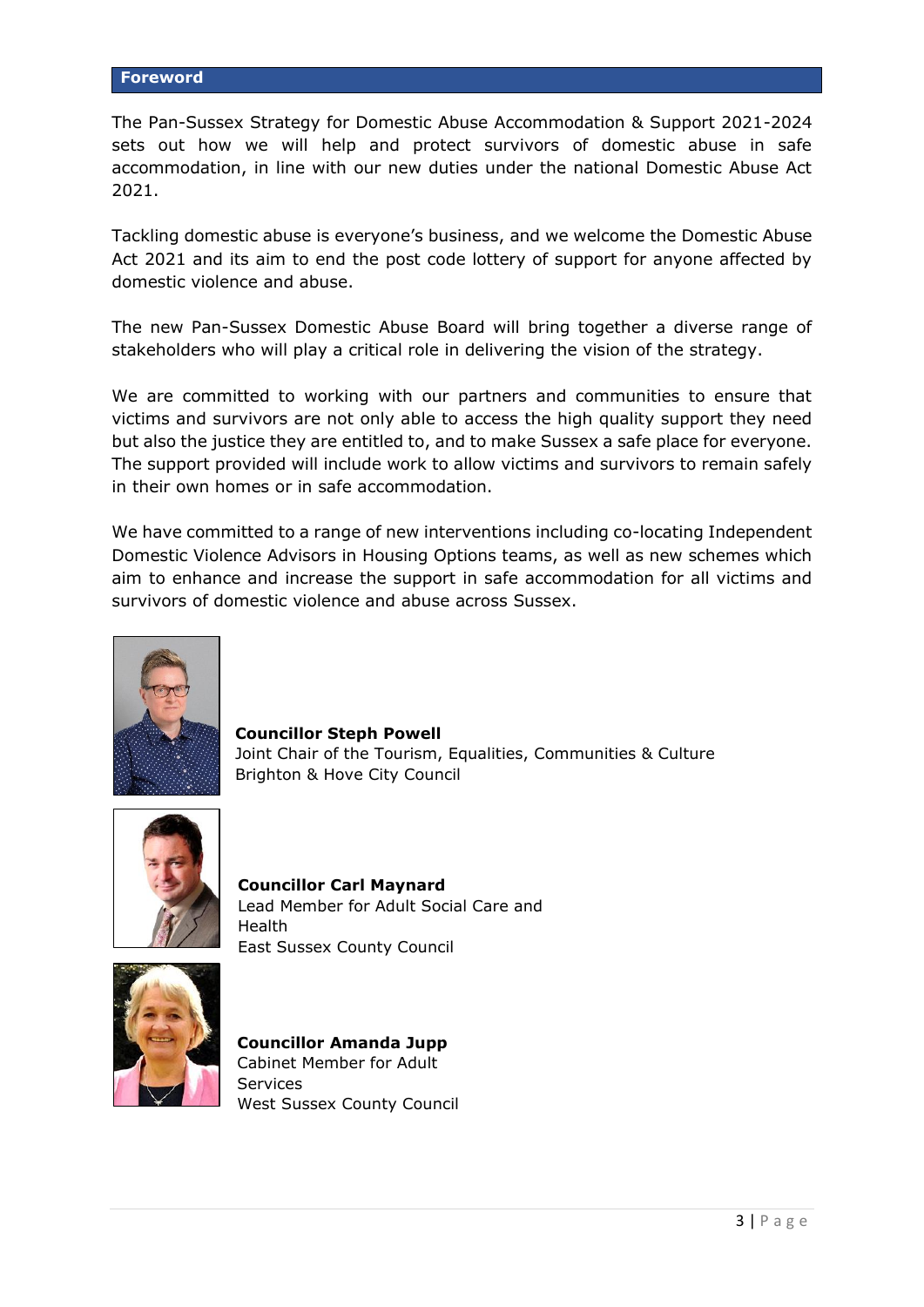## <span id="page-3-0"></span>**Glossary of terms/acronyms**

**BME:** Black and Minoritised Ethnic

**CoE**: Council of Europe

**CYP:** Children and Young Person

**DAHA**: Domestic Abuse Housing Alliance

**DAPN:** Domestic Abuse Protection Notices

**DAPO:** Domestic Abuse Protection Orders

**DASH RIC**: Domestic Abuse, Stalking and Harassment Risk Indicator Checklist

**D & B: District and Borough** 

**DLUHC:** Department of Levelling Up, Housing and Communities

**GRT:** Gypsy, Roma and Traveller

**HCLIC**: Homelessness Case Level Information Collection

**IDVA:** Independent Domestic Violence Advisor

**ISVA:** Independent Sexual Violence Advisor

**LGBTQ+:** Lesbian, Gay, Bisexual, Transgender, Queer and + to include other gender identities and sexual orientations

**MARAC:** Multi-Agency Risk Assessment Conference

**MCN:** Multiple Complex Needs

**NRPF:** No Recourse to Public Funds

**PRS: Private Rented Sector** 

**RtS:** Routes to Support

**SEND:** Special Educational Needs and Disabilities

**SLCN:** Speech, Language and Communication Needs

**VAWG:** Violence Against Women and Girls

**WHA:** Whole Housing Approach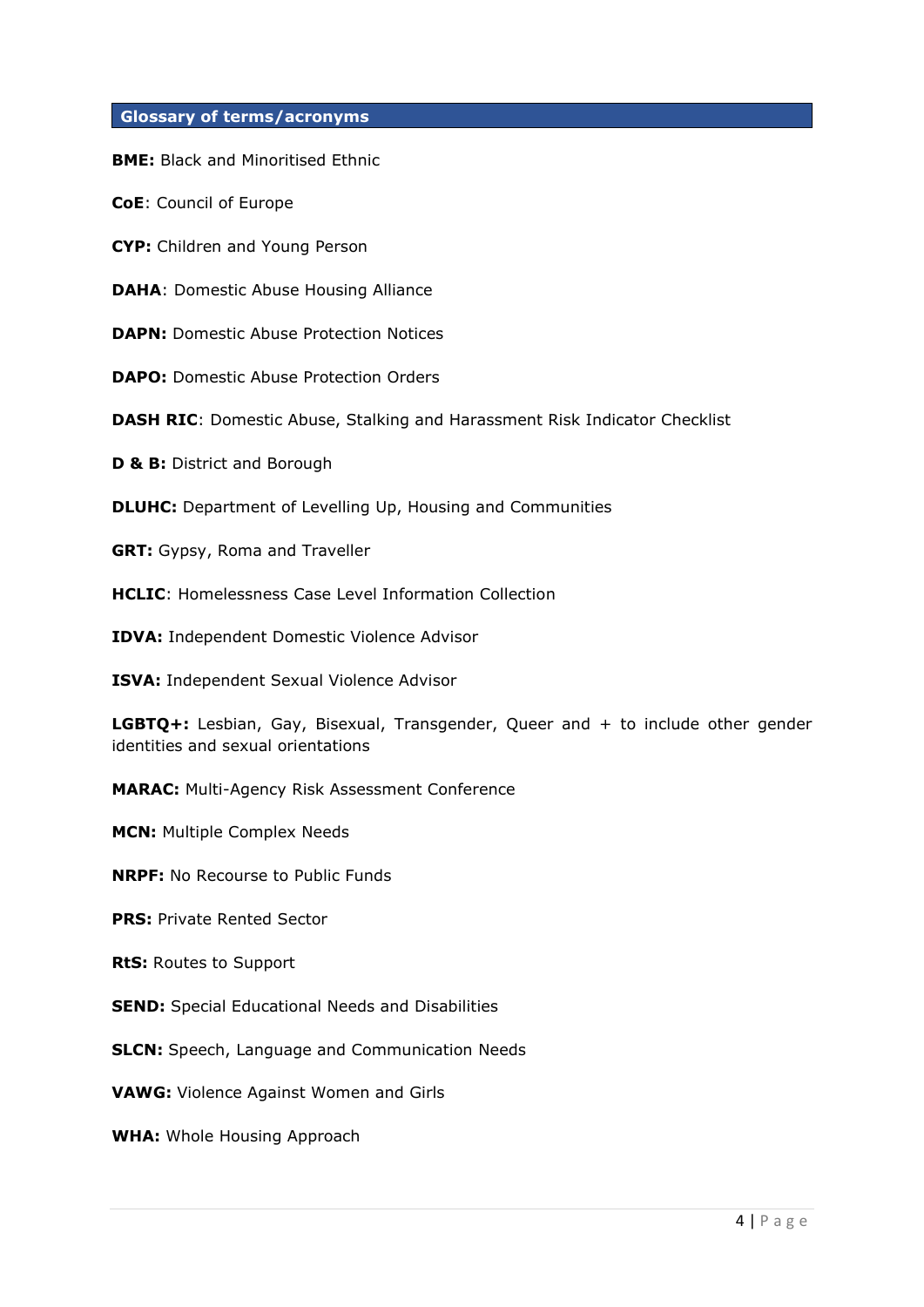# <span id="page-4-0"></span>**Introduction**

#### <span id="page-4-1"></span>**Local authority areas**

Local authorities like Brighton and Hove City Council, East and West Sussex County Councils are responsible for a range of services for people and businesses in their defined areas and are governed by councillors who are elected by the public in local elections.<sup>1</sup> Providing provisions for those affected by Domestic Abuse is one of those legal obligations.

Sussex, a largely rural area with over 150km of coastline, has a combined population of over 1.6 million<sup>2</sup>. West Sussex accounts for approximately 50% of the total population of the county, East Sussex 30% and Brighton and Hove 20%.<sup>3</sup>



# Brighton & Hove

- The population of Brighton was estimated to be 290,395 residents in 2017.
- Brighton & Hove is the 131<sup>st</sup> most deprived local authority in England (of 317).
- One in five people (19.5%) are from a Black or Minority Ethnic Group (14.5% South East, 20.2% England).
- Between 1,500 and 2,500 trans adults live in Brighton & Hove, with many more who visit to socialise, study and/or work.
- Our best estimate of lesbian, gay and bisexual residents is 11% to 15% of the population aged 16+.

# East Sussex

- The population of East Sussex was estimated to be 558,852 by ONS mid-year estimates in 2020.
- East Sussex has a much older age profile compared to England and the South East.
- 91.7% of the county's population identified as White British, compared to the regional average of 85.2% and the national average of 80.5%.

<sup>1</sup> [What is local government? | Local Government Association](https://www.local.gov.uk/about/what-local-government)

<sup>2</sup> [\[ARCHIVED CONTENT\] Census 2011 result shows increase in population of the South East -](https://webarchive.nationalarchives.gov.uk/ukgwa/20160108133404/http:/www.ons.gov.uk/ons/rel/mro/news-release/census-2011-result-shows-increase-in-population-of-the-south-east/censussoutheastnr0712.html) ONS [\(nationalarchives.gov.uk\)](https://webarchive.nationalarchives.gov.uk/ukgwa/20160108133404/http:/www.ons.gov.uk/ons/rel/mro/news-release/census-2011-result-shows-increase-in-population-of-the-south-east/censussoutheastnr0712.html)

<sup>&</sup>lt;sup>3</sup> [Sussex-Peoples-Panel-Membership-Demographics-JAN-20-v2.pdf \(sussexhealthandcare.uk\)](https://www.sussexhealthandcare.uk/wp-content/uploads/2020/03/Sussex-Peoples-Panel-Membership-Demographics-JAN-20-v2.pdf)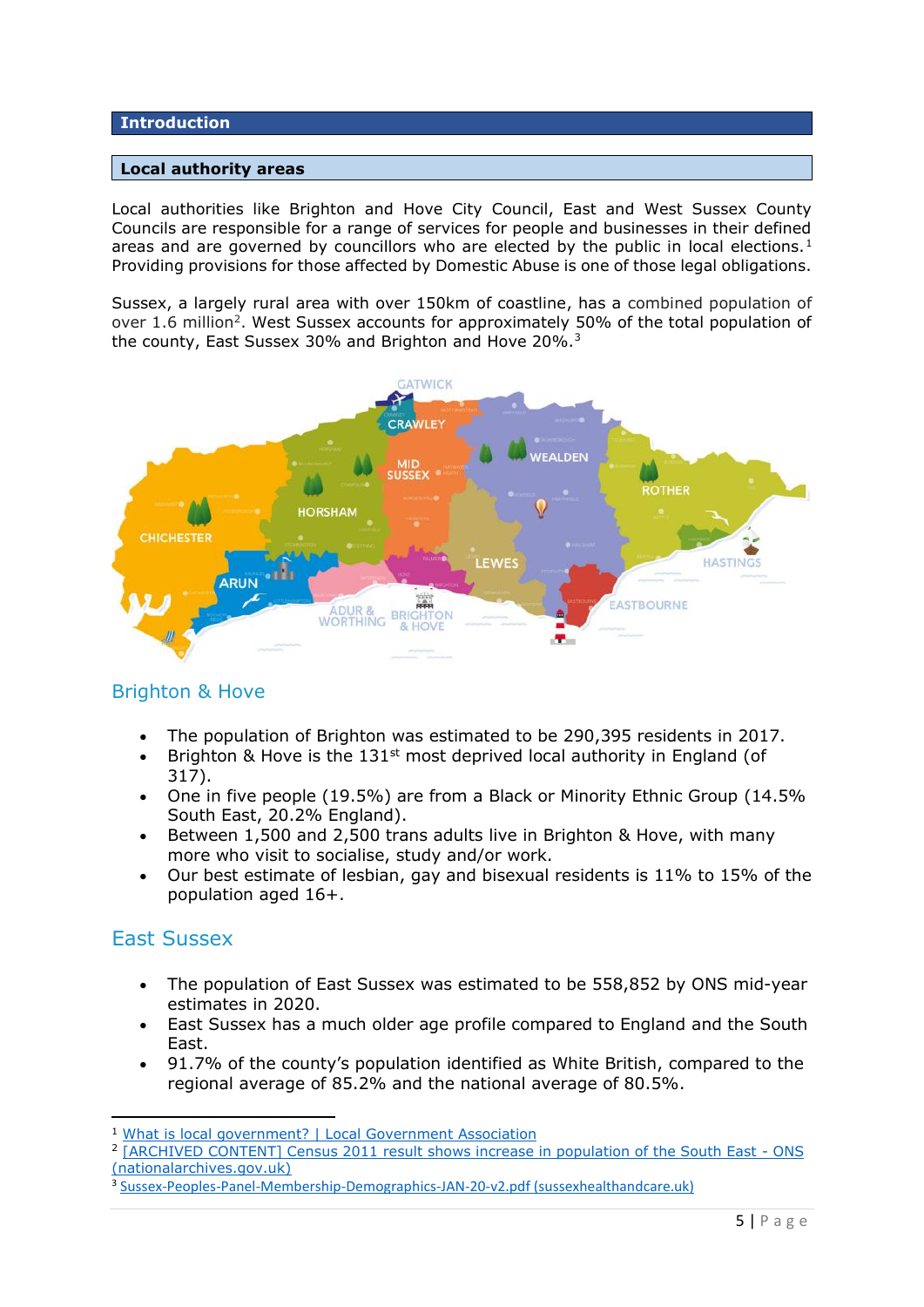- In the 2011 Census, 52% of the county's population was estimated to be female and 48% male, similar to the national split
- Local projections suggest that by 2032 there will be over 130,000 people with a disability in East Sussex.

# West Sussex

- The population of West Sussex was estimated to be 858,852 in 2018.
- There is a roughly equal split between men  $(48.6\%)$  and women  $(51.4\%)$ .
- Of the West Sussex population: 20.3% are aged 0-17 years, 56.9% are aged 18-64 years, 22.7% are aged 65+.
- 50-70% of the population live in rural areas, with 31% located in Horsham and Chichester.
- 84.5% of the population is White British. 3.3% were born in the UK but had an ethnic minority background.

#### <span id="page-5-0"></span>**Strategy context**

#### ❖ **Domestic abuse context**

*"Whoever you are, wherever you live and whatever the abuse you face, you will have access to the services you need to be safe."<sup>4</sup>*

Whilst this Strategy has used the local needs assessment to assess how many people are affected by domestic abuse and the gaps in support in Sussex, it should be recognised that:

*"Evidence shows that the majority of those accommodated in refuges will be from out of area - for many survivors fleeing domestic abuse, their immediate safety from harm will be dependent on access to a safe, secret space outside of the local authority where they are usually resident. Local refuges need to be linked into a national network of provision, as well as being repositories of local knowledge and expertise."<sup>5</sup>*

In July 2021, the Domestic Abuse Commissioner started to map domestic abuse support services nationally. The information from this mapping, as well as the findings from each local authority area needs assessment like this one, will inform an understanding of service provision across England and will help government in its decision-making around future funding.

Participating in this national mapping exercise will enable Sussex to better understand and compare local needs with those victims/survivors fleeing and requiring support from outside of Sussex, so that ultimately there will be comprehensive provision of services across the whole of England and Wales.

<sup>4</sup> [Domestic abuse: PM vows to end 'postcode lottery' for victims -](https://www.bbc.co.uk/news/uk-48249330) BBC News

<sup>5</sup> Home Office. (2016). *Violence Against Women and Girls Services: Supporting Local Commissioning*. Available at: [VAWG commissioning toolkit \(publishing.service.gov.uk\),](https://assets.publishing.service.gov.uk/government/uploads/system/uploads/attachment_data/file/576238/VAWG_Commissioning_Toolkit.pdf) p.16.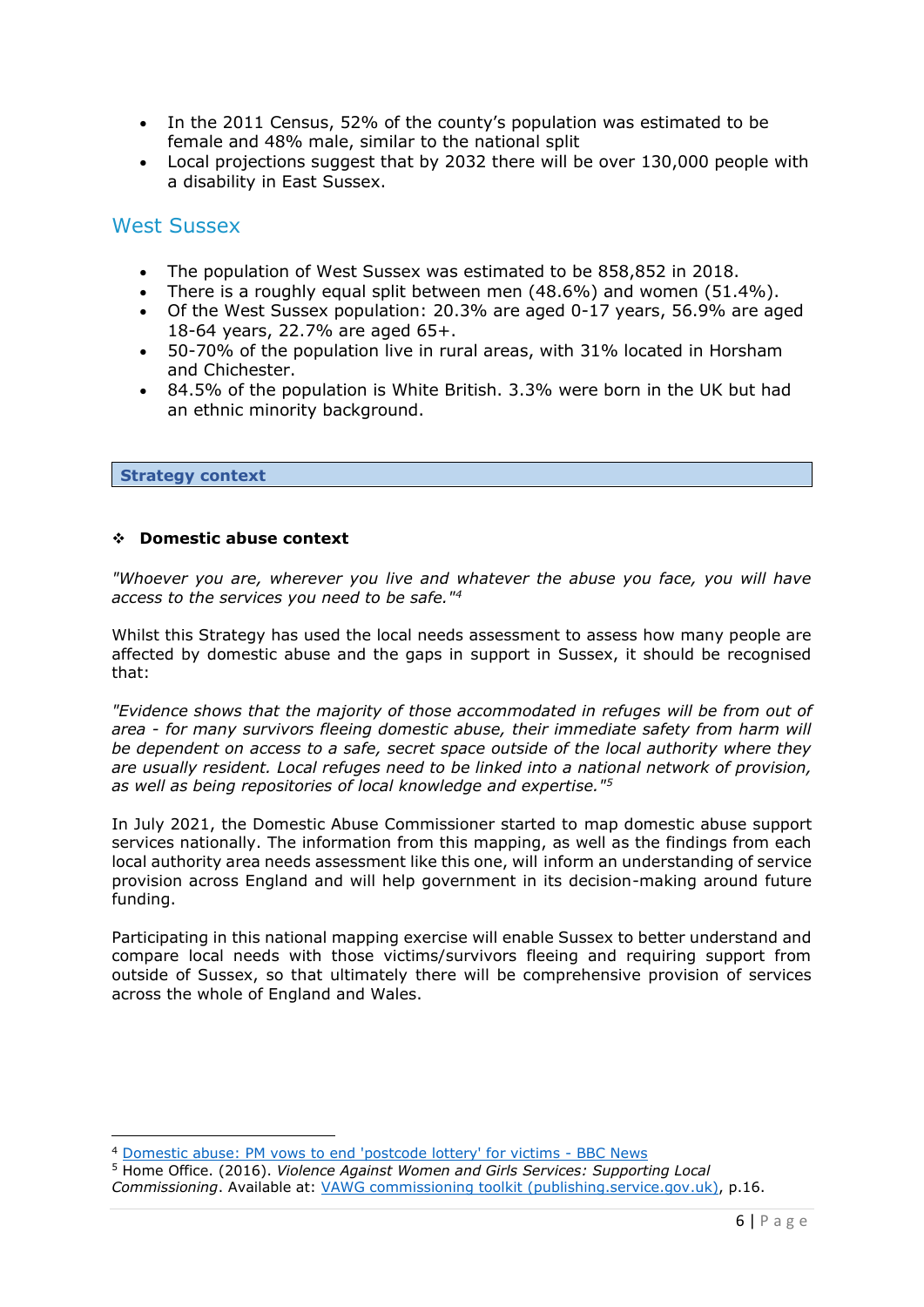Wider preventative work, such as healthy relationships programmes in schools and early intervention work with families, is fundamental in reducing domestic abuse and Violence Against Women and Girls (VAWG). However, the scope of the Strategy is limited to accommodation and support within accommodation for victims/survivors of domestic abuse, in line with Part 4 of the Domestic Abuse Act 2021. The Strategy outlines the priorities and recommendations for domestic abuse accommodation and support. Action plans are under development locally to guide the implementation, delivery and monitoring of these priorities and recommendations. The *Pan-Sussex Domestic Abuse Accommodation and Support Strategy 2021-2024* must therefore be considered as one part of a wider and ongoing response to domestic abuse across the county.

This Strategy has been informed by and builds upon previous strategies, consultations, reports and ongoing VAWG work (please see *Appendix 1*) being developed by Tier One local authorities in Sussex, including:

- ❖ Pan-Sussex Strategic Framework for Domestic and Sexual Violence and Abuse.<sup>6</sup>
- ❖ The Safer West Sussex Partnership County Community Safety Agreement 2021- 2025. 7
- ❖ Brighton & Hove Community Safety and Crime Reduction Strategy 2020-23.<sup>8</sup>
- $\div$  Brighton & Hove Homelessness and Rough Sleeping Strategy 2020-2025.<sup>9</sup>
- ❖ East Sussex Safer Communities Partnerships Plan 2020/23.<sup>10</sup>
- ❖ Developing A Joint Domestic Violence and Abuse, Sexual Violence and Violence Against Women and Children Strategy for Brighton & Hove and East Sussex: A Consultation with Adult Victims/Survivors, Perpetrators and Professionals.<sup>11</sup>
- ❖ West and East Sussex District and Borough Councils Homelessness Strategies.

*Reduction Strategy 2020 – 2023*. Available at: [Brighton & Hove \(safeinthecity.info\).](https://www.safeinthecity.info/sites/safeinthecity.info/files/sitc/Brighton%20%26%20Hove%20Community%20Safety%20and%20Crime%20Reduction%20Strategy%202020-2023.pdf)

<sup>6</sup> East Sussex Community Safety Partnership. (2020). *East Sussex Safer Communities Partnerships Plan 2020/23*. Available at: [East Sussex Safer Communities Business Plan 2020\\_.pdf](https://www.safeineastsussex.org.uk/content/files/file/East%20Sussex%20Safer%20Communities%20Business%20Plan%202020_.pdf)  [\(safeineastsussex.org.uk\).](https://www.safeineastsussex.org.uk/content/files/file/East%20Sussex%20Safer%20Communities%20Business%20Plan%202020_.pdf)

<sup>7</sup> Safer West Sussex Partnership. (2021). *The Safer West Sussex Partnership: County Community Safety Agreement 2021-25*. Chichester: Community Safety & Wellbeing Team <sup>8</sup> Brighton & Hove Community Safety Partnership. (2020). *Community Safety and Crime* 

<sup>9</sup> Brighton & Hove City Council. (2020). *Homelessness and Rough Sleeping Strategy 2020-2025.*  Available at: [Homelessness and Rough Sleeping Strategy 2020-2025 \(brighton-hove.gov.uk\)](https://www.brighton-hove.gov.uk/homelessness-and-rough-sleeping-strategy-2020-2025#introduction) <sup>10</sup> East Sussex Community Safety Partnership. (2020). *East Sussex Safer Communities* 

*Partnerships Plan 2020/23*. Available at: [East Sussex Safer Communities Business Plan 2020\\_.pdf](https://www.safeineastsussex.org.uk/content/files/file/East%20Sussex%20Safer%20Communities%20Business%20Plan%202020_.pdf)  [\(safeineastsussex.org.uk\)](https://www.safeineastsussex.org.uk/content/files/file/East%20Sussex%20Safer%20Communities%20Business%20Plan%202020_.pdf)

<sup>11</sup> Against Violence and Abuse. (2018). *Developing A Joint Domestic Violence and Abuse, Sexual Violence and Violence Against Women and Children Strategy for Brighton & Hove and East Sussex: A Consultation with Adult Victims/Survivors, Perpetrators and Professionals*. London: Against Violence and Abuse.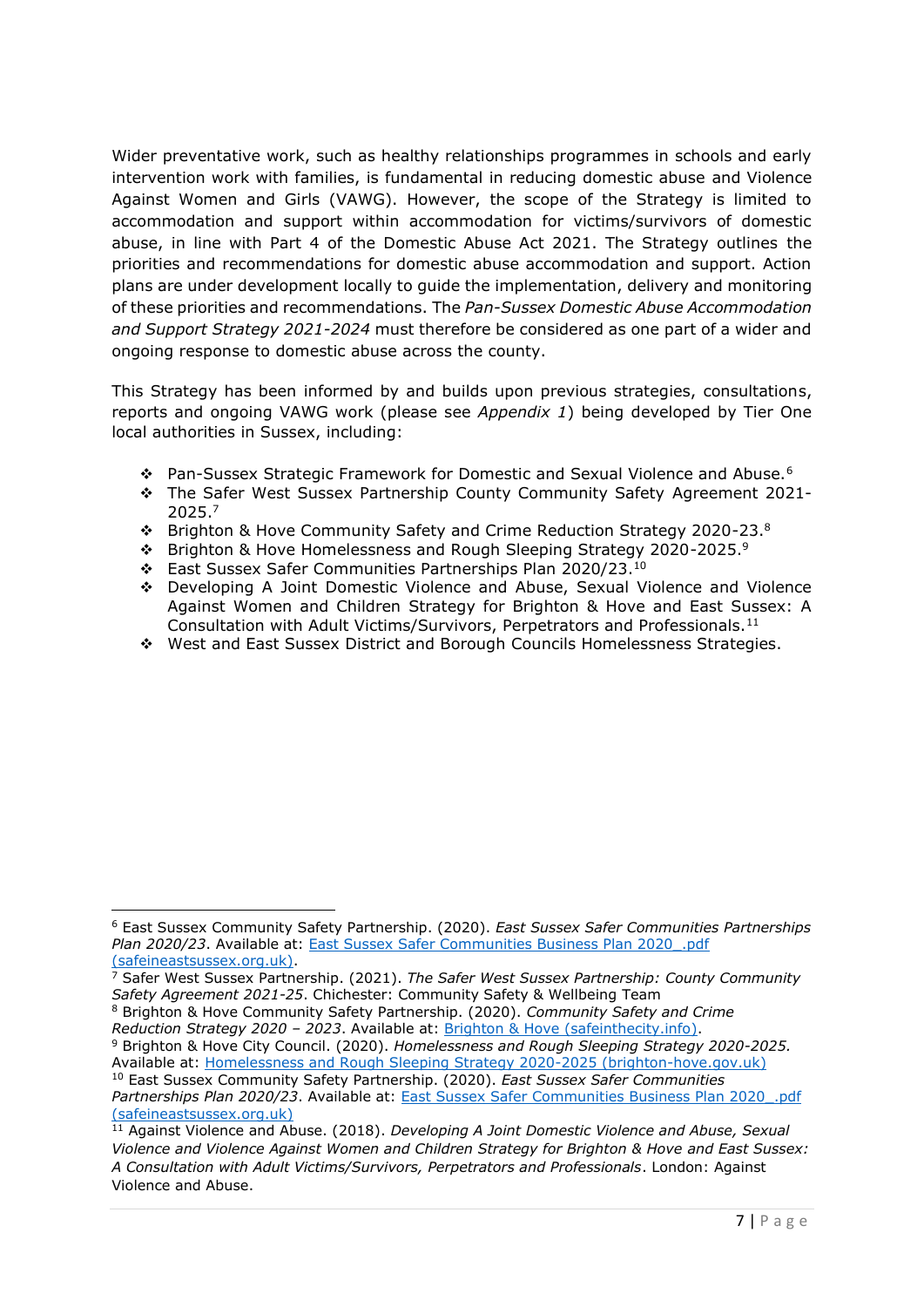# ❖ **Local housing context**

In developing housing and accommodation options for victims/survivors of domestic abuse and the need to provide move on from safe accommodation, it is pertinent to note that the housing market, both private sector and social housing, is a very challenging environment across Sussex.

Private sector rents and property prices have been driven up considerably by the influx of working professional households from metropolitan areas following the Covid-19 pandemic and lockdowns, reflecting new home working arrangements and a desire for more space. This has priced out of the market large numbers of households reliant on the benefit system to meet part or all of their rental costs due to insecure, erratic employment.

In turn, the pressure on social housing has risen, with numbers on local housing authority Housing Registers increasing significantly as vacancies have fallen, meaning an increasingly lengthy wait to obtain a social housing property.

It will therefore take considerable innovation in the delivery of this Strategy to effectively increase the housing and accommodation options available to victims/survivors of domestic abuse, nevertheless exploratory work as part of the strategy Delivery Plans will be commenced to better understand how to improve the current offer.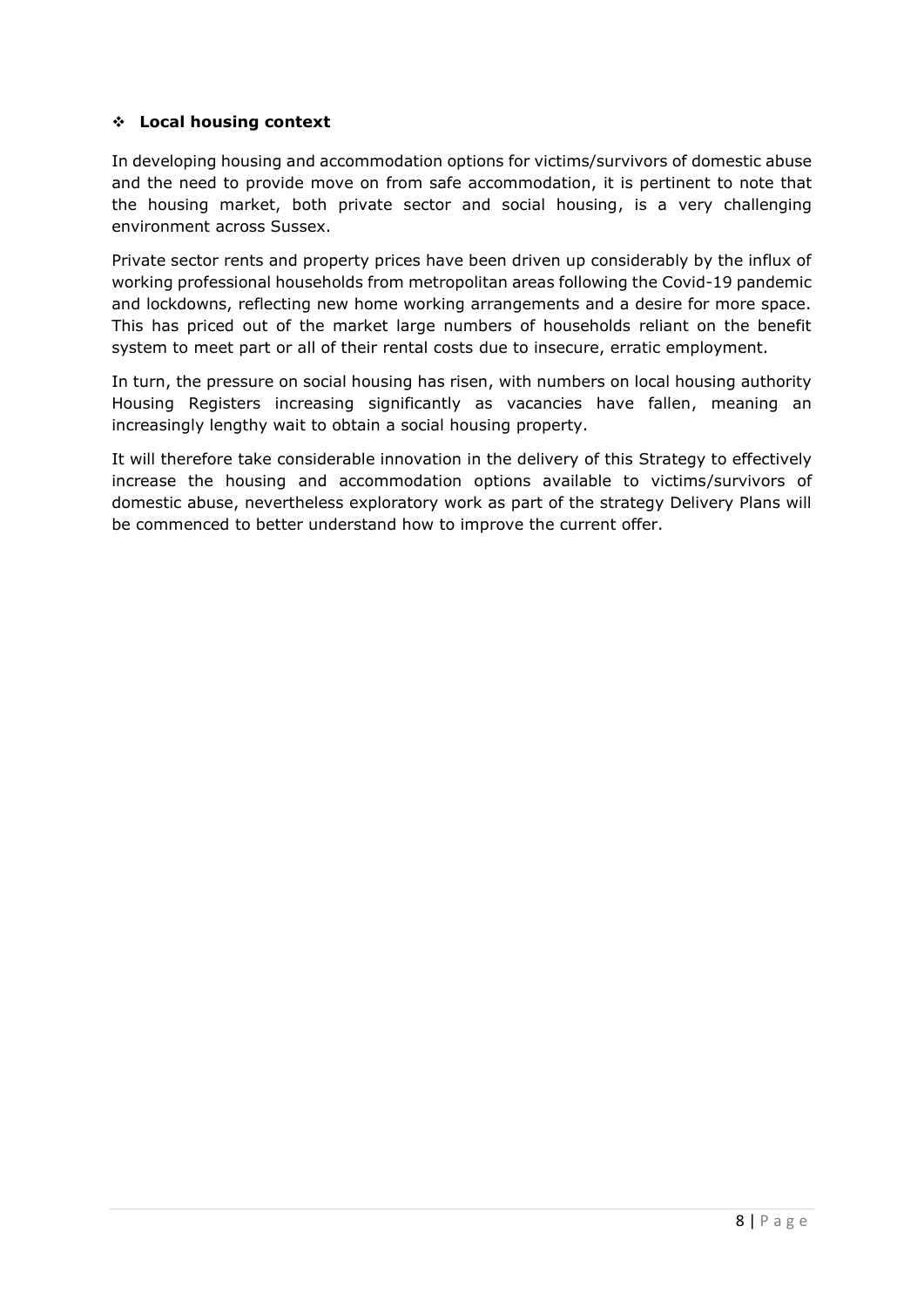#### <span id="page-8-0"></span>**Understanding domestic abuse**

The Government's definition of domestic abuse is 'any incident or pattern of incidents of controlling, coercive, threatening behaviour, violence or abuse between those aged 16 or over who are, or have been, intimate partners or family members regardless of gender or sexuality.'

In addition to the above, following the introduction of the Domestic Abuse Act 2021, children that witness, hear or experience domestic abuse are also now recognised as victims in their own right for the first time.<sup>12</sup>

Abuse can take many forms such as:

- Physical or sexual abuse
- Violent or threatening behaviour
- Controlling or coercive behaviour
- Economic abuse
- Psychological, emotional, or other abuse
- Digital abuse

"Anyone can be a victim of domestic abuse, regardless of gender, age, ethnicity, religion, socio-economic status, sexuality or background."<sup>13</sup>

In line with the statutory definition, this Strategy recognises that anyone can be a victim of domestic abuse and for this reason adopts the inclusive terminology of 'victims/survivors.' However, it must be recognised that domestic abuse is a predominantly gendered crime and should be understood in the wider context of Violence Against Women and Girls (VAWG). In the majority of cases, domestic abuse is experienced by women and perpetrated by men.<sup>14</sup> Women are more likely to experience different types of abuse, multiple incidents and to be the victim of a domestic homicide.

*42% of domestic violence victims/survivors have been victimised more than once. Victims/survivors experience an average of 20 incidents of domestic abuse in a year.<sup>15</sup>*

*Domestic abuse is rarely a one-off incident and it is the cumulative and interlinked types of abuse that have a particularly damaging effect on the victim.<sup>16</sup>*

#### ❖ **National picture**

Between March 2019 and March 2020, an estimated 2.3 million adults living in the United Kingdom experienced domestic abuse and one in five children were identified as living with domestic abuse.<sup>17</sup>

Domestic abuse is however, a largely hidden crime that is under-reported to the police. The Crime Survey for England and Wales (CSEW) for 2017/18 found that only 17% of those who had experienced abuse in the last 12 months reported the abuse to the police.

<sup>12</sup> [Domestic Abuse Act 2021 \(legislation.gov.uk\)](https://www.legislation.gov.uk/ukpga/2021/17/section/3/enacted)

<sup>13</sup> [Domestic abuse: how to get help -](https://www.gov.uk/guidance/domestic-abuse-how-to-get-help) GOV.UK (www.gov.uk)

<sup>14</sup> [What is domestic abuse? -](https://www.womensaid.org.uk/information-support/what-is-domestic-abuse/) Womens Aid

<sup>15</sup> Walby, S. (2004). *The cost of domestic violence*. Women and Equality Unit: University of Leeds. Available at: [Layout 1 \(lancs.ac.uk\)](https://eprints.lancs.ac.uk/id/eprint/55255/1/cost_of_dv_report_sept04.pdf)

<sup>16</sup> [Domestic abuse | The Crown Prosecution Service \(cps.gov.uk\)](https://www.cps.gov.uk/crime-info/domestic-abuse)

<sup>17</sup> About us - [Domestic Abuse Commissioner](https://domesticabusecommissioner.uk/about/)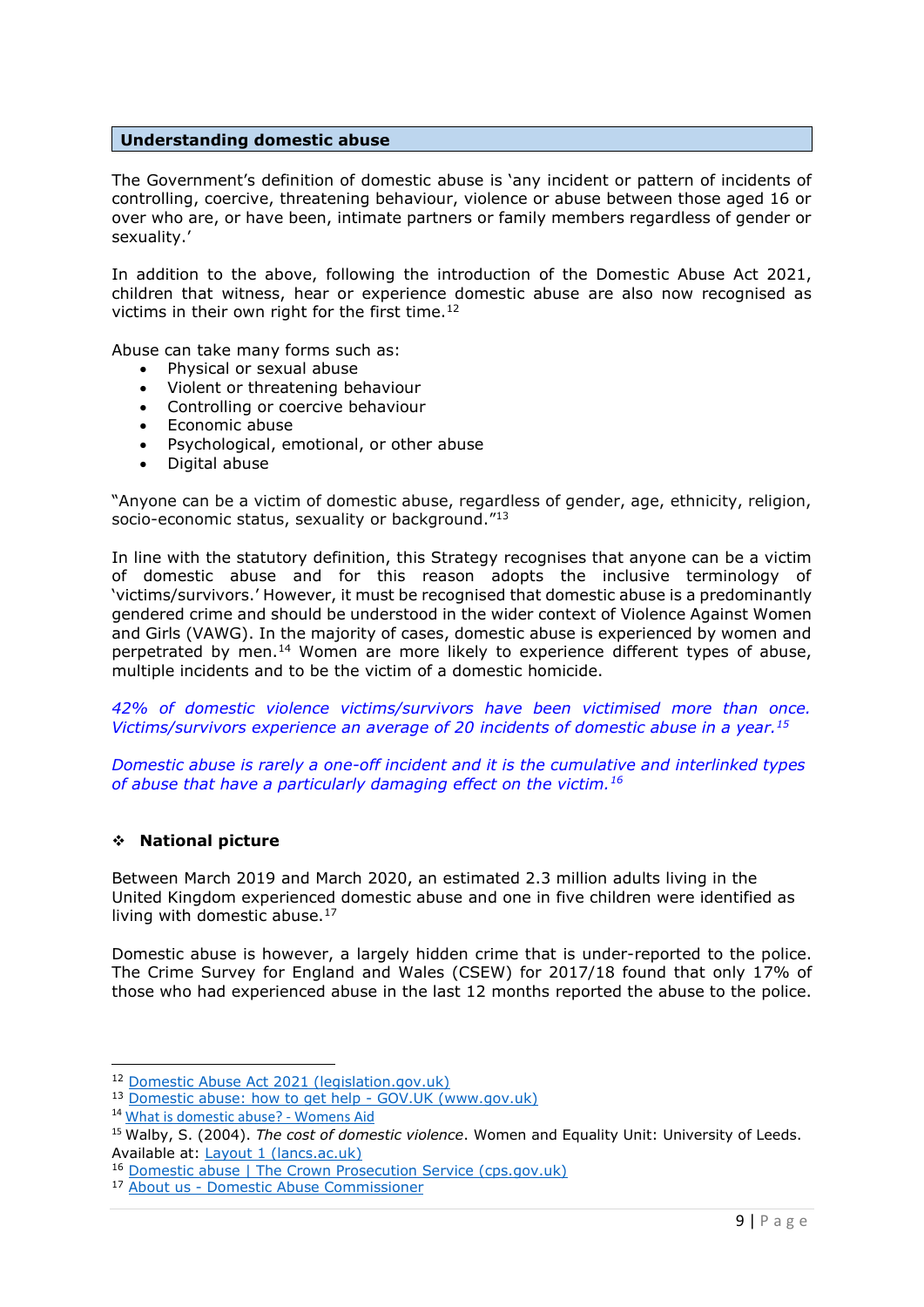$18$  Therefore, data held by the police can only provide a part of the picture of the actual levels of domestic abuse experienced.

Despite the under-reporting of domestic abuse incidents, the police in England and Wales receive over 100 calls every hour on average relating to domestic abuse.<sup>19</sup> Domestic abuse-related crime makes up 15% of all crime recorded by police in England and Wales and 35% of all recorded violence against the person crimes.<sup>20</sup>

*On average, victims at high risk of serious harm or murder live with domestic abuse for 2-3 years before getting help.* 21

*85% of victims sought help from professionals an average of five times in the year before they got effective help to stop the abuse.<sup>22</sup>*

*Every day almost 30 women attempt suicide as a result of experiencing domestic abuse and every week three women take their own lives.*<sup>23</sup>

This Strategy must also reflect on the impact Covid-19 had on domestic abuse and support services. During the pandemic, it was reported nationally that there was an increase in risk, an escalation of violence and an increase in demand for domestic abuse support services. The National Domestic Abuse Helpline reported that between April and June 2020 there was a 65% increase in contacts logged, compared with the first three months of the year. <sup>24</sup> Similarly charities reported a 200% increase in calls and people accessing webchat services since the first lockdown.<sup>25</sup> We will explore in a later section whether this increase was encountered in Sussex and how support provisions have evolved to meet the changing requirements.

<sup>18</sup> [Domestic abuse prevalence and trends, England and Wales -](https://www.ons.gov.uk/peoplepopulationandcommunity/crimeandjustice/articles/domesticabuseprevalenceandtrendsenglandandwales/yearendingmarch2020) Office for National Statistics [\(ons.gov.uk\)](https://www.ons.gov.uk/peoplepopulationandcommunity/crimeandjustice/articles/domesticabuseprevalenceandtrendsenglandandwales/yearendingmarch2020)

<sup>19</sup> Her Majesty's Inspectorate of Constabulary (HMIC). (2015). *Increasingly everyone's business: A progress report on the police response to domestic abuse.* Available at: [increasingly-everyones](https://www.justiceinspectorates.gov.uk/hmicfrs/wp-content/uploads/increasingly-everyones-business-domestic-abuse-progress-report.pdf)[business-domestic-abuse-progress-report.pdf \(justiceinspectorates.gov.uk\),](https://www.justiceinspectorates.gov.uk/hmicfrs/wp-content/uploads/increasingly-everyones-business-domestic-abuse-progress-report.pdf) p.28.

<sup>20</sup> Her Majesty's Inspectorate of Constabulary and Fire and Rescue Services (HMICFRS). (2021). *Review of Policing Domestic Abuse During the Pandemic*. Available at: [Review of policing domestic](https://www.justiceinspectorates.gov.uk/hmicfrs/wp-content/uploads/review-of-policing-domestic-abuse-during-the-pandemic-2021.pdf)  [abuse during the pandemic: 2021 \(justiceinspectorates.gov.uk\).](https://www.justiceinspectorates.gov.uk/hmicfrs/wp-content/uploads/review-of-policing-domestic-abuse-during-the-pandemic-2021.pdf)

<sup>21</sup> [About domestic abuse | Safelives](https://safelives.org.uk/policy-evidence/about-domestic-abuse)

<sup>22</sup> [About domestic abuse | Safelives](https://safelives.org.uk/policy-evidence/about-domestic-abuse)

<sup>23</sup> Walby, 2004.

<sup>&</sup>lt;sup>24</sup> [Domestic abuse in England and Wales overview -](https://www.ons.gov.uk/peoplepopulationandcommunity/crimeandjustice/bulletins/domesticabuseinenglandandwalesoverview/november2020) Office for National Statistics (ons.gov.uk)

<sup>25</sup> [Extra £40m to help victims during pandemic and beyond -](https://www.gov.uk/government/news/extra-40m-to-help-victims-during-pandemic-and-beyond) GOV.UK (www.gov.uk)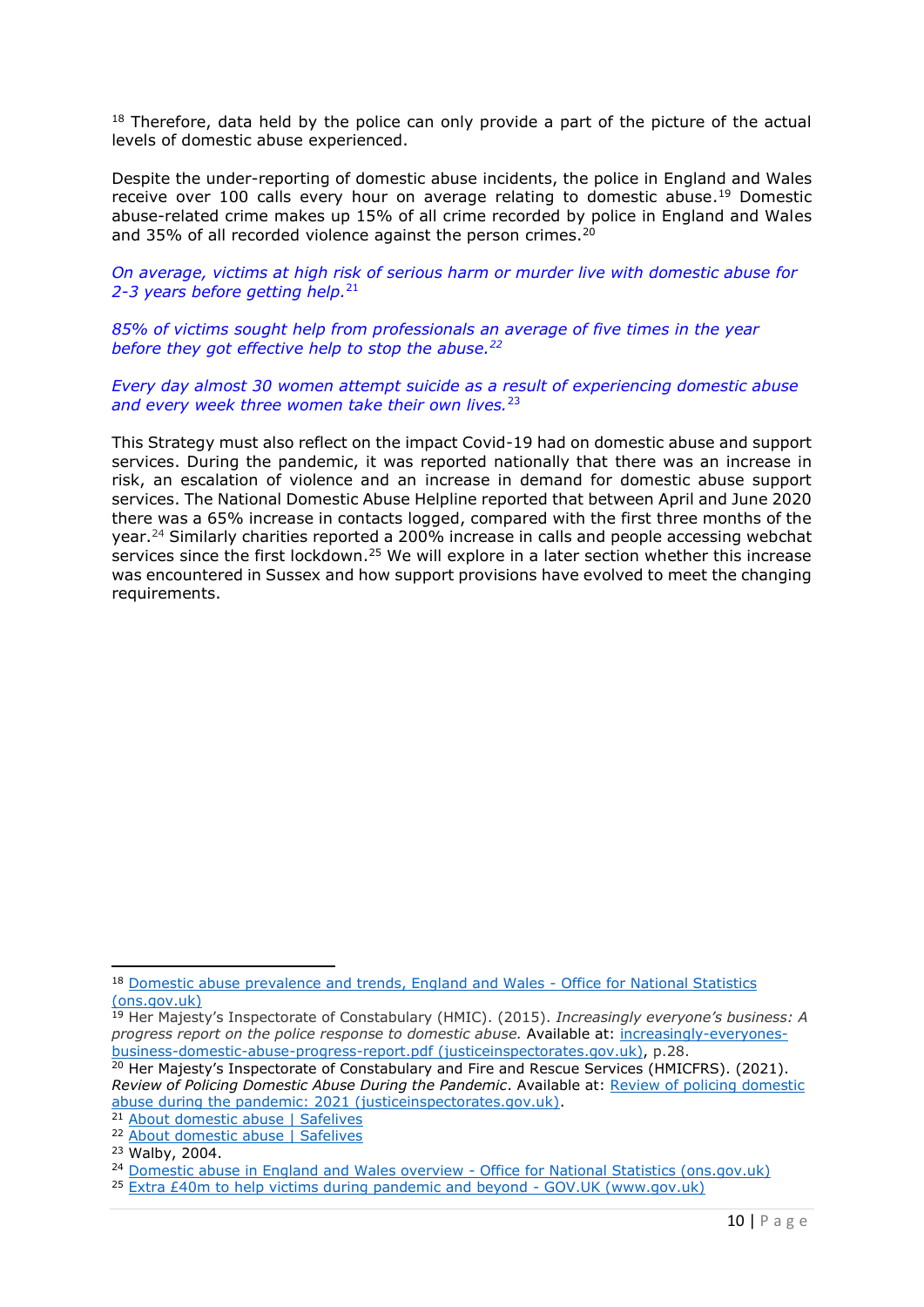#### ❖ **Sussex picture**

- An estimated 7% of women and 4% of men experienced at least one episode of domestic abuse in the last year (6% of population).<sup>26</sup> In Sussex this equates to 45,800 females and 21,800 males (67,600 adult victims in total).
- One in five children are identified as living with domestic abuse.<sup>27</sup> In Sussex, this equates to 60,000 0-15 year olds.
- 19% of estimated victims were known to Sussex Police in 2019.
- In 2020/21 Sussex Police recorded 20,800 domestic abuse crimes (18% of all recorded crime, 38% of all violence against the person). 13,700 victims were identified, 12,000 suspects and offenders.
- 28% of homicides in Sussex are flagged as domestic abuse.
- The rate of domestic abuse incidents and crimes per 1,000 population for Sussex (17) is lower than that for the South East (18) and England and Wales (23).  $28$
- Sussex has the third highest arrest rate per 100 domestic abuse offences (50) in the country.<sup>29</sup>
- An estimated 5% of domestic abuse crimes in Sussex result in prosecution (4% conviction)
- In 2020/21 around 3,500 cases were heard at MARAC in Sussex.<sup>30</sup>
- Compared to 2019, in 2020 there was a 58% increase in ongoing support and a 24% increase in referrals to domestic abuse services funded by the Sussex Police and Crime Commissioner, highlighting the potential impact of Covid-19 in Sussex.

# **Table 1: Number of victims per year based on ONS estimates and population**

|                 | <b>Female</b> | <b>Male</b> | <b>Children</b> |
|-----------------|---------------|-------------|-----------------|
|                 | $16 - 74$     | $16 - 74$   | $0 - 15$        |
| Adur            | 1,688         | 782         | 2,377           |
| Arun            | 4,227         | 1,939       | 5,213           |
| Brighton & Hove | 8,203         | 4,188       | 8,950           |
| Chichester      | 3,195         | 1,471       | 4,023           |
| Crawley         | 2,934         | 1,454       | 4,995           |
| Eastbourne      | 2,683         | 1,279       | 3,553           |
| Hastings        | 2,486         | 1,182       | 3,437           |
| Horsham         | 3,860         | 1,810       | 5,271           |
| Lewes           | 2,722         | 1,279       | 3,515           |
| Mid Sussex      | 3,994         | 1,890       | 5,980           |
| Rother          | 2,512         | 1,171       | 2,900           |
| Wealden         | 4,336         | 1,990       | 5,528           |
| Worthing        | 2,943         | 1,380       | 3,916           |

<sup>&</sup>lt;sup>26</sup> [Domestic abuse victim characteristics, England and Wales -](https://www.ons.gov.uk/peoplepopulationandcommunity/crimeandjustice/articles/domesticabusevictimcharacteristicsenglandandwales/yearendingmarch2019) Office for National Statistics (ons.gov.uk)

<sup>&</sup>lt;sup>27</sup> [Child abuse extent and nature, England and Wales -](https://www.ons.gov.uk/peoplepopulationandcommunity/crimeandjustice/articles/childabuseextentandnatureenglandandwales/yearendingmarch2019) Office for National Statistics (ons.gov.uk)

<sup>&</sup>lt;sup>28</sup> [Domestic abuse victim characteristics, England and Wales -](https://www.ons.gov.uk/peoplepopulationandcommunity/crimeandjustice/articles/domesticabusevictimcharacteristicsenglandandwales/yearendingmarch2019) Office for National Statistics (ons.gov.uk)

<sup>&</sup>lt;sup>29</sup> [Domestic abuse and the criminal justice system](https://www.ons.gov.uk/peoplepopulationandcommunity/crimeandjustice/datasets/domesticabuseandthecriminaljusticesystemappendixtables) - Appendix tables - Office for National Statistics [\(ons.gov.uk\)](https://www.ons.gov.uk/peoplepopulationandcommunity/crimeandjustice/datasets/domesticabuseandthecriminaljusticesystemappendixtables)

<sup>&</sup>lt;sup>30</sup> Multi-Agency Risk Assessment Conference: a regular safety planning meeting for high-risk victims/survivors of domestic abuse, including police, independent domestic violence advisers, adult and children's social services, health and other relevant agencies.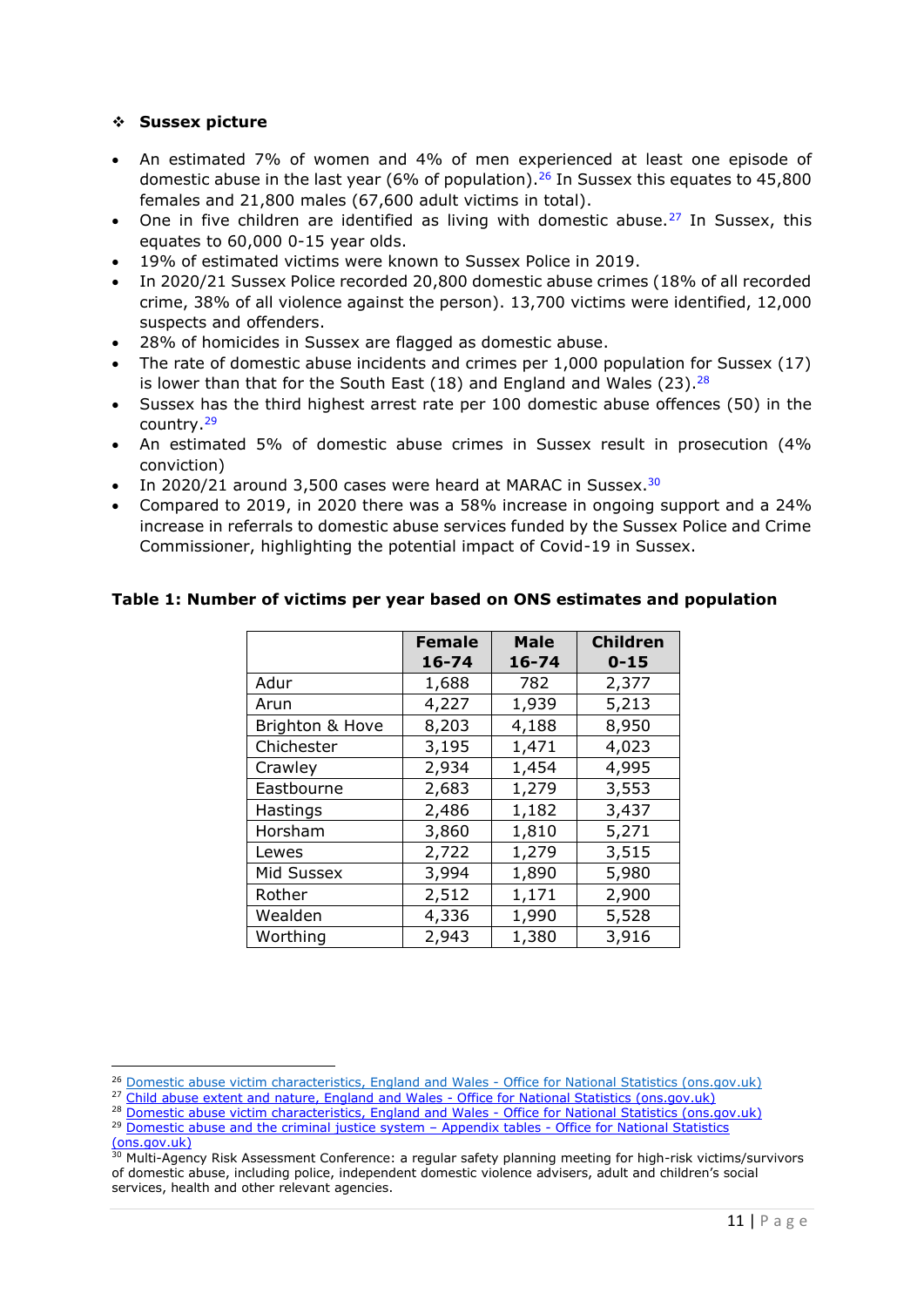# <span id="page-11-0"></span>**Domestic Abuse Act 2021**

The Domestic Abuse Bill was first introduced in the House of Commons in the 2017-19 parliamentary session. Following the 2019 General Election, the Government re-introduced the Bill on 3 March 2020 and it completed its parliamentary stages on 27 April 2021 and received Royal Assent, becoming law, on 29 April 2021.<sup>31</sup>



"*This landmark piece of legislation steps up the response to domestic abuse at every level – giving victims more support than ever before while ensuring perpetrators feel the full force of the law*."<sup>32</sup>

The Domestic Abuse Act has been designed to provide further protections to those who experience domestic abuse and strengthen measures to tackle perpetrators.  Please see *Appendix 2* for a more detailed list of the measures introduced by the Domestic Abuse Act.

The following definitions of safe accommodation and support are included in the Act: $33$ 

**Refuge**: "a refuge offers single gender or single sex accommodation and domestic abuse support which is tied to that accommodation. The address will not be publicly available. Victims, including their children, will have access to a planned programme of therapeutic and practical support from staff. Accommodation may be in shared or self-contained housing, but in both cases the service will enable peer support from other refuge residents."

**Specialist safe accommodation**: "specialist safe accommodation offering single gender or single sex accommodation, alongside dedicated domestic abuse support which is tailored to also support those who share particular protected characteristic(s) and/or who share one or more vulnerabilities requiring additional support. Accommodation may be in shared or self-contained housing, and the address will not be publicly available."

<sup>31</sup> [Domestic Abuse Act 2021 \(legislation.gov.uk\)](https://www.legislation.gov.uk/ukpga/2021/17/part/4/enacted)

<sup>&</sup>lt;sup>32</sup> Lord Chancellor Robert Buckland, Landmark Domestic Abuse Bill receives Royal Assent -GOV.UK (www.gov.uk)

<sup>&</sup>lt;sup>33</sup> Delivery of support to victims of domestic abuse in domestic abuse safe accommodation services - [GOV.UK \(www.gov.uk\)](https://www.gov.uk/government/publications/domestic-abuse-support-within-safe-accommodation/delivery-of-support-to-victims-of-domestic-abuse-in-domestic-abuse-safe-accommodation-services#part-a-key-definitions)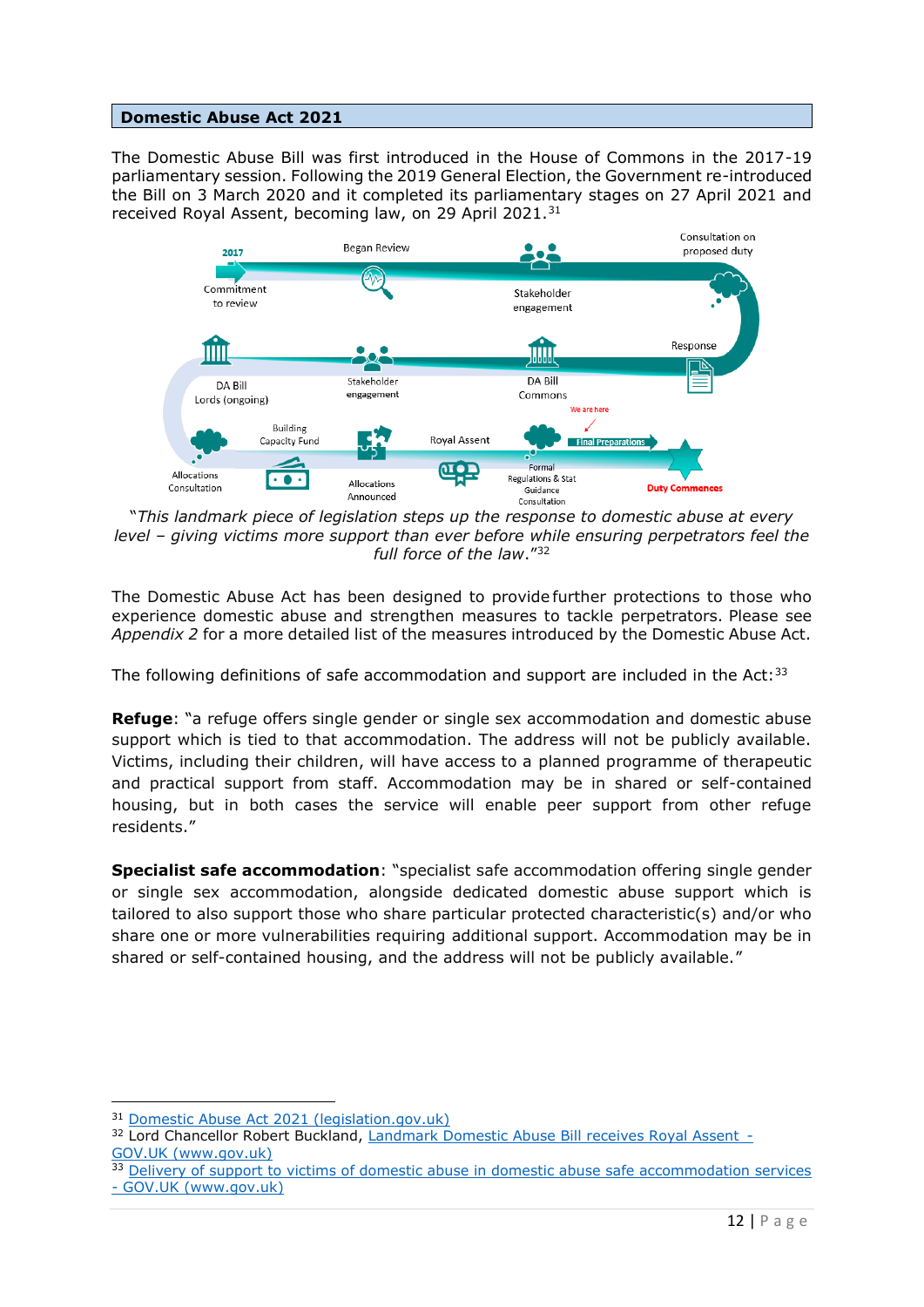**Dispersed accommodation**: "safe (secure and dedicated to supporting victims of domestic abuse), self-contained accommodation with the same level of specialist domestic abuse support as provided within a refuge but which may be more suitable for victims who are unable to stay in a refuge with communal spaces or for victims who may not require the intensive support offered through refuge but are still at risk of abuse from their perpetrator."

**Sanctuary Scheme:** "a survivor-centred initiative which aims to make it possible for victims of domestic abuse to remain in their own homes, where it is safe for them to do so, where it is their choice, and where the perpetrator does not live in the accommodation."

**Support:** "the expert help provided to victims by the specialist staff in domestic abuse safe accommodation support services … some support is directly provided by staff on site (e.g. within refuges), whereas other support will be provided to victims through a support worker visiting them, including in their own homes in the case of a sanctuary scheme. However, in all cases, support is provided to victims who reside in relevant safe accommodation."

# <span id="page-12-0"></span>**Local authority duties**

The primary duties that relate to this Strategy are highlighted below:  $34$ 

**PART 4** Local authority support

# *Section 57 Support provided by local authorities to victims of domestic abuse*

*(1) Each relevant local authority in England must -*

# *(a)assess, or make arrangements for the assessment of, the need for accommodation-based support in its area*

**(a)** Using a proportion of the capacity funding provided by the government, Brighton & Hove, East and West Sussex County Councils commissioned a project team to complete a Sussex-wide needs assessment of accommodation-based support.

# *(b)prepare and publish a strategy for the provision of such support in its area*

**(b)** In consultation with the Pan-Sussex Domestic Abuse Partnership Board and over 70 key stakeholders, a project team prepared this Strategy to provide an overview of the needs assessment findings and make recommendations for commissioning new and additional services to improve access to support in safe accommodation for anyone experiencing domestic abuse.

# *(c)monitor and evaluate the effectiveness of the strategy*

**(c)** At a minimum, Brighton & Hove City Council, East and West Sussex County Councils will report on the progress of implementation on an annual basis and a needs assessments refresher will be conducted every three years.

<sup>34</sup> [Domestic Abuse Act 2021 \(legislation.gov.uk\)](https://www.legislation.gov.uk/ukpga/2021/17/part/7/crossheading/homelessness/enacted)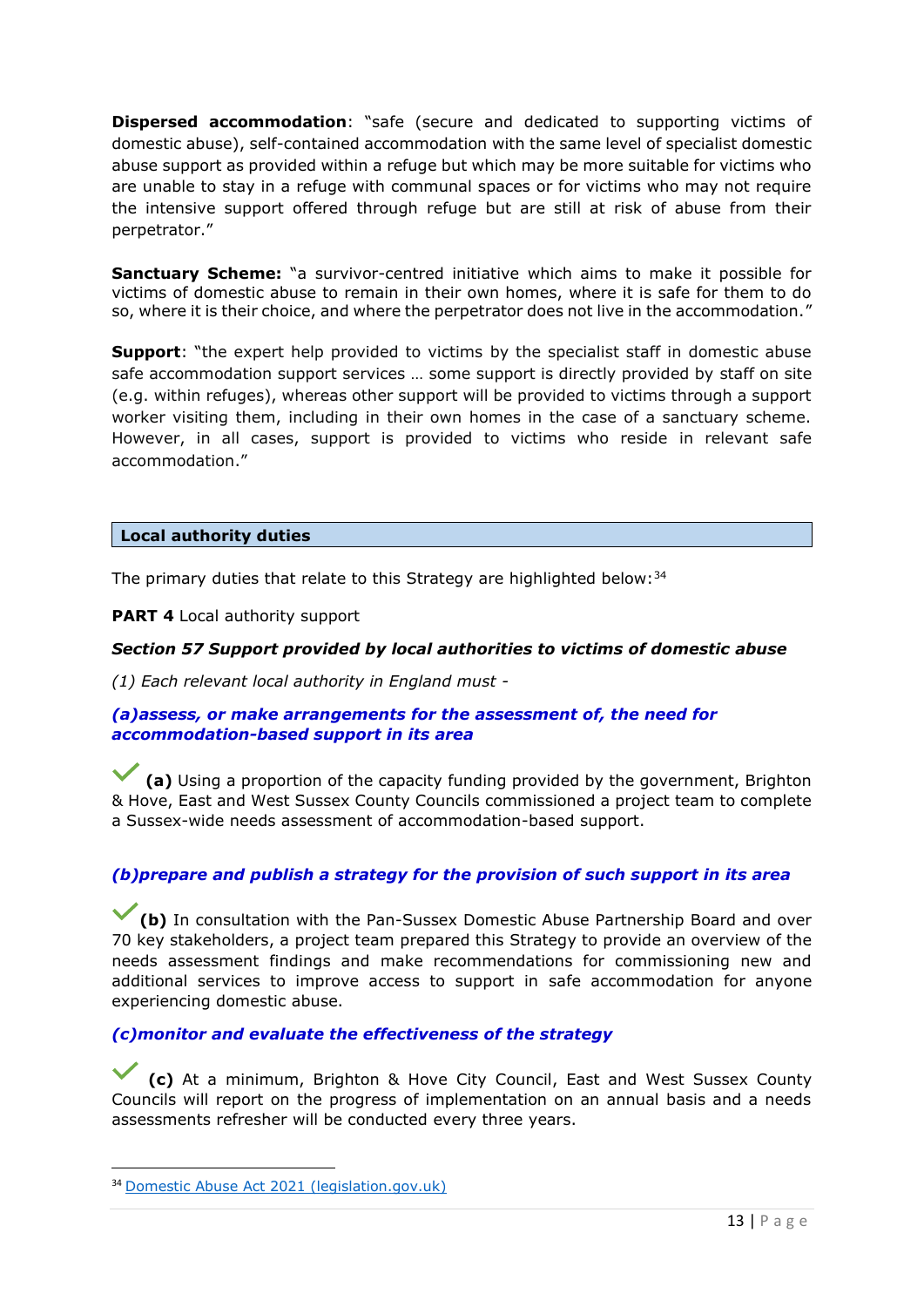# *Section 58 Domestic Abuse Local Partnership Boards*

*(1) A relevant local authority in England must appoint a domestic abuse local partnership board for the purposes of providing advice to the authority about—*

*(a) the exercise of the authority's functions under section 57, and*

*(b) the provision of other local authority support in the authority's area.*

In Sussex, the three Tier One local authorities agreed to establish a Pan-Sussex Domestic Abuse Local Partnership Board with an independent Chair, which is currently meeting on a monthly basis and in future, will meet on a quarterly basis. Please see *Appendix 3* for details of the objectives, role and membership of Local Partnership Boards.

# Diagram of how the Partnership Board currently fits into the existing governance frameworks in Sussex



# **59 Annual reports**

(1) *As soon as reasonably practicable after the end of each financial year, a relevant local authority in England must submit to the Secretary of State an annual report in relation to the exercise of the authority's functions under this Part during the year.*

The intention of the annual report is for authorities to provide assurance to central Government that they have been monitoring and evaluating their compliance with the new duty and that they are addressing the needs of victims and survivors identified in the needs assessment. This will be managed by the Domestic Abuse Partnership Board.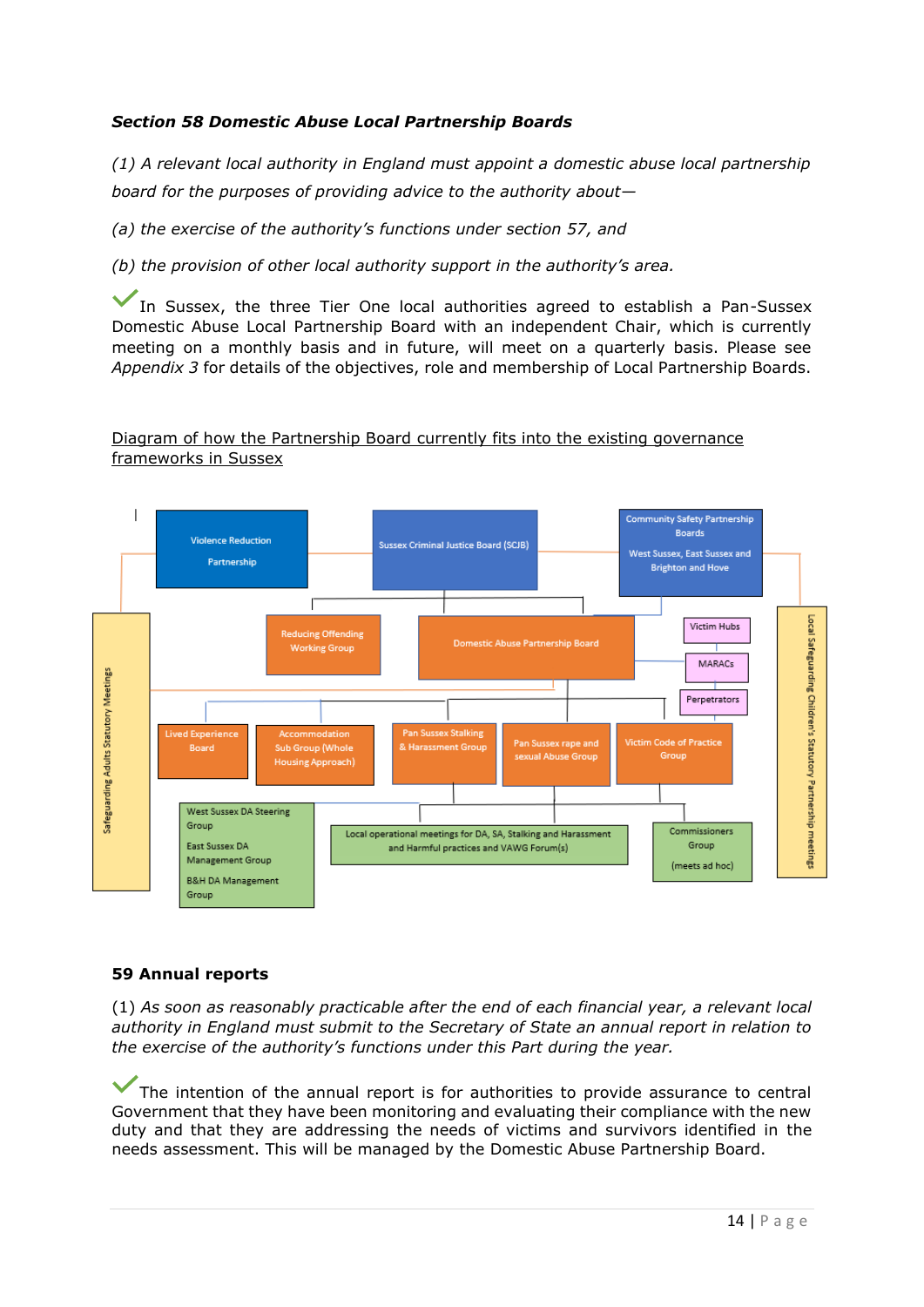It is also worth acknowledging in this Strategy, the amendments introduced under Part 7 of the Act, to recognise the impact that this will have on victims/survivors being able to access the support they require.

#### **PART 7** Homelessness

# *Section 78 homelessness: victims of domestic abuse*

This Section amends s.189(1)(e) Housing Act 1996 so that a person has a priority need if they are homeless as a result of being a victim of domestic abuse. This means victims/survivors are automatically in priority need and do not need to be considered vulnerable in order to meet accessibility criteria.

#### <span id="page-14-0"></span>**Funding**

To assist with the implementation of the new Local Authority duties, the Government has provided the following funding:

#### **1. Domestic Abuse Capacity Fund**

In October 2020, a £6 million Domestic Abuse Capacity Building Fund was announced as part of a series of steps the government took to ensure local authorities could prepare for the duty proposed under the Domestic Abuse Bill. The funding was to help local authorities undertake early planning and preparation work ahead of implementation of the new duty.

The fund was allocated equally across Tier One local authorities in England. This meant that East Sussex, West Sussex and Brighton & Hove Councils all received £50,000 each.<sup>35</sup> A proportion of this money was utilised by employing an independent project team to complete the needs assessment and draft this implementation Strategy on behalf of Sussex.

#### **2. New Burdens Funding**

In February 2021, it was announced that following the outcome of the Spending Review, £125 million 'new burdens funding' would be allocated to local authorities to cover the costs of meeting the new duty for the provision of support within domestic abuse safe accommodation services for 2021-22.<sup>36</sup> The additional funding is intended to help ensure that victims and their children are able to access lifesaving support in safe accommodation.<sup>37</sup> Local authorities must not divert funding from existing community based-services in order to meet their duty to provide support in safe accommodation.

Under Part 4 of the new duty there is also an obligation on Tier Two, district and borough councils to cooperate with the Tier One authorities "so far as is reasonably practicable"<sup>38</sup> and so funding has been provided to support their ability to contribute to this process.

<sup>&</sup>lt;sup>35</sup> [Domestic abuse capacity building fund for local authorities -](https://www.gov.uk/government/publications/domestic-abuse-capacity-building-fund-for-local-authorities) GOV.UK (www.gov.uk)

<sup>36</sup> [Funding allocation methods: new domestic abuse duty -](https://www.gov.uk/government/consultations/funding-allocation-methods-new-domestic-abuse-duty) GOV.UK (www.gov.uk)

<sup>37</sup> [£125 million allocated to councils to support domestic abuse victims and their children -](https://www.gov.uk/government/news/125-million-allocated-to-councils-to-support-domestic-abuse-victims-and-their-children) GOV.UK [\(www.gov.uk\)](https://www.gov.uk/government/news/125-million-allocated-to-councils-to-support-domestic-abuse-victims-and-their-children)

<sup>38</sup> [Draft statutory guidance \(publishing.service.gov.uk\)](https://assets.publishing.service.gov.uk/government/uploads/system/uploads/attachment_data/file/993825/Domestic_Abuse_Act_-_draft_statutory_guidance.pdf)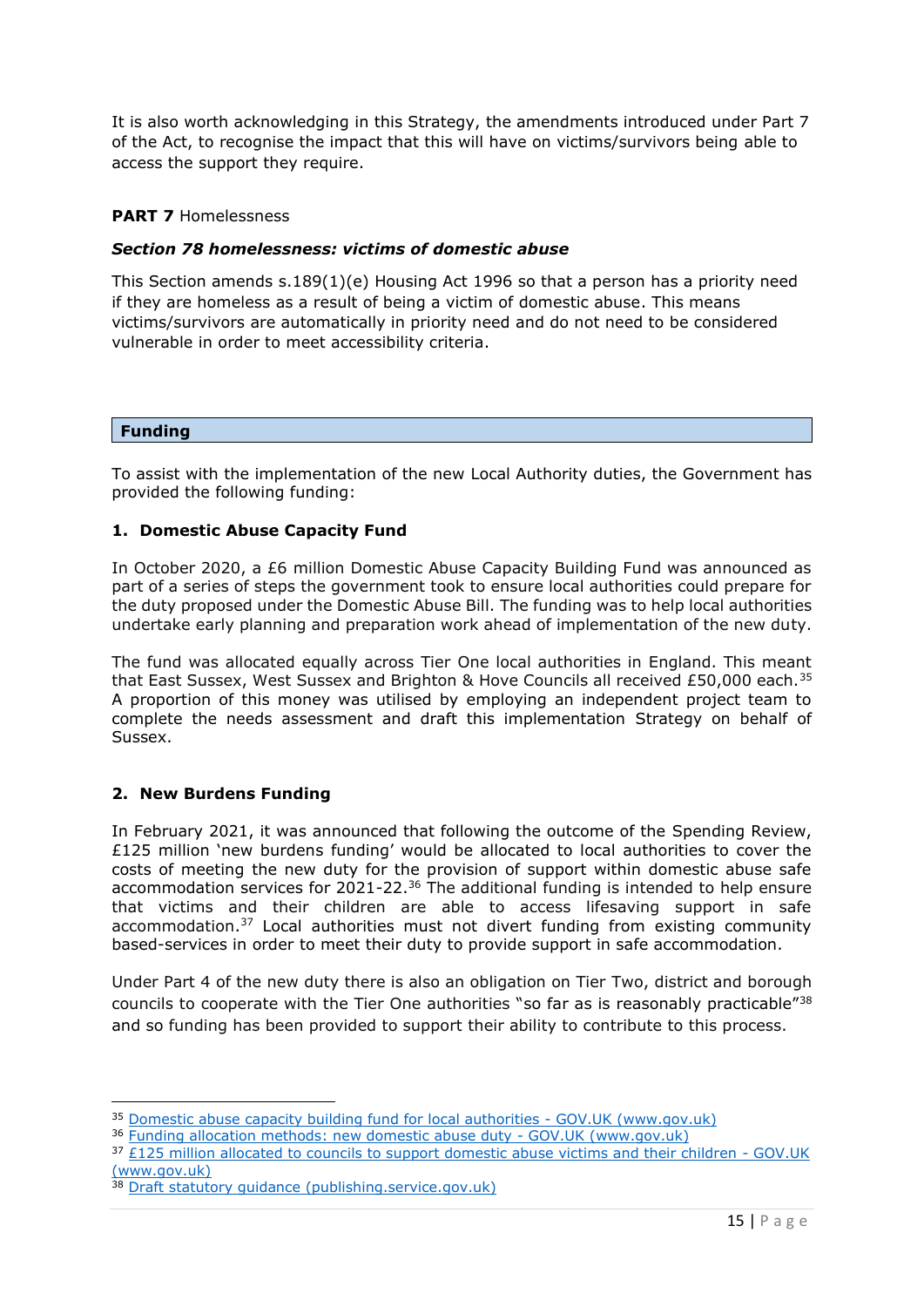Although the below table reflects the funding allocations Sussex authorities have been given for 2020-21, the government has committed to longer term funding beyond this period and the amount subject to the Government's Spending Review.

|                 | <b>Local Authority</b> | <b>Domestic Abuse Duty</b><br>2021/22 allocation |
|-----------------|------------------------|--------------------------------------------------|
| <b>Tier One</b> | Brighton & Hove        | £606,288                                         |
|                 | East Sussex            | £1,069,272                                       |
|                 | <b>West Sussex</b>     | £1,498,174                                       |
| <b>Tier Two</b> | Adur                   | £32,529                                          |
|                 | Arun                   | £32,105                                          |
|                 | Chichester             | £34,060                                          |
|                 | Crawley                | £35,672                                          |
|                 | Eastbourne             | £32,736                                          |
|                 | Hastings               | £31,843                                          |
|                 | Horsham                | £34,005                                          |
|                 | Lewes                  | £32,839                                          |
|                 | Mid Sussex             | £33,632                                          |
|                 | Rother                 | £32,450                                          |
|                 | Wealden                | £32,355                                          |
|                 | Worthing               | £32,749                                          |

**Table 2: Sussex new burdens funding breakdown**

Due to the number of gaps identified through the 2021 Sussex needs assessments, the breadth of recommendations made in this Strategy is an acknowledgement of the longerterm funding commitment. The implementation and delivery of the recommendations will be explored through localised action plans which will support the duration of the 2021-24 Strategy and be funded by future Spending Reviews.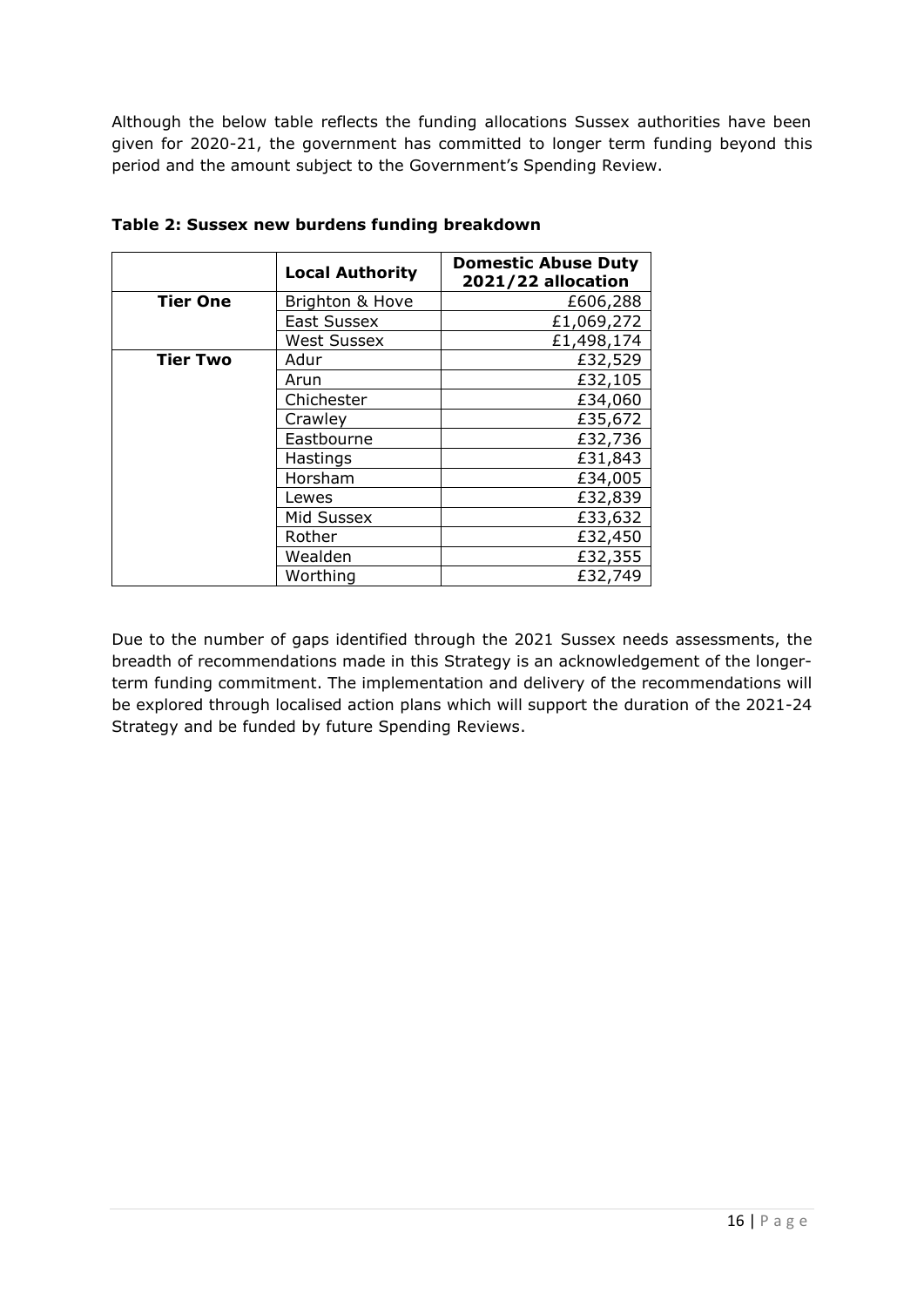#### <span id="page-16-0"></span>**Needs assessment process**

This Strategy was written by a commissioning project team at the Office of The Sussex Police and Crime Commissioner (OSPCC) working on behalf of the Tier One local authorities in Sussex: Brighton & Hove City Council, East Sussex County Council and West Sussex County Council. The project team consisted of a Project Manager and two Programme Support Officers.

# ❖ **Focus and approach**

A needs assessment was completed individually for each Tier One local authority area in Sussex to assess the needs of domestic abuse victims/survivors and demand for services. The needs assessment used the template provided by the Department for Levelling Up, Housing and Communities (DLUHC), collecting and evaluating data from a wide range of sources. To effectively understand the current provision, needs and demands, a mixed method approach was used, including both available data and interviews with practitioners working in front-line services and with people with lived experience of domestic abuse.

# ❖ **Data timeframes and sources**

Data was collected from a range of teams, partners and providers to inform the needs assessments. Please see *Appendix 4* for a list of the data sources used and stakeholders engaged with.

To gain a comprehensive understanding of need and reduce the influence of Covid-19 on true data, where possible the last three financial years (2018/19, 2019/20 and 2020/21) were assessed. However, due to resource issues or the way the data is recorded, it was not always possible to secure this information.

Multi-agency analysis was a challenge when comparing information from numerous services, all operating different case management systems and having varying reporting requirements. Referral and outcome information was also often contained within individual case files and not easy to get through the case management systems. In some cases, particularly when local authorities and partners had limited capacity in the government's timeframes, the data submitted was the result of dip sampling rather than a complete overview.

To address the numerical gaps and inconsistencies of submissions, wide stakeholder feedback was gathered. The information in this Strategy should therefore be viewed as only part of the picture with some areas still unknown in year one of the assessment process.

The needs assessment process highlighted that greater consistency in gathering and recording data is essential to better inform future needs assessments, ultimately providing a stronger evidence base for the commissioning of accommodation and support provision across Sussex.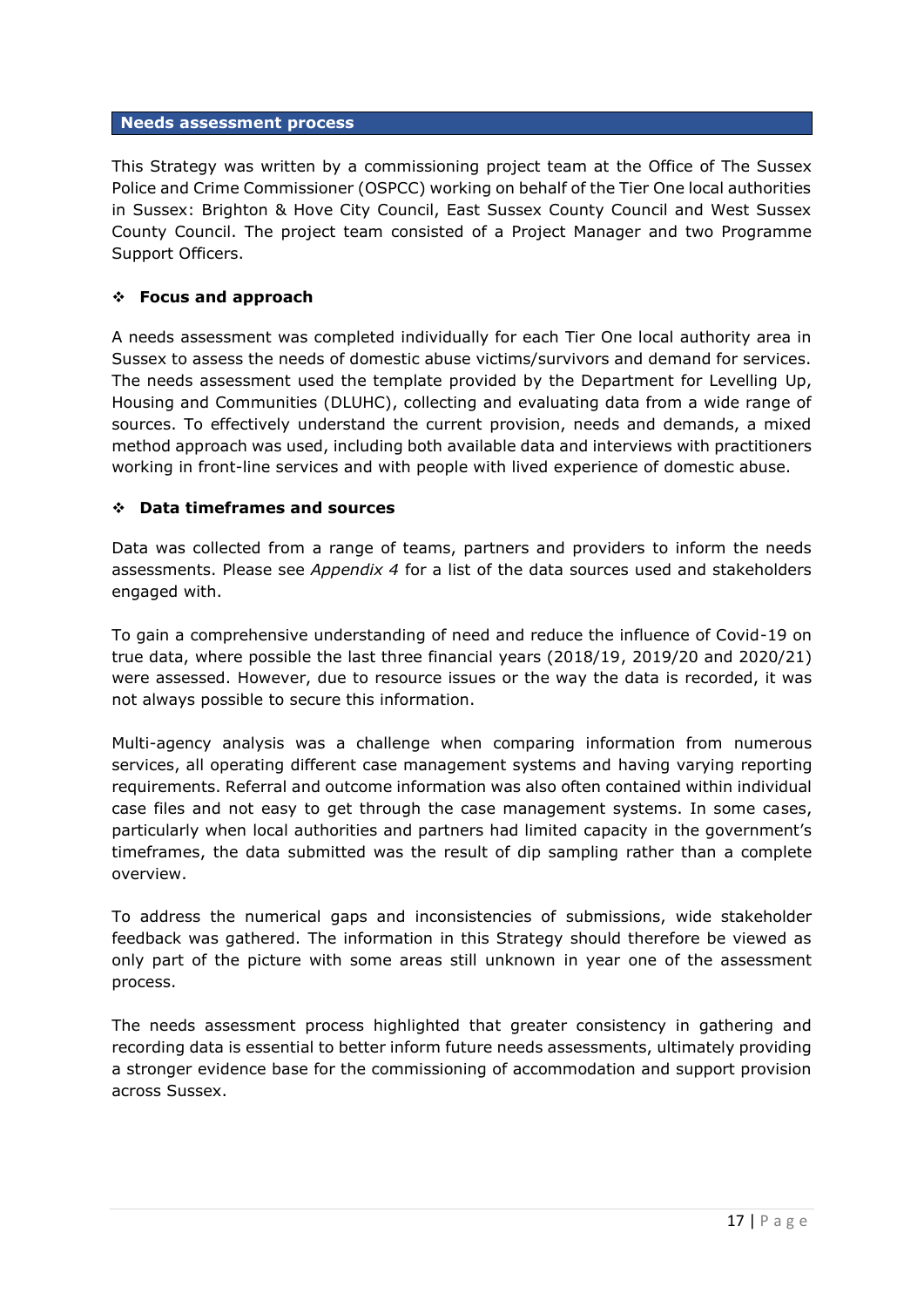<span id="page-17-0"></span>The findings of the needs assessment shaped six strategic priorities to ensure that Sussex will improve provisions for victims/survivors of domestic abuse.

# **Consistent and Collaborative**

Promoting partnership working and co-production with survivors to ensure consistent support across **Sussex** 

# **Diverse and Appropriate**

Providing a wide range of appropriate safe accommodation and support options

# **Accessible and Inclusive**

Ensuring services are accessible to all victims/survivors and meet the specific needs of those with the full range of protected characteristics

# **Responsive to Multiple Disadvantages**

Establishing specialist provision to support victim/survivors with specific needs, including multiple complex needs

# **Person-centred**

Empowering victims/survivors to remain in their own homes through choices, where safe to do so

# **Trauma-informed**

Embedding trauma-informed practice in services and processes through training and specialist knowledge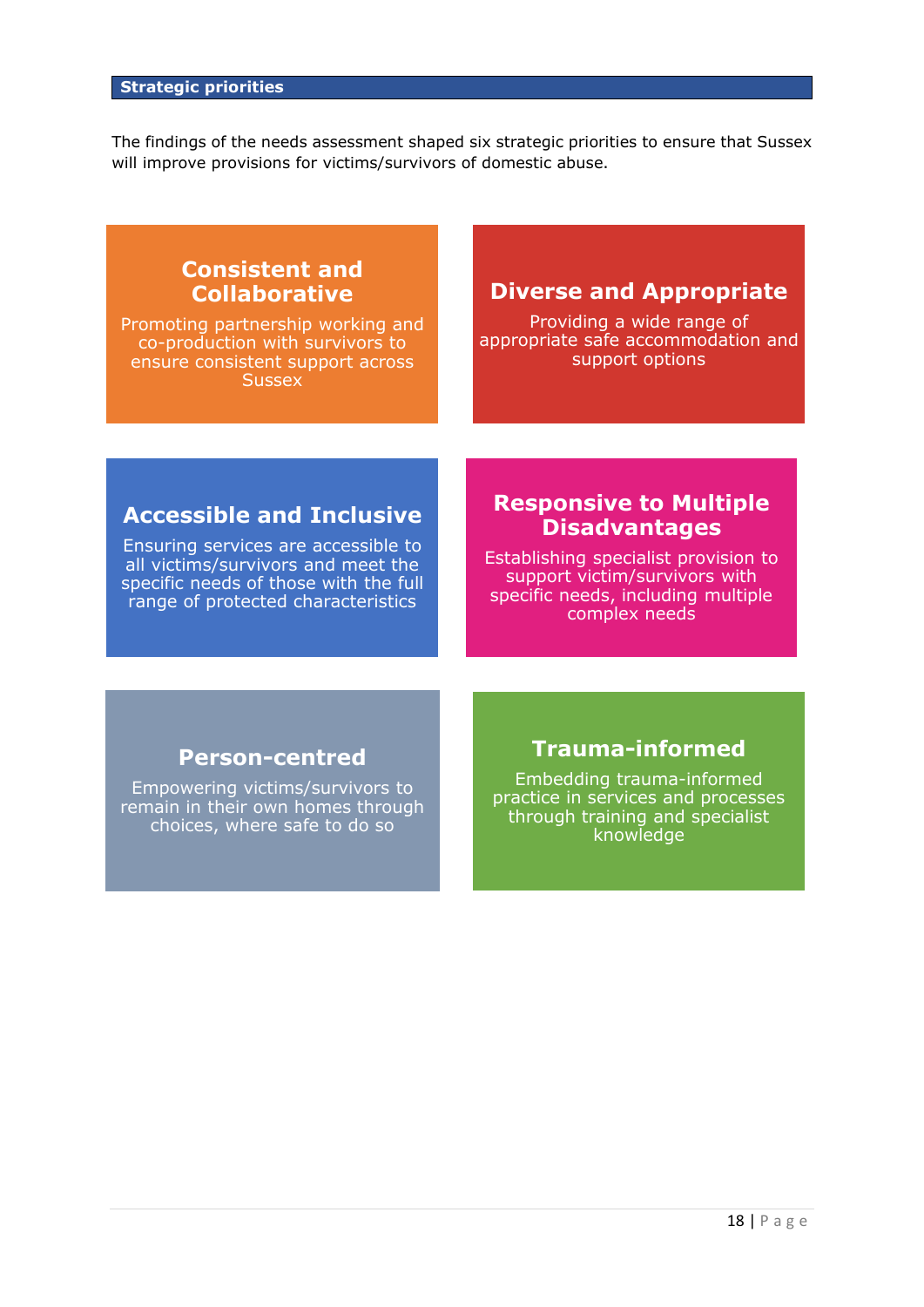#### <span id="page-18-0"></span>**Summary of recommendations**

The recommendations made throughout the Strategy have been summarised below. The delivery of these recommendations will be subject to the ongoing availability of New Burdens Funding.

#### **Consistent and Collaborative:**

- 1. Inconsistencies and gaps in service provision across Sussex should be addressed to reflect local demand and needs and in line with national policies and initiatives.
- 2. The consistency and quality of data collection must be improved across all services by establishing clear reporting requirements, unique client identifiers and pragmatic data sharing agreements.
- 3. Housing Teams must be regularly represented at MARAC, alongside other relevant organisations.
- 4. Sussex local authorities should promote collaboration in the development of procedures and service models, including move-on pathways and co-located IDVAs. Wherever practical, Sussex authorities should jointly commission domestic abuse safe accommodation and support, to ensure consistency and value for money.
- 5. Victims/survivors must be able to actively participate in the design and commissioning of domestic abuse safe accommodation and support services, for example through the Lived Experience Board.

# **Diverse and Appropriate:**

- 6. Sussex local authorities should provide more domestic abuse accommodation spaces for women and their children, according to the Council of Europe's minimum standards.
- 7. A broader menu of domestic abuse safe accommodation options, in line with a Whole Housing Approach, should be developed in Sussex. Consideration should be given to reflecting rural and urban community needs in any service design and that all accommodation options are appropriate and quality assured.

#### **Accessible and Inclusive:**

- 8. Sussex local authorities should ensure that every form of domestic abuse safe accommodation that accepts children is suitable for their needs, offering dedicated, personalised and holistic support for children and young people, including those with disabilities and protected characteristics.
- 9. Specialist safe accommodation and support for victims/survivors aged 16-25 should be established and be culturally appropriate for anyone fleeing forced marriage and so-called honour-based violence, including couples accommodation where needed.
- 10. Offers of support should be tailored more directly to older people across Sussex, including more generic language, broader promotion of support, linking in with other support services and targeted training for front-line professionals who routinely come into contact with older people.
- 11.All victims/survivors and their children in safe accommodation in Sussex should receive a minimum standard of care and support, to include legal aid, move-on assistance and longer-term IDVA and psychological support.
- 12.Sussex local authorities will explore options for the provision of specialist, dispersed and self-contained units of safe accommodation that can accommodate male victims/survivors of domestic abuse.
- 13.Sussex local authorities should increase specialist floating support and dispersed and self-contained units of safe accommodation that can accommodate LGBTQ+ victims/survivors and invest in LGBTQ+ awareness training for frontline practitioners.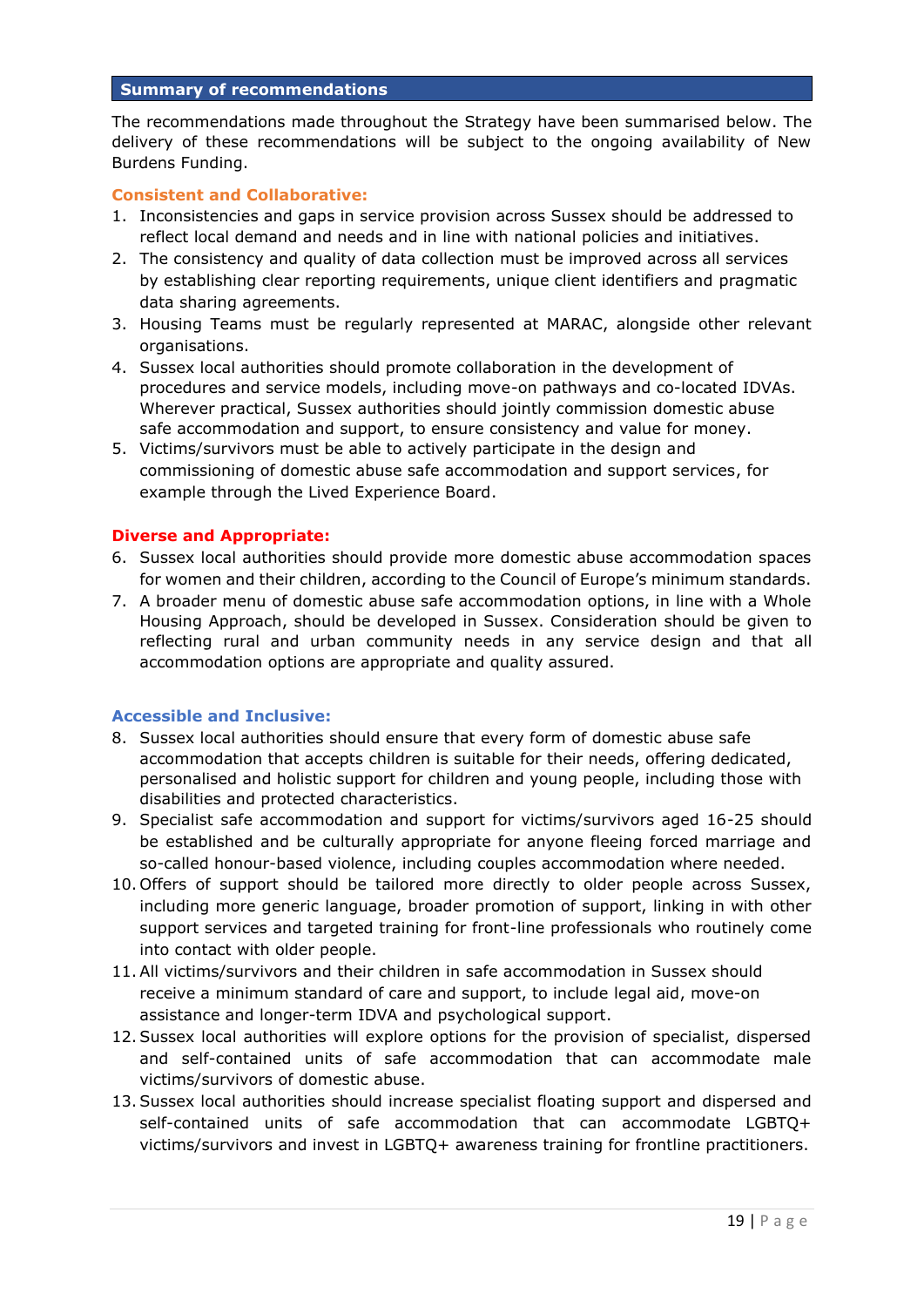- 14.Support and accessibility for disabled victims/survivors in safe accommodation should be improved, by introducing multi-agency in-reach teams where needed, developing new facilities or adapting existing facilities, with measures such as installing ramps, increasing ground-floor and step-free units and installing visual fire alarms to assist deaf people.
- 15. Housing application processes should be accessible for those with disabilities, including those with special educational needs or speech, language and communication needs, and include optional in-person appointments and interpretation for a range of languages, including British Sign Language.
- 16.Sussex local authorities will investigate specialist safe accommodation options for victims/survivors from marginalised ethnic groups, including Black and minoritised ethnic groups, Gypsy, Roma and Traveller communities and those with No Recourse to Public Funds.
- 17.Cultural and immigration rights awareness training should be increased for frontline staff and commissioners to better understand the needs of marginalised groups. Training packages must acknowledge the intersection of race, class and gender, amongst other protected characteristics.

# **Responsive to Multiple Disadvantages:**

- 18.Sussex local authorities, specialist domestic abuse accommodation providers and support services should holistically support victims/survivors with multiple complex needs and ensure accessibility of services by providing both remote and in-person assessments and support.
- 19.Accommodation and support options appropriate for the needs of domestic abuse victims/survivors with multiple complex needs will be explored, including short-term respite facilities, specialist housing, move-on pathways and long-term floating support.

#### **Person-centred:**

- 20.Victims/survivors should be able to remain in their home if they choose to, and it is safe to do so, by ensuring Sanctuary Schemes are available in all local authority areas as part of a wider support and safety package.
- 21.Sussex local authorities will explore options for the re-housing of perpetrators and enforcement of loss of tenancies, alongside promoting domestic abuse perpetrator behavioural programmes.
- **22.** Awareness and availability of Whole Family interventions should be increased in Sussex.

# **Trauma-informed:**

- 23. Ensure that consistent domestic abuse and trauma-informed practice training packages are developed for frontline practitioners within housing authorities, housing associations and registered social landlords, with an aim to deliver the offer more widely.
- 24. Each local authority area will explore the potential of a single point of contact approach or introduction of a directory for victims/survivors accessing different services.
- 25.Sussex local authorities will consider co-locating housing specialists within domestic abuse safe accommodation and support services, where required.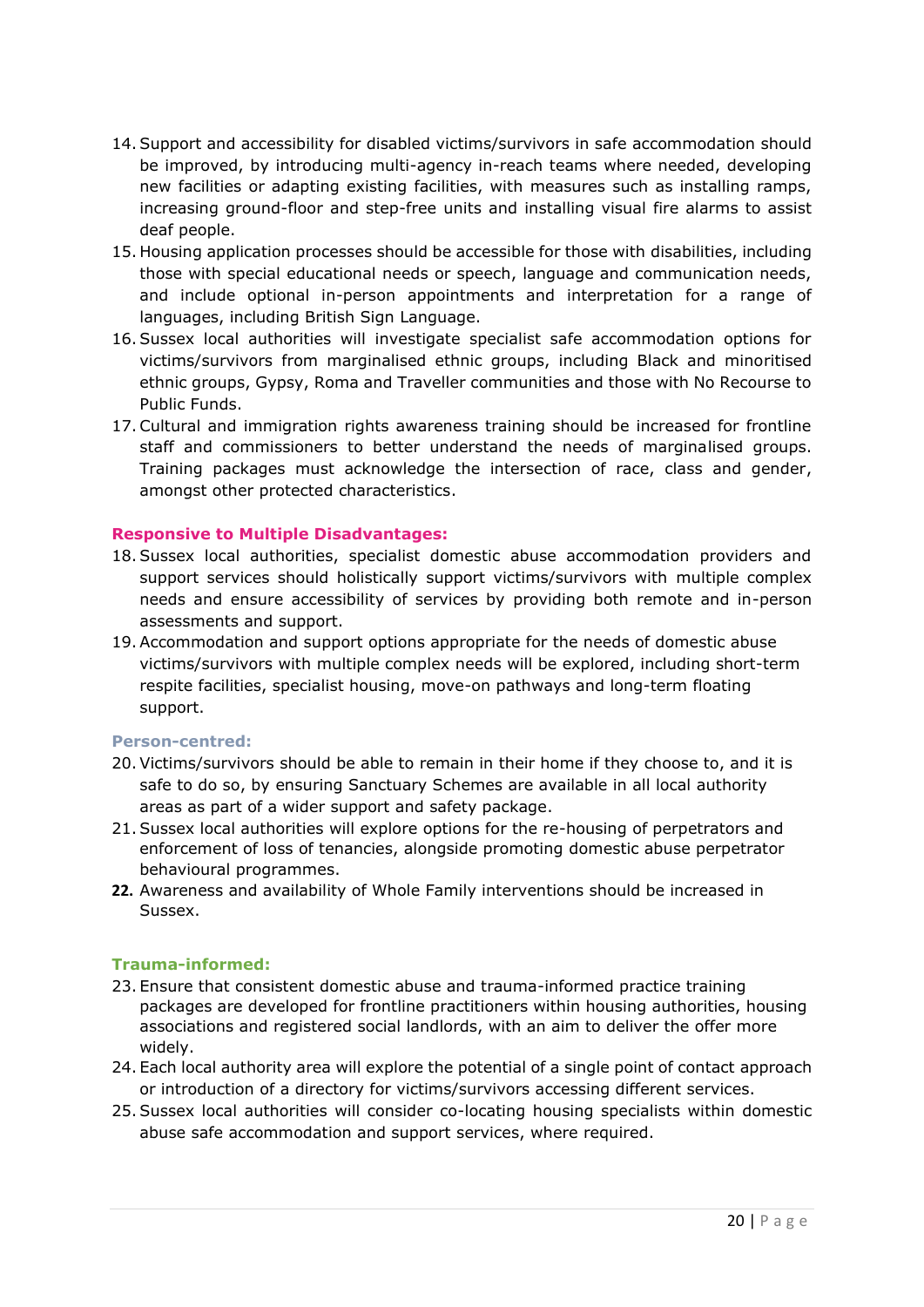<span id="page-20-0"></span>**Consistent and Collaborative** *Promoting partnership working and co-production with survivors to ensure consistent support across Sussex*

The need for improved consistency in service offers, approaches and data collection across the county, as well as the benefits of multi-agency collaboration, were common themes discussed by stakeholders. Creating a more consistent offer of services across England and Wales is also a key priority of the Domestic Abuse Commissioner, Nicole Jacobs:

*"The (DA) Act sets out my legal powers which I will use to support all victims across England and Wales by first tackling the 'postcode lottery' of services."*<sup>39</sup>

The key inconsistencies and gaps identified throughout Sussex are summarised in the table below and will be discussed in more detail throughout the Strategy.

| <b>Service Provision</b>       | <b>Inconsistency/Gap</b>                                                                                       | <b>Local Authority Area</b>        |
|--------------------------------|----------------------------------------------------------------------------------------------------------------|------------------------------------|
|                                | Refuge considering referrals from survivors<br>with multiple complex needs                                     | <b>West Sussex</b>                 |
|                                | Refuge with disability support, including<br>wheelchair access and equipment for deaf<br>survivors             | Pan-Sussex                         |
| Refuge                         | Refuge considering referrals from survivors<br>with No Recourse to Public Funds                                | <b>West Sussex</b>                 |
|                                | Refuge considering referrals from<br>transgender survivors                                                     | <b>West Sussex</b>                 |
|                                | Refuge accommodating larger families                                                                           | Pan-Sussex                         |
|                                | LGBTQ+ specialist accommodation                                                                                | East and West Sussex               |
| Specialist                     | Male domestic abuse specialist<br>accommodation                                                                | Pan-Sussex                         |
| accommodation                  | Specialist accommodation for survivors with<br>multiple complex needs                                          | Pan-Sussex                         |
|                                | Specialist accommodation for survivors from<br>minoritised ethnic groups                                       | Pan-Sussex                         |
|                                | Dispersed/Self-contained accommodation                                                                         | Pan-Sussex                         |
|                                | Sanctuary Scheme                                                                                               | Brighton & Hove                    |
| Other accommodation<br>options | Short-term respite accommodation                                                                               | West Sussex and Brighton &<br>Hove |
|                                | Appropriate move-on accommodation                                                                              | Pan-Sussex                         |
|                                | Perpetrator accommodation                                                                                      | Pan-Sussex                         |
|                                | Floating support                                                                                               | Pan-Sussex                         |
|                                | Children and young person specialist worker                                                                    | <b>East Sussex</b>                 |
| Support                        | Whole family intervention                                                                                      | East Sussex and Brighton &<br>Hove |
|                                | Availability of in-person assessments for<br>housing and support services                                      | Pan-Sussex                         |
|                                | Availability of interpreters and British Sign<br>Language easily available for housing and<br>support services | Pan-Sussex                         |
|                                | Trauma-informed approach training                                                                              | Pan-Sussex                         |
| Training                       | Awareness training on marginalised groups,<br>including No Recourse to Public Funds                            | Pan-Sussex                         |

**Table 3: Inconsistencies and Gaps in Sussex**

<sup>39</sup> Landmark Domestic Abuse Bill receives Royal Assent - GOV.UK (www.gov.uk)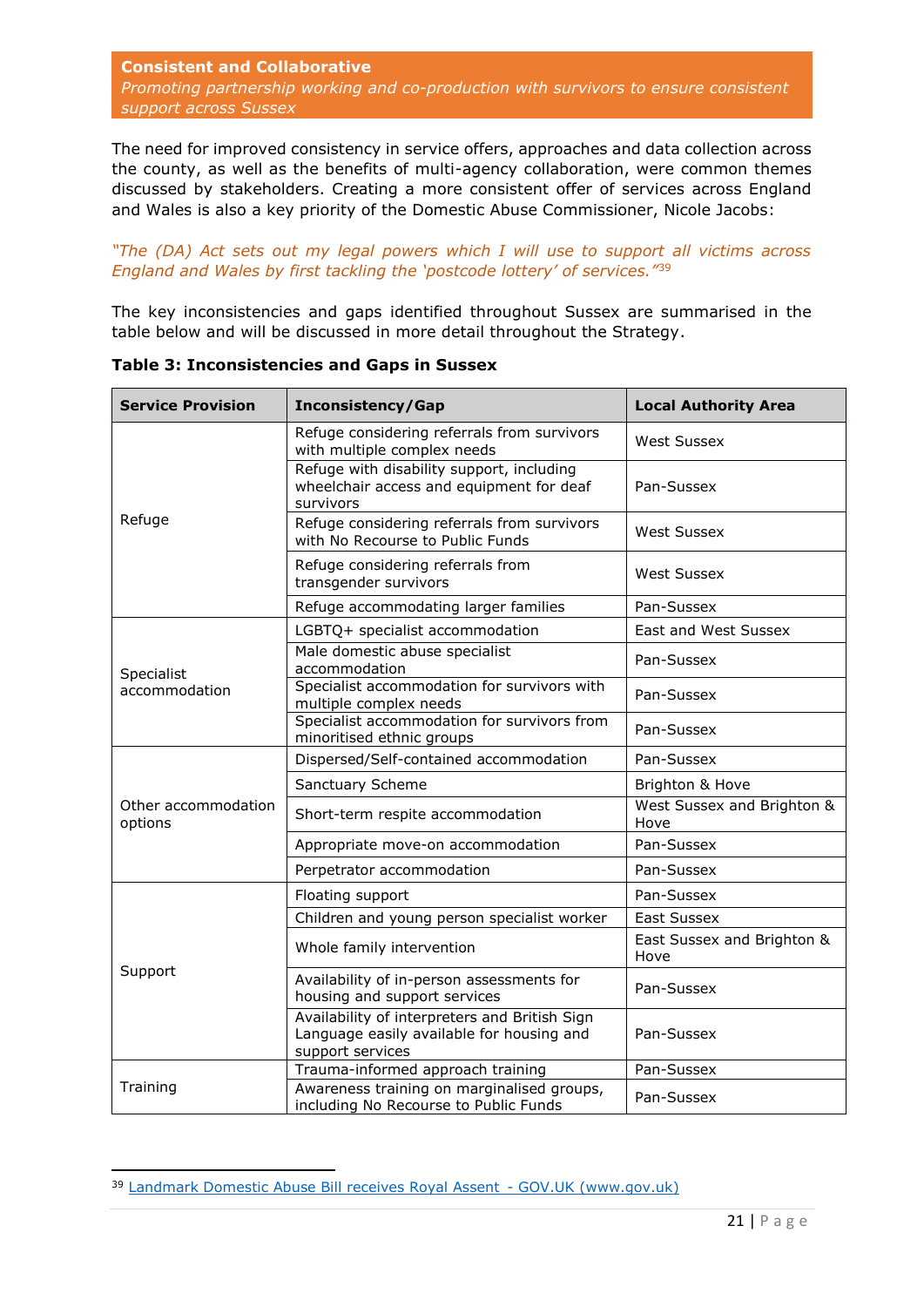# ► **Inconsistencies and gaps in service provision across Sussex should be addressed to reflect local demand and needs and in line with national policies and initiatives.**

The needs assessment highlighted inconsistency in case management systems and data collection. At least six different case management systems are currently used by district and borough councils in Sussex. This made it challenging to easily compare and fully understand service provision and demand in Sussex. Data on referrals was often contained in individual case files which needed a manual check. There was also a lack of available data relating to domestic abuse from health partners.

To improve future needs assessments and provide a stronger evidence base, more standardisation in data collection is required. Establishing clear reporting requirements, including the collection of data on protected characteristics such as LGBTQ+ and disability status, introducing unique client identifiers and developing information sharing agreements would assist in both improving consistency and monitoring victims/survivors as they move between services.

# ► **The consistency and quality of data collection must be improved across all services by establishing clear reporting requirements which include protected characteristics, unique client identifiers and pragmatic data sharing agreements.**

Stakeholder engagement reinforced the benefits of collaboration and partnership working in improving consistency and ensuring a holistic approach to supporting victims/survivors of domestic abuse. In Sussex, arrangements for the provision of domestic abuse and sexual violence services are currently managed in partnership by Brighton & Hove and East Sussex local authorities but co-commissioned with the Police & Crime Commissioner and Clinical Commissioning Group (CCG). West Sussex County Council commissions refuge services but does not commission a community service, as this is provided 'in house'. The Police and Crime Commissioner (PCC) commissions many services on a pan-Sussex as well as individual basis, including stalking and sexual violence service contracts. The joint delivery of this Strategy by the OSPCC, the Tier One and Tier Two authorities in East and West Sussex reflects the importance of partnership working for the benefit of victims/survivors across Sussex.

Partnership working and collaboration is seen operationally through the Multi-Agency Risk Assessment Conference (MARAC) held regularly by each Tier One local authority in Sussex.

*"The MARAC leads multi-agency safety planning for high-risk victims of domestic abuse. It brings together the police, independent domestic abuse advisers, children's social services, health, social landlords and other relevant agencies. They share information and write a safety plan for each victim and family, which may include actions by any agency present. The housing authority should be consistently represented at the MARAC and encourage relevant social landlords to also be represented."<sup>40</sup>*

Feedback indicated that in East Sussex, housing authority representatives do not regularly attend MARAC, although they do attend when cases known to them are discussed. In Brighton & Hove and West Sussex, housing representatives attend each MARAC for the whole duration of the meeting. To be consistent and ensure that expert housing advice is available when it is needed, housing officers should attend each MARAC.

<sup>40</sup> Chapter 21: Domestic abuse - [Homelessness code of guidance for local authorities -](https://www.gov.uk/guidance/homelessness-code-of-guidance-for-local-authorities/chapter-21-domestic-abuse) Guidance - [GOV.UK \(www.gov.uk\)](https://www.gov.uk/guidance/homelessness-code-of-guidance-for-local-authorities/chapter-21-domestic-abuse)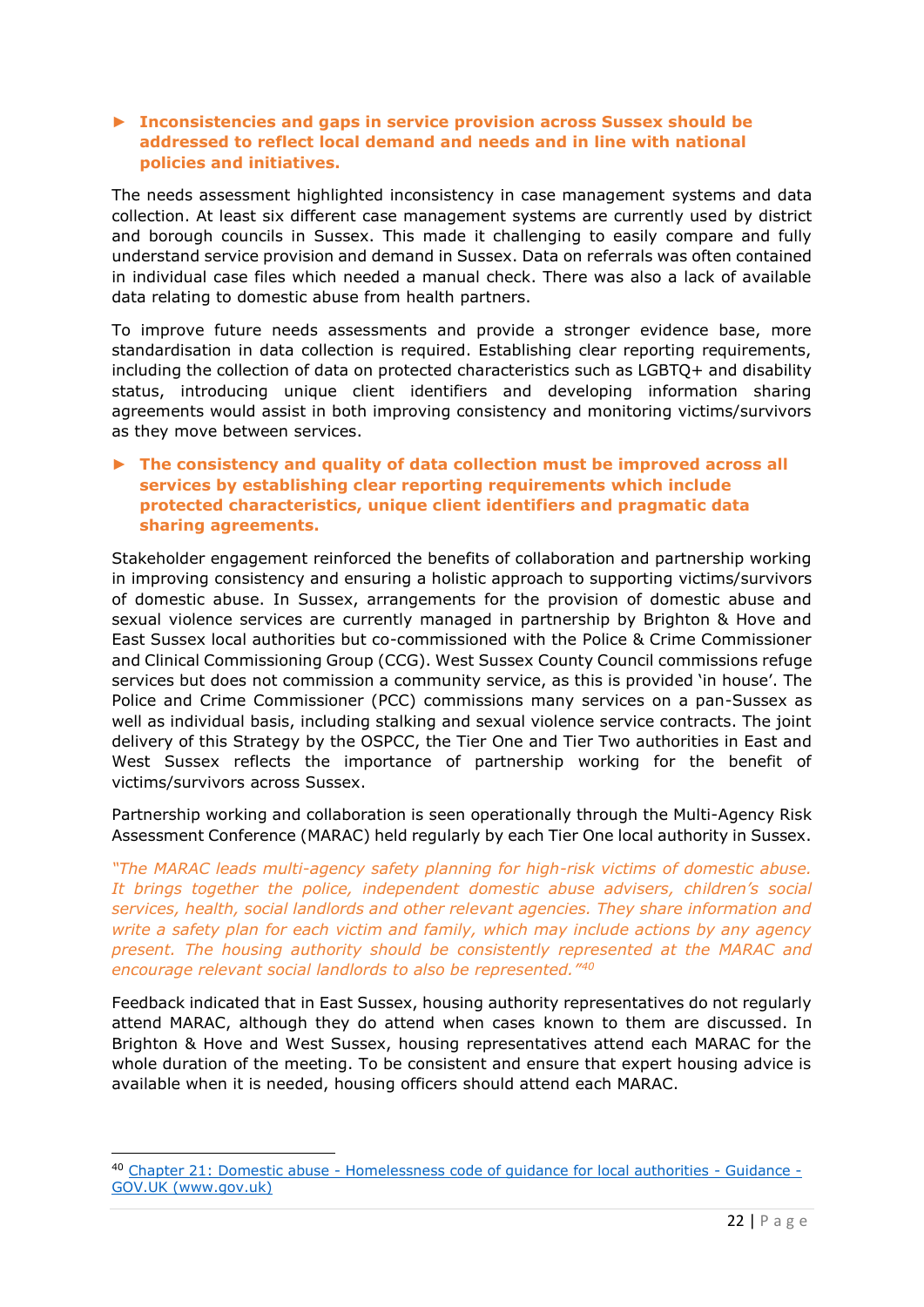## ► **Housing Teams must be regularly represented at MARAC, alongside other relevant organisations.**

Collaboration is also fundamental in the development of procedures and service models to ensure they are efficient, consistent and led by expertise. Specialist domestic abuse services told us that the quality of response to domestic abuse is highly varied between housing teams across Sussex, with some areas creating artificial barriers for victims/survivors in accessing support. This finding highlights the need for collaboratively agreed and actioned processes or approaches, which will be supported by the creation of the Domestic Abuse Partnership Board.

One example of collaboration in Sussex is the development of a consistent and traumainformed move-on procedure between East Sussex housing authorities and Refuge, which ensures the best outcomes for victims/survivors leaving Refuge. Sussex is also in the process of co-locating Independent Domestic Violence Advisors (IDVAs) at housing authorities to promote more collaboration. IDVAs and housing officers may still disagree about whether a victim/survivor should remain in area or move away, but overall, this measure would ensure dedicated domestic abuse knowledge is available during the housing application process.

In a bid to promote a more holistic approach, under Part 4 of the Domestic Abuse Act, local authorities must also have regard to other related areas of work, such as community safety, safeguarding, housing and homelessness and Violence Against Women and Girls (VAWG), to name a few.

In Sussex, there have been several recent joint funding applications to promote the safety of and reduction in violence towards women and girls including the government's Changing Futures programme and Safer Streets Fund round 3. Please see *Appendix 1* for more information about these bids.

► **Sussex local authorities should promote collaboration in the development of procedures and service models, including move-on pathways and co-located IDVAs. Wherever practical, Sussex authorities should look for opportunities to jointly commission or align the commissioning of domestic abuse safe accommodation and support, to ensure consistency and value for money.**

Partnership working and collaboration must include the voices of victims/survivors themselves, ensuring that their feedback and experiences are incorporated at all stages of service design, delivery, implementation and monitoring. As a first step, Sussex local authorities have recently recruited a Community Development Officer who will be responsible for developing a joint Lived Experience Board to meaningfully engage with, and advise, the Pan-Sussex Domestic Abuse Partnership Board. This Lived Experience Board must incorporate the experiences of victims/survivors from a range of backgrounds and with varied protected characteristics.

► **Victims/survivors must be able to actively participate in the design and commissioning of domestic abuse safe accommodation and support services, for example through the Lived Experience Board.**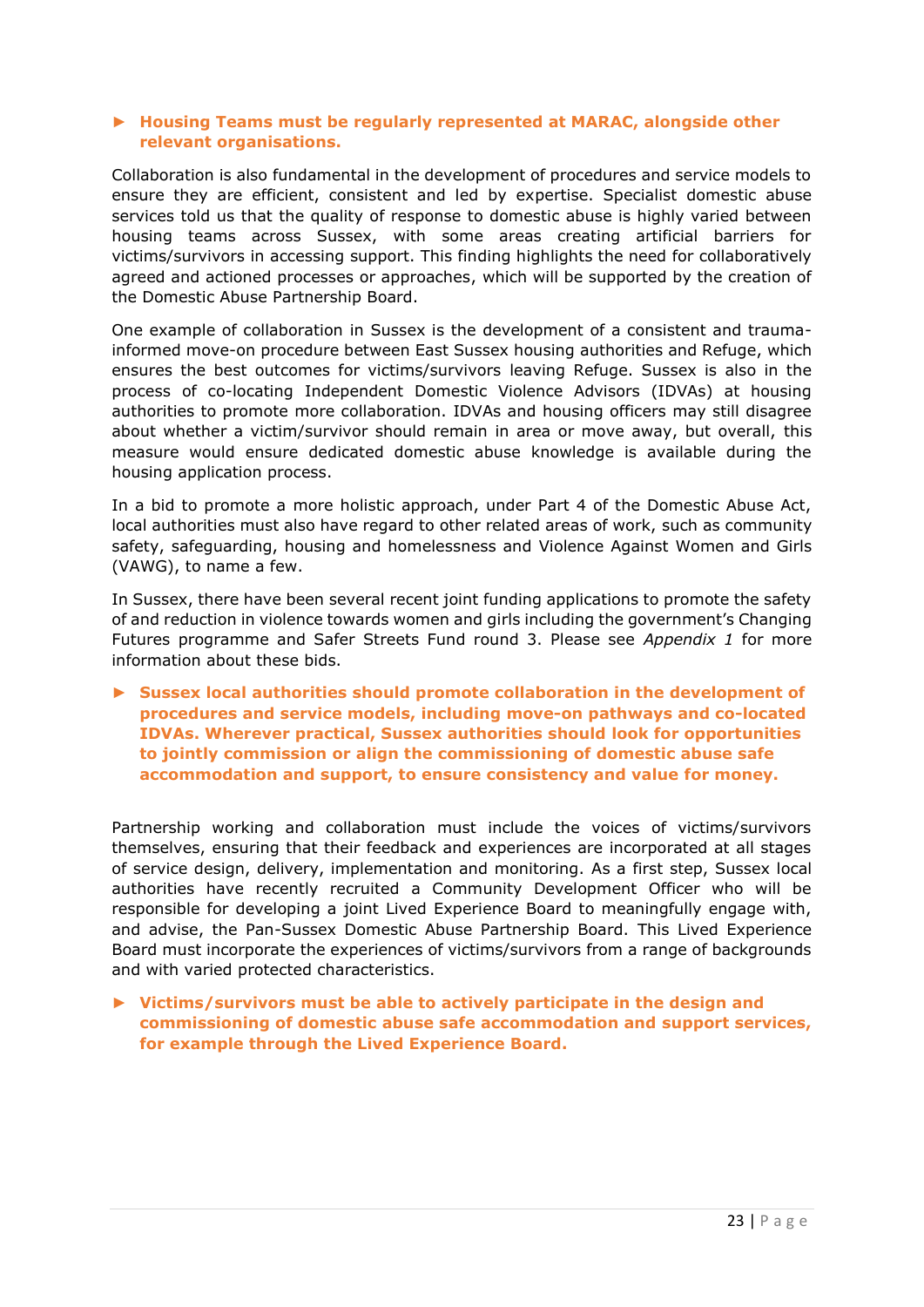<span id="page-23-0"></span>This strategic priority is informed by the demand on and current provision of safe accommodation in Sussex. These factors highlighted the need for a more diverse and appropriate range of safe accommodation and support options, a common finding throughout the needs assessment and stakeholder engagement.

# ❖ **Demand in Sussex**

Homelessness Case Level Information Collection (H-CLIC) collects homelessness data and indicates the level of demand on local housing authorities. The following table, largely based on H-CLIC submissions, shows the number of households owed either a prevention or relief duty where the reason for the loss of their last settled home was domestic abuse.<sup>41</sup> Where data is missing, figures for the whole year could not be obtained from the relevant council in the timeframes and so totals are likely to be higher than stated here. As identified under the consistent and collaborative priority, data reporting must be improved to capture an accurate picture of demand on housing authorities for future refreshes of the needs assessment.

| <b>Local Authority</b> | District/Borough | 2019-20 | 2020-21 |
|------------------------|------------------|---------|---------|
|                        | Eastbourne       | 53      |         |
|                        | Hastings         | 104     | 120     |
| East Sussex            | Lewes            | 24      |         |
|                        | Rother           | 54      |         |
|                        | Wealden          | 57      | 59      |
|                        | Adur             | 10      | 26      |
|                        | Arun             | 33      | 49      |
|                        | Chichester       | 17      |         |
| <b>West Sussex</b>     | Crawley          | 49      | 83      |
|                        | Horsham          | 26      | 12      |
|                        | Mid Sussex       | 50      | 47      |
|                        | Worthing         | 46      | 49      |
| Brighton & Hove        | Brighton & Hove  | 11      | 53      |
| Total                  | <b>Sussex</b>    | 534     | 498     |

# **Table 4: Homelessness data for 2019-20 and 2020-21**

Another component of analysing service demand is looking at out of area referral numbers. Victims/survivors moving between areas is a common response to abuse. For example, over a 12-month period, 72% of refuge referrals where a postcode was provided were from out of area in East Sussex and 85% in West Sussex. This figure was 64% in Brighton & Hove for a three month period. Service providers and housing authorities also provided anecdotal evidence about people from other areas outside Sussex, approaching them for help with housing due to domestic abuse. With national and local evidence highlighting this common trend, Sussex must consider the demand of out of area referrals when commissioning future services.

<sup>&</sup>lt;sup>41</sup> A prevention duty refers to individuals who are at risk of homelessness and a relief duty refers to those who are already homeless. If an individual is found to be owed either duty, that person is eligible for housing support from the local authority. Source: Prevention and relief duties [ [Westminster City Council](https://www.westminster.gov.uk/housing/homelessness/prevention-and-relief-duties)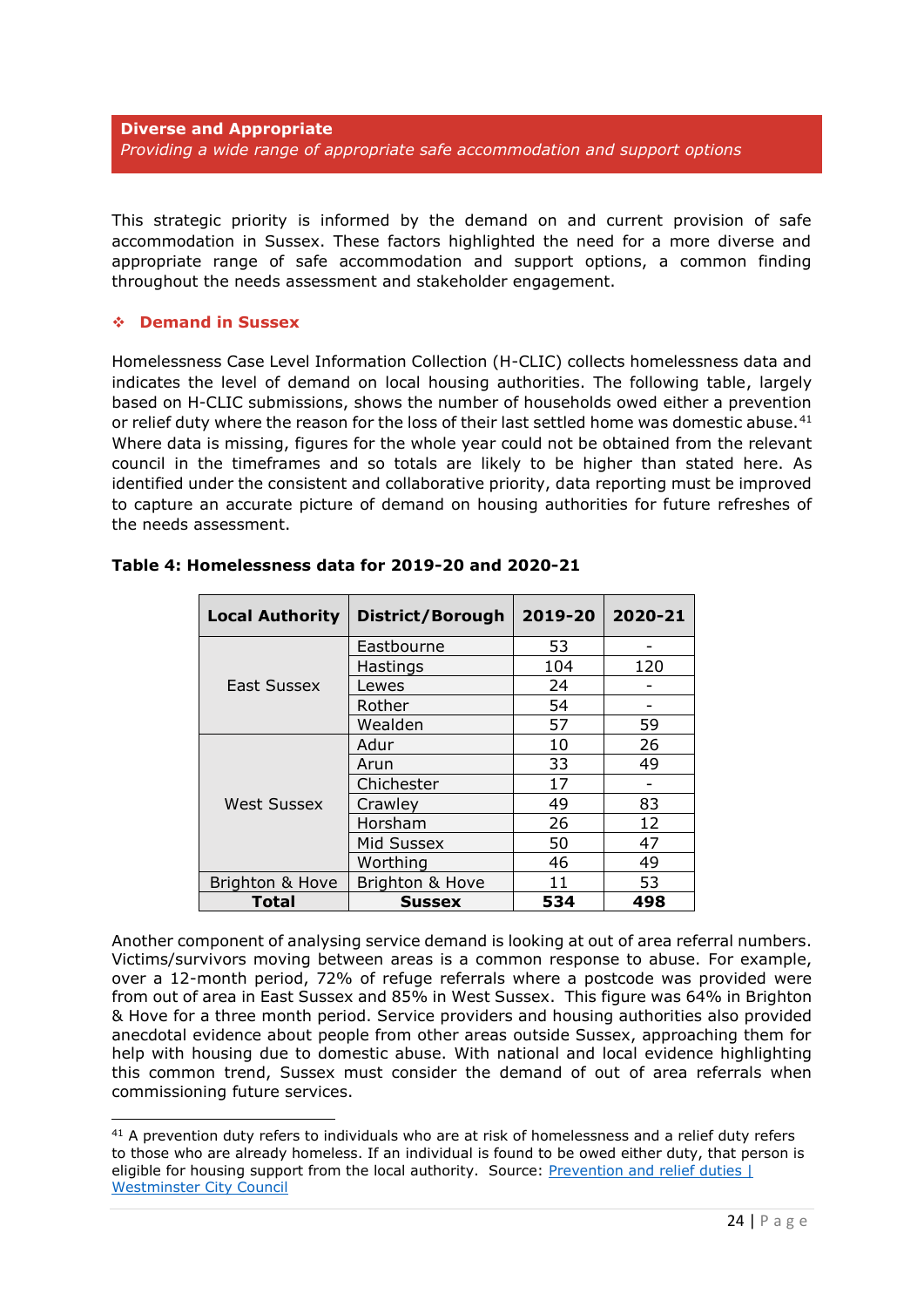#### ❖ **Provision in Sussex**

According to national refuge referral mechanism for women, Routes to Support (RtS), as of 1 September 2021, there were eight providers offering domestic abuse services in Sussex.<sup>42</sup> This figure refers to the biggest commissioned and non-commissioned services. There are many smaller organisations also working across Sussex - please see *Appendix 5* for a full service list.

Single sex, women's refuge is the principal safe accommodation option in Sussex, other than four specialist LGBTQ+ dispersed safe accommodation units in Brighton & Hove. The remit of refuge accommodation is to provide a safe place for a victim/survivor to receive emotional and practical support and to start their recovery. Interviews with survivors at a Sussex refuge suggested that staff can have a positive impact on a victim/survivor's recovery and that peer support is also a valuable component of having shared facilities.

# **Case study**

A refuge referral was received from London for a woman with two young children. Due to coercive control and emotional abuse from her husband, the woman had very low confidence in caring for her children.

Refuge staff worked to support the client in establishing routines and preparing meals. The children received dedicated support from the refuge's children's workers. Refuge staff supported the client with linking her up with other support services and to find school and nursery places for the children. The client attended the Freedom Programme.

The client and her children received specialist support and began to recover from abuse. The client grew in confidence in herself and in her abilities as a mother.

There are 90 refuge spaces in Sussex; 72 of these spaces (80.9%) are commissioned, 10 spaces  $(11.2%)$  are not commissioned, and data is unknown for seven spaces.<sup>43</sup> In West Sussex, all properties have shared facilities. One East Sussex refuge has a self-contained unit, the remaining four only have shared facilities. The Brighton & Hove and East Sussex refuges can accept teenage sons up to the age of 18, when safe to do so. West Sussex refuges do not accept male children over the age of 12. The largest proportion of referrals to Sussex refuges were self-referrals: 60% in Brighton & Hove, 40% in East Sussex and 34% in West Sussex.

The Council of Europe (CoE) recommends that there is at least one specialist violence against women shelter in every region and one family place (victim/survivor and their children) per 10,000 of the local population.<sup>44</sup> The CoE advises that these spaces may be dispersed and must be able to support those with additional needs. For Sussex as a whole, an estimated 171 spaces for women and their children are needed to safely fulfil this standard. The breakdown of current and target totals of refuge spaces are provided in the following table.

<sup>42</sup> Women's Aid. (2021a). *Sussex: Profile of Domestic Abuse Provision*. Bristol: Women's Aid, p.4. <sup>43</sup> Women's Aid, 2021a, pg.16.

<sup>44</sup> Council of Europe. (2008). *Combating Violence Against Women: Minimum Standards for Support*  Services. Available at: *cover\_en.cdr (coe.int)*. Strasbourg: Council of Europe, p.18.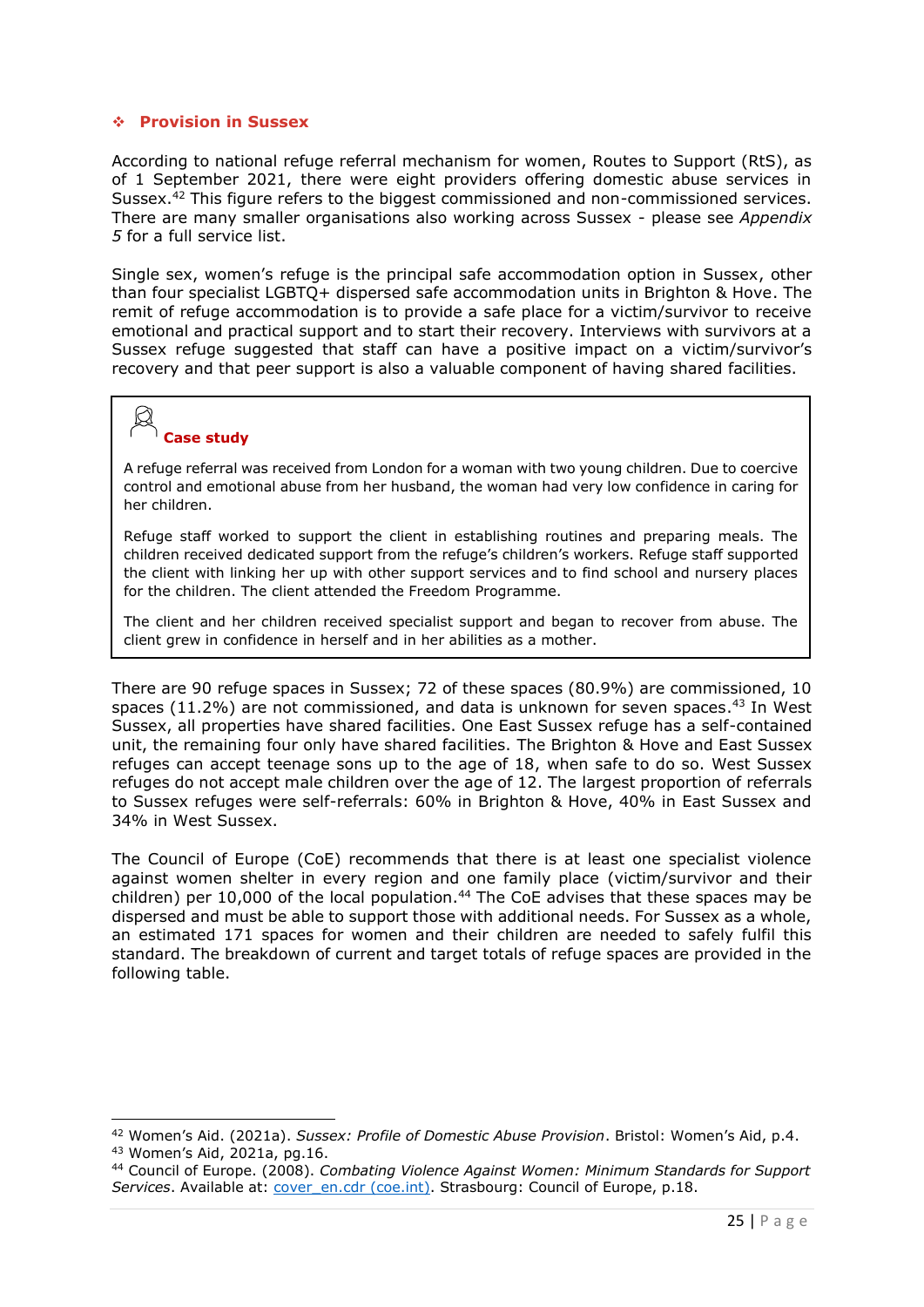| Local authority area | <b>Current total</b> | CoE target based on<br>local population |
|----------------------|----------------------|-----------------------------------------|
| East Sussex          |                      | 56                                      |
| <b>West Sussex</b>   | 24                   | 86                                      |
| Brighton & Hove      | 19                   | 29                                      |
| Total                |                      | 1 7 1                                   |

# **Table 5: Breakdown of current and target totals of refuge spaces across Sussex**

# ► **Sussex local authorities should provide more domestic abuse accommodation spaces for women and their children, according to the Council of Europe's minimum standards.**

A key finding of the needs assessment and engagement was the need for a more diverse and appropriate range of safe accommodation and support options. Stakeholders emphasised that traditional refuge is not always suitable for a wide variety of victims/survivors, including older people, those with care, support needs or pets, and people with Multiple Complex Needs (MCN) as will be discussed in a following section.

Traditional refuge can be considered unsuitable for a variety of reasons:

- ❖ Shared facilities were frequently named as a reason that victims/survivors do not access or maintain their stay in refuge. For individuals with certain mental health conditions, such as Obsessive-Compulsive Disorder; cultural differences from other residents, for instance, Gypsy, Roma and Traveller (GRT) victims/survivors; transgender women, or those with teenage sons, shared facilities can be a major barrier to accessing or settling into refuge.
- ❖ The strict house rules, while important for safety reasons, can often be difficult for individuals to adjust to and victim/survivors told us the rules can often feel unfair. One specialist stakeholder shared an example in which the refuge required children to be supervised at all times and when the resident left her children briefly to use the bathroom, she was told off by refuge staff. These sorts of rules can act as barriers to victims/survivors maintaining their stay in refuge.
- ❖ Victim/survivors told us the rules can be challenging for those who may have just left the controlling environment of domestic abuse. This setting can also hinder independent living.
- ❖ An eviction or early departure from one refuge can mean that victim/survivor is then barred from other local refuges, reducing victims/survivors' choices even more. However, such a departure is often due to a lack of specialist support within the refuge, such as substance misuse or culturally specific support, rather than that individual being a risk to other residents.<sup>45</sup>
- ❖ Refuge is often unaffordable for working victims/survivors, who do not have access to Housing Benefit to contribute to the costs of supported living.
- ❖ Provisions for larger families are limited. The largest number of refuge rooms have two beds (29 rooms, 32.6%). Only eight rooms in Sussex refuges have four beds and no rooms in Sussex have five or more beds. 46

<sup>45</sup> Women's Aid. (2021a), p.26.

<sup>46</sup> Women's Aid, (2021a), p.24.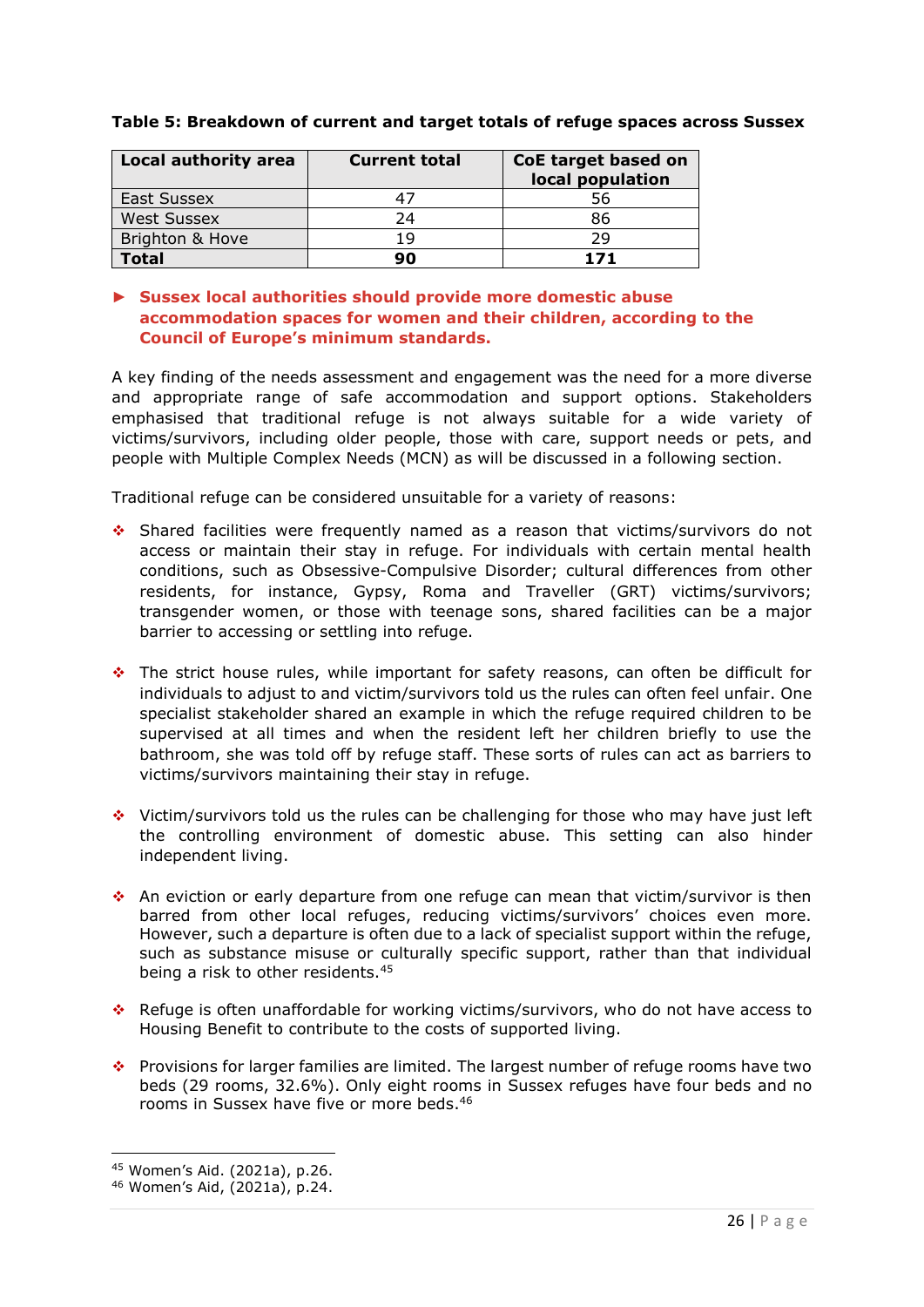# **Case study**

The client self-referred via a domestic abuse helpline. An outreach worker visited the woman in West Sussex. She is a Gypsy woman with seven children. The client disclosed that she had previously experienced domestic abuse from a former partner and had recently experienced physical abuse from her current partner. She was scared and wanted to leave the privately rented property they shared.

The outreach worker spent a day contacting refuges across the country for the client and her children. No refuge across the United Kingdom could accommodate the client's seven children. The outreach worker continued to contact the client and to look for alternative forms of safe accommodation.

After a week, the client disengaged and contact with the service ended. The client left the private rented property. It was suspected that she was travelling with her partner and the children elsewhere in the country.

Another frequent finding was the lack of choice that victims/survivors are presented with when they access domestic abuse support. Survivor engagement found that either victims/survivors frequently did not know what their options were, or that refuge was their only option. Sussex refuge residents provided feedback that if their choices had been explained more clearly, they might have made different decisions. One woman shared that if she had known how long schools' waiting lists were, she would not have moved to Sussex. Feedback suggested that providing photos of available rooms would also make the process more honest and accountable.

## *"It is sink or swim - if you don't take what is offered to you, you don't get any help"*  one resident interviewed at a Sussex refuge

If refuge is not suitable or available, or there are limited other accommodation options, victims/survivors in Sussex are often placed in temporary or emergency accommodation, including Bed and Breakfasts. These sorts of placements are often mixed-gender, with no specialist support offer in place, and so are not considered appropriate domestic abuse accommodation. Although it is acknowledged that housing teams sometimes have no other option, their use for domestic abuse victims/survivors should be reduced.

Sussex should provide a more diverse and appropriate range of choices by expanding the current offer of safe accommodation. With more options, individuals will feel more empowered as they are able to select the offer that best suits their and their family's needs.

Rather than considering different housing options in isolation, Sussex must adopt a Whole Housing Approach (WHA) when commissioning more diverse and appropriate options. A WHA is a "framework for addressing the housing and safety needs of victim/survivors" <sup>47</sup> and considers all the main housing tenure types and the pathways to maintaining or accessing safe accommodation.

<sup>47</sup> [What is the Whole Housing Approach? -](https://www.dahalliance.org.uk/what-we-do/whole-housing-approach/what-is-the-whole-housing-approach/) daha - Domestic Abuse Housing Alliance [\(dahalliance.org.uk\)](https://www.dahalliance.org.uk/what-we-do/whole-housing-approach/what-is-the-whole-housing-approach/)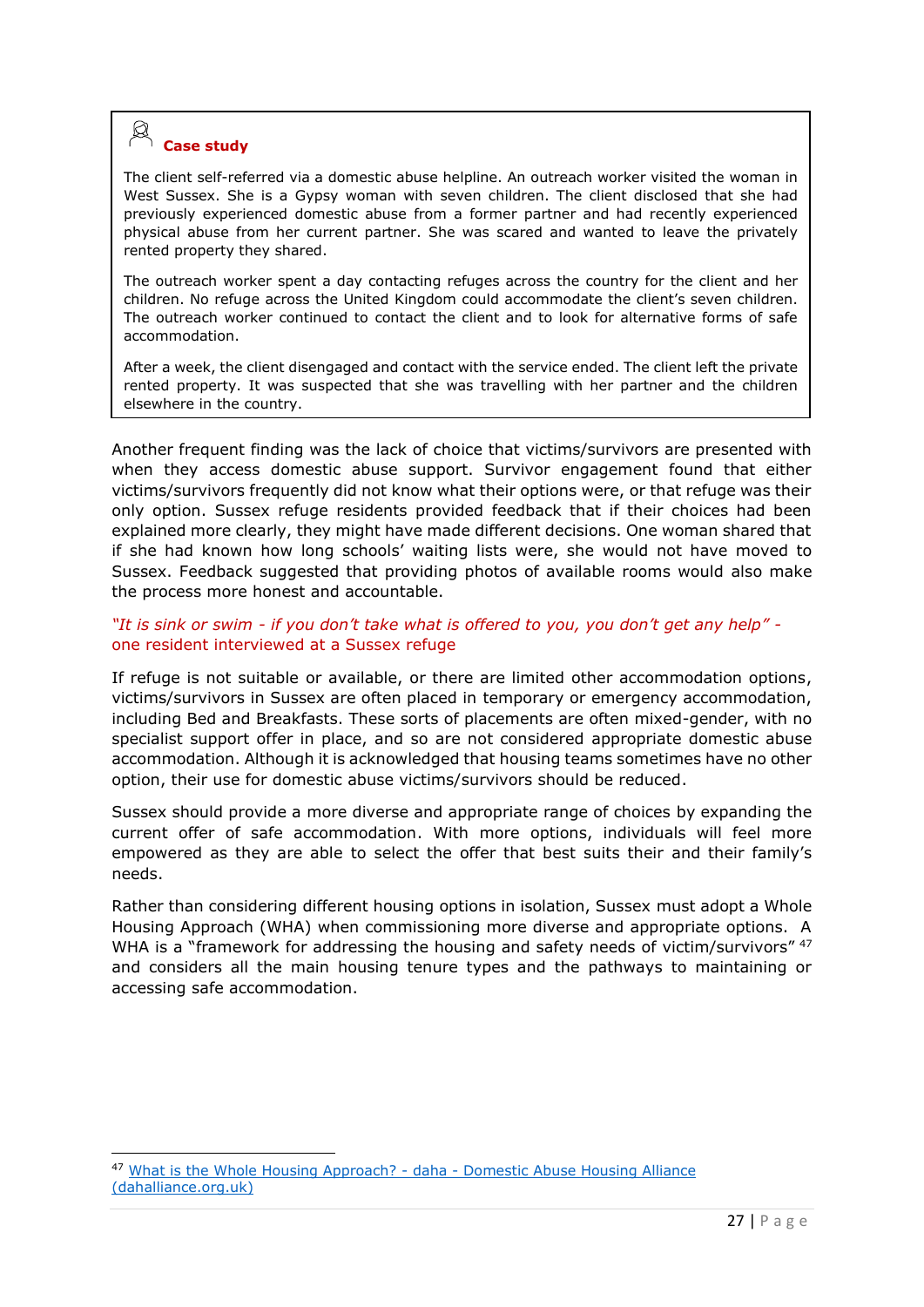The expanded range of offers should include:

- ❖ **Dispersed, self-contained accommodation**: Such accommodation provides safe spaces to start recovery while living independently. These units must be fully furnished, accessible and varied in size to accommodate larger families and able to accept pets. This type of accommodation would also better meet the needs of various groups for which shared facilities would not be suitable or appropriate, including women with teenage sons. Support services will be linked up with these units, which should be spread across the county to ensure equality of provision, including around Crawley where there is currently a lack of domestic abuse safe accommodation.
- ❖ **Specialist safe accommodation**: The need for more specialist safe accommodation will be discussed in a following section. Specialist services should be accessible to male victims/survivors with and without children; LGBTQ+ victims/survivors; and victims/survivors from Black and minoritised ethnic groups, GRT communities, those with multiple, complex needs, and those with no recourse to public funds.
- ❖ **Short-term/respite accommodation:** East Sussex is currently developing a 12 month respite accommodation pilot with DLUHC funding, for women who are, or at risk of, rough sleeping. Such provision is limited elsewhere. Brighton & Hove and West Sussex will increase respite accommodation that can accommodate victims/survivors in need of short-term care and support, whether in crisis due to MCN or short-term gaps in housing.
- ❖ **Sanctuary Schemes:** Schemes which allow households to remain safely in their own homes will be discussed later in the Strategy but should be included in a broader menu of safe accommodation options. Sussex will continue to invest in and raise awareness of these schemes that can enhance an individual's physical and perceived safety in their own home.
- ❖ **Move-on accommodation:** Sussex will improve the offer of move-on options for when victims/survivors are ready to leave safe accommodation. Current options are limited, slowing down individuals' journeys into recovery and independence from services. By linking up refuge and other safe accommodation with appropriate moveon options, Sussex will ensure more cohesive accommodation offers.
- ❖ **Second-stage accommodation:** Such accommodation could be used for those who have already fled abuse and are in a place of relative safety, and as such would not require a room in a refuge, but still require support.
- ❖ **Better Private Rented Sector (PRS) options:** PRS is the most common move-on option in Sussex. PRS options for those leaving safe accommodation will be highquality, affordable and linked up with support services.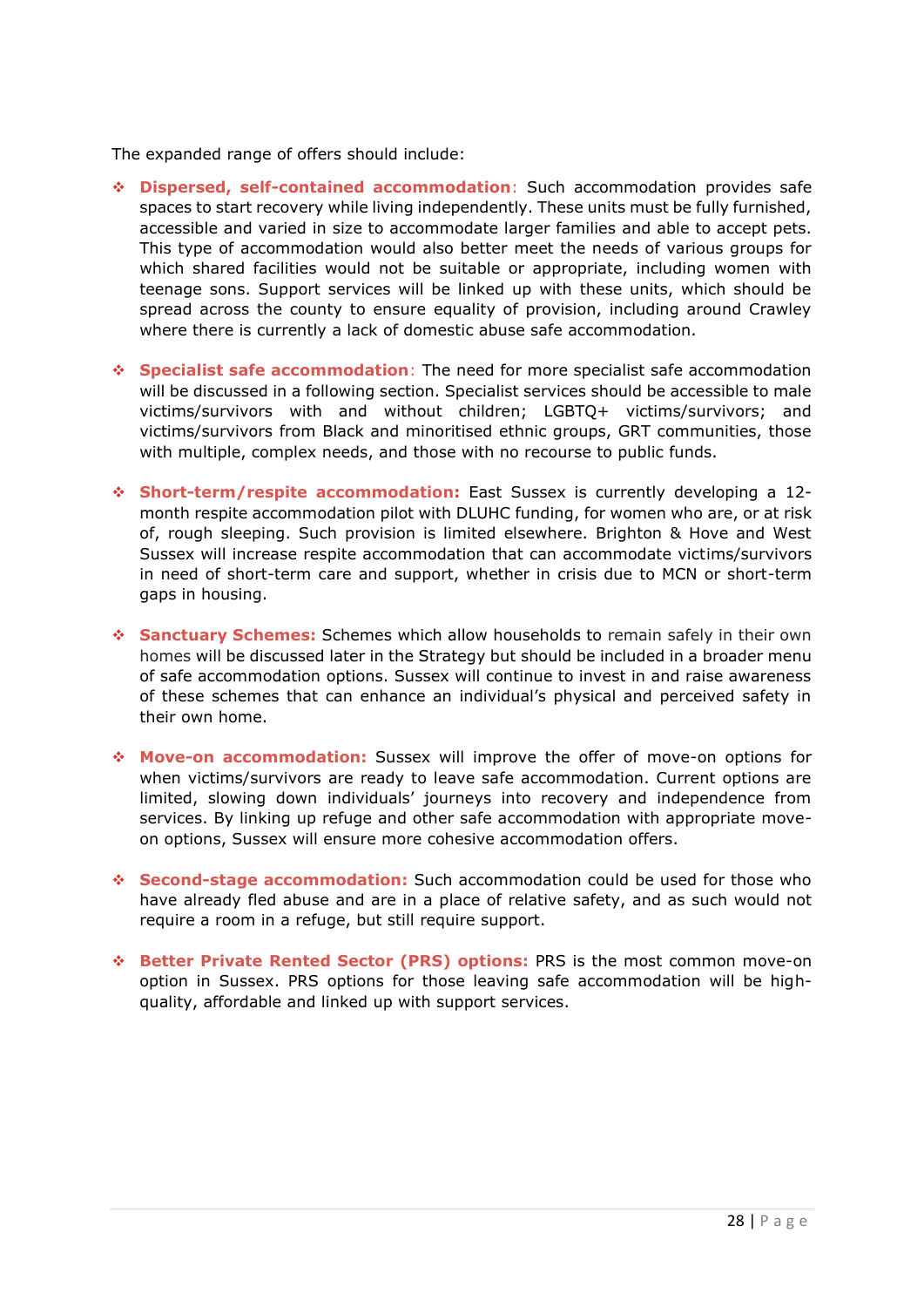- ❖ **Appropriate and accredited accommodation options:** Registered social landlords will be encouraged to take a Domestic Abuse Housing Alliance (DAHA) Health Check and work toward DAHA accreditation to improve their response to their residents who are victims/survivors. All accommodation units will be appropriate and quality-assured by meeting Women's Aid,<sup>48</sup> Imkaan<sup>49</sup> or Male Domestic Abuse Network quality standards<sup>50</sup> and where relevant, the Government's National Statement of Expectations for Supported Housing.<sup>51</sup>
- ❖ **Flexible funding**: Sussex will develop a flexible fund to be utilised for one-off housing and support costs in emergency situations.
- ► **A broader menu of domestic abuse safe accommodation options, in line with a Whole Housing Approach, should be developed in Sussex. Consideration should be given to reflecting rural and urban community needs in any service design and that all accommodation options are appropriate and quality assured.**

<sup>48</sup> Women's Aid. (2018). *National Quality Standards.* Available at: [National-Standards-2018.pdf](https://1q7dqy2unor827bqjls0c4rn-wpengine.netdna-ssl.com/wp-content/uploads/2018/01/National-Standards-2018.pdf)  [\(netdna-ssl.com\)](https://1q7dqy2unor827bqjls0c4rn-wpengine.netdna-ssl.com/wp-content/uploads/2018/01/National-Standards-2018.pdf). Bristol: Women's Aid.

<sup>49</sup> Imkaan. (2014). *Summary: Imkaan Accredited Quality Standards*. Available at: [Commissioners](https://1q7dqy2unor827bqjls0c4rn-wpengine.netdna-ssl.com/wp-content/uploads/2015/12/4_-_Successful_Commissioning_Imkaan_Standards_Summary.pdf)  [Pack Single Parts.indd \(netdna-ssl.com\).](https://1q7dqy2unor827bqjls0c4rn-wpengine.netdna-ssl.com/wp-content/uploads/2015/12/4_-_Successful_Commissioning_Imkaan_Standards_Summary.pdf)

<sup>50</sup> Service Standards - [Male Domestic Abuse Network \(mdan.org.uk\)](https://mdan.org.uk/service-standards/)

<sup>51</sup> [Supported housing: national statement of expectations -](https://www.gov.uk/government/publications/supported-housing-national-statement-of-expectations/supported-housing-national-statement-of-expectations) GOV.UK (www.gov.uk)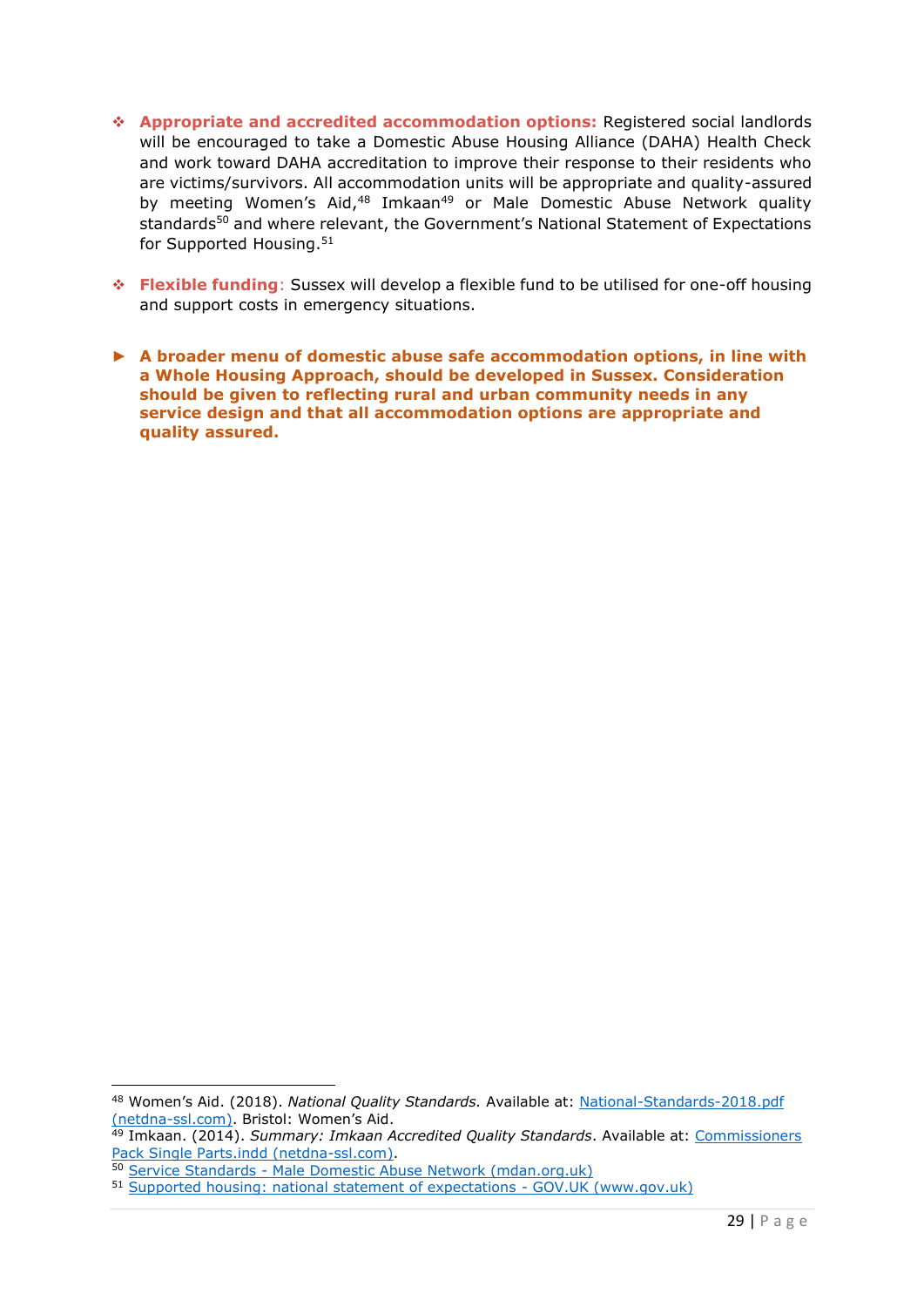#### <span id="page-29-0"></span>**Accessible and Inclusive**

*Ensuring services are accessible to all victims/survivors and meet the specific needs of those with the full range of protected characteristics*

This Strategy is committed to ensuring that individuals with the full range of protected characteristics have equal access to safe accommodation support services, as outlined in the Equality Act 2020 and Public Sector Equality Duty.<sup>52</sup> The Duty requires public bodies to consider the needs of and impact on, all individuals when delivering policies and commissioning services. The Equality Act enables public bodies to deliver specific and dedicated services where these would meet the needs of different groups of victims/survivors, including single-sex services.<sup>53</sup>

Sussex local authorities recognise that individuals can have multiple protected characteristics, and these can intersect to form additional barriers to accessing support. Having safe accommodation services and staff that can respond to such intersecting issues is essential.

As is reflected nationally, the local needs assessment highlighted that domestic abuse disproportionately affects women. However, there was considerable feedback from groups that have traditionally been excluded from refuge regarding the barriers they faced. This Strategy aims to highlight these gaps in provision, to enable consideration around how to ensure that all victims/survivors have access to accommodation and support that suits their needs.

#### ❖ **Age**

There were 117 Children and Young People (CYP) living in Sussex refuges during 2020-21. Only four refuges have dedicated CYP workers. East Sussex refuges are lacking this kind of specialist support.

Since children have now been recognised as victims of domestic abuse in their own right under the Domestic Abuse Act for the first time, local authorities are required under law to provide them with appropriate support. Current provision of dedicated workers for children and young people in safe accommodation is lacking in East Sussex. Introducing CYP support workers within existing refuges should be a priority; providing dedicated and personalised therapeutic, psychoeducational and emotional support for the duration of a child's stay in safe accommodation. As soon as a wider range of safe accommodation options is available, floating dedicated CYP support should also be included in the service offer to people accommodated in the additional units. These floating CYP workers should link up with wider social services to ensure that longer-term support for children is in place, beyond their stay in safe accommodation.

During interviews with survivors, refuge residents shared that there were not enough suitable provisions for children, including toys and garden equipment. Children at one refuge said that having a good Wi-Fi connection was an important feature for them.

<sup>52</sup> [Equality Act 2010 \(legislation.gov.uk\)](https://www.legislation.gov.uk/ukpga/2010/15/contents)

<sup>53</sup> Government Equalities Office. (2011). *Equality Act 2010: Public Sector Equality Duty What Do I Need to Know? A Quick Start Guide for Public Sector Organisations.* Available at: [equality-duty.pdf](https://assets.publishing.service.gov.uk/government/uploads/system/uploads/attachment_data/file/85041/equality-duty.pdf)  [\(publishing.service.gov.uk\),](https://assets.publishing.service.gov.uk/government/uploads/system/uploads/attachment_data/file/85041/equality-duty.pdf) p.9.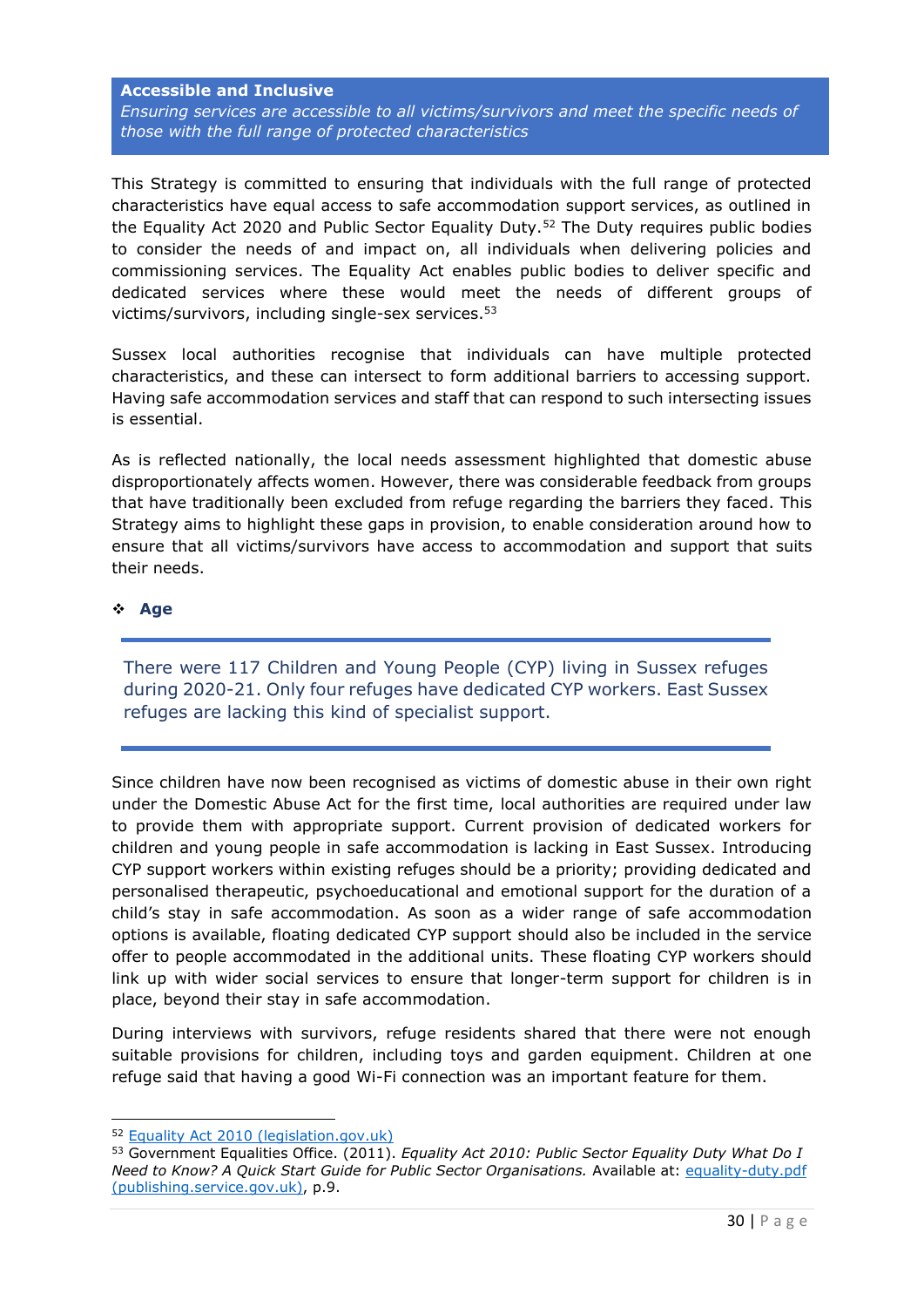► **Sussex local authorities should ensure that every form of domestic abuse safe accommodation that accepts children is suitable for their needs, offering dedicated, personalised and holistic support for children and young people, including those with disabilities.** 

Victims/survivors aged 16-25 represented 19% of all Sussex Police domestic abuse incidents in 2020-2021.

Young adult victims/survivors (16-25) may face specific experiences of domestic abuse, including digital abuse and coercive control using technology.<sup>54</sup> Younger people are also less likely to understand their experiences as domestic abuse and may be less willing to seek support, than adult victims/survivors.<sup>55</sup> With some harmful practices, such as forced marriage and so-called honour-based violence more likely to take place at a younger age, service provision must respond to the specific cultural challenges faced by younger people from some BAME communities.<sup>56</sup> Specialist support for victims/survivors aged 16-25 would help Sussex better respond to a particularly vulnerable group of people.

► **Specialist safe accommodation and support for victims/survivors aged 16- 25 should be established and be culturally appropriate for anyone fleeing forced marriage and so-called honour-based violence, including couples accommodation where needed.** 

People aged over 65 represent 25% of the Sussex population, but only 6% of police domestic abuse incidents. In 2020-21, 260 people aged 65 and over were referred to Adult Social Care services across Sussex due to domestic abuse. Only 5 people aged over 65 were living in Sussex refuges in 2020-21.

A specialist service for older people advised that very few domestic abuse safe accommodation and support providers have specific policies for older people. Creating such policies would enable services to better understand the particular needs of older victims/survivors and any barriers they may face in seeking support.

Stakeholders told us that older people often do not see themselves as victims of domestic abuse, due to the longer-term experience of often decades of abuse and would not consider specialist domestic abuse services as suitable for them. Offers of support must therefore be more generic rather than framed as 'domestic abuse' and promoted in places older people are more likely to attend, including GP surgeries and befriending services. Service offers must also be longer-term for older people in order to combat the longerterm dynamics of abuse, although this may require contract variations in East Sussex and Brighton & Hove, where provision is currently commissioned for a maximum of six months.

<sup>54</sup> [Domestic abuse: draft statutory guidance framework -](https://www.gov.uk/government/consultations/domestic-abuse-act-statutory-guidance/domestic-abuse-draft-statutory-guidance-framework#chapter-2--understanding-domestic-abuse) GOV.UK (www.gov.uk)

<sup>55</sup> [Domestic abuse: draft statutory guidance framework -](https://www.gov.uk/government/consultations/domestic-abuse-act-statutory-guidance/domestic-abuse-draft-statutory-guidance-framework#chapter-2--understanding-domestic-abuse) GOV.UK (www.gov.uk)

<sup>56</sup> [Harmful traditional practices -](http://www.healthscotland.scot/health-topics/gender-based-violence/harmful-traditional-practices) Gender based violence - Health topics - Public Health Scotland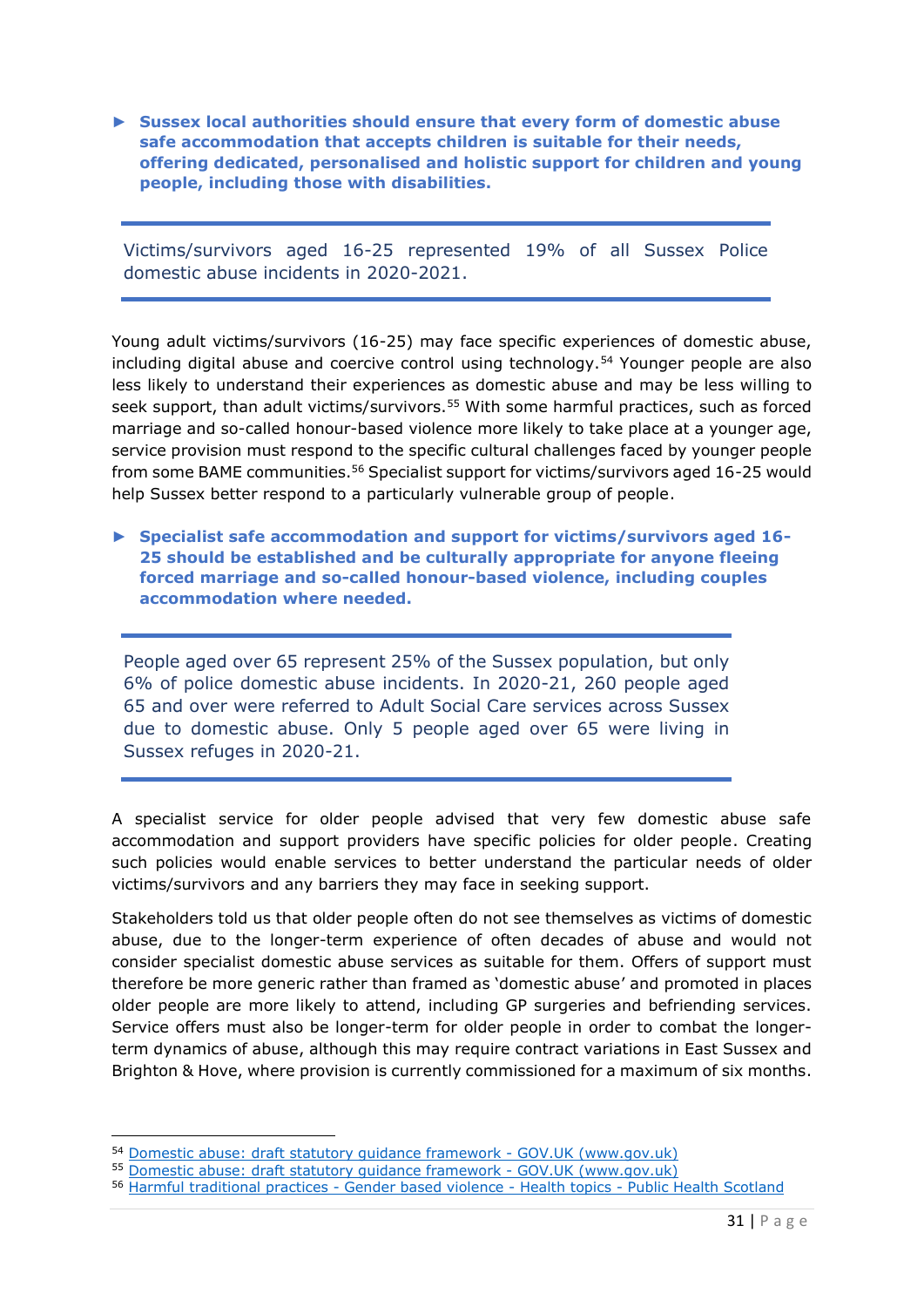Domestic abuse support must be linked in with other services, including Adult Social Care and Health, due to the frequent overlap in older people's needs.

► **Offers of support should be tailored more directly to older people across Sussex, including more generic language, broader promotion of support, linking in with other support services and targeted training for front-line professionals who routinely come into contact with older people.**

#### ❖ **Gender identity and sexual orientation**

In 2020-21, women represented 71% of police domestic abuse incidents, reflecting the gendered nature of domestic abuse. Men represented 29%. Non-binary and transgender people represented 0.02% and 0.11%, respectively. There is no specialist male safe accommodation in Sussex or the South East. Brighton & Hove safe accommodation providers are currently able to accept referrals for transgender women. Clarion Housing Group in East Sussex will accept and assess referrals from transgender people and will seek the most appropriate accommodation for them, including self-contained units.

This Strategy acknowledges that gender identity and sexual orientation are separate characteristics and would be worth discussing in isolation. However, due to the frequent cross-over in support services for people in the LGBTQ+ community, these characteristics have been discussed together.

Women are the primary victim/survivors in cases of domestic abuse and are more likely to experience repeat victimisation.<sup>57</sup> Women have the greatest need for domestic abuse safe accommodation and support, a trend reflected in the needs assessment findings. Most services in Sussex are accessible for women and girls, but improvements to service provision can still be made. Existing safe accommodation providers must ensure that therapeutic, holistic and trauma-informed support is readily available for women, both individually and in groups. Any new safe accommodation services that are introduced in Sussex should also include specialist support offers.

The needs of women and girls must continue to be met alongside the needs of other groups for whom services are currently lacking. Funding for current and future services for women and girls must be sustainable, long-term and independent from the funding for the other specialist services identified within this Strategy. New funding will not be used to replace existing investment into domestic abuse services and local authorities will continue to provide single-sex provision**.**

► **All victims/survivors and their children in safe accommodation in Sussex should receive a minimum standard of care and support, to include legal aid, move-on assistance and longer-term IDVA and psychological support.**

<sup>&</sup>lt;sup>57</sup> Delivery of support to victims of domestic abuse in domestic abuse safe accommodation services - [GOV.UK \(www.gov.uk\)](https://www.gov.uk/government/publications/domestic-abuse-support-within-safe-accommodation/delivery-of-support-to-victims-of-domestic-abuse-in-domestic-abuse-safe-accommodation-services#part-a-key-definitions)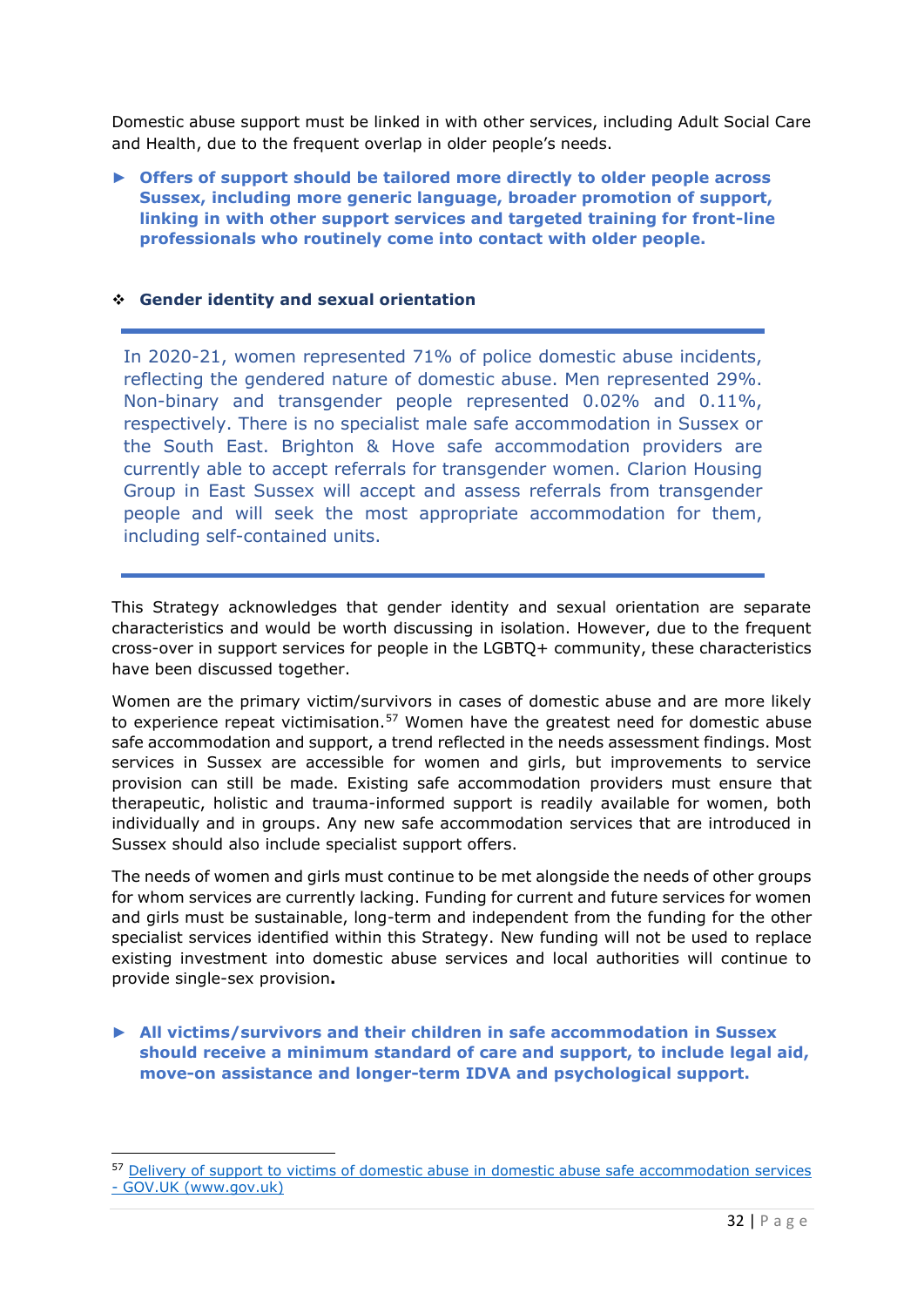Research shows that male victims/survivors of domestic abuse are often underrepresented in the data.<sup>58</sup> Stakeholders told us that male victims of domestic abuse do not often seek alternative accommodation and they often become homeless to escape abuse at home.<sup>59</sup> This may be due to the lack of specialist male safe accommodation locally and men not knowing where to seek support. Despite almost one third of police incidents involving male victims/survivors of domestic abuse in Sussex, there is no specialist male safe accommodation across the South East. To fill this regional gap, Sussex should explore options for specialist safe accommodation for male victims/survivors. Stakeholders told us that dispersed, self-contained units would be most appropriate, with an offer of floating support and provision for children if required. Support offers should acknowledge that the needs of men can be different, for example some male victims/survivors have reported that they may prefer 1:1 support to group settings or not be placed in refuge type accommodation.

► **Sussex local authorities will explore options for the provision of specialist, dispersed and self-contained units of safe accommodation that can accommodate male victims/survivors of domestic abuse.**

In 2020-21, 74% of victims/survivors residing in safe accommodation in Sussex identified as heterosexual. 1% identified as gay/lesbian and 3% identified as bisexual. Data was unknown for 22%. One Sussex refuge has an LGBTQ+ specialist worker role. There is one LGBTQ+ specialist dispersed accommodation in Brighton & Hove. Funding has been secured to recruit additional LGBTQ+ IDVAs (Independent Domestic Violence Advisors) in West Sussex, Brighton & Hove and East Sussex.

Research has shown that LGBTQ+ individuals are historically under-represented in data and reporting, particularly around violence and abuse.<sup>60</sup> The low numbers of LGBTQ+ individuals within the needs assessment may also reflect this under-representation, and low figures do not mean that abuse is not happening. A recent LGBTQ+ Public Health survey conducted in East Sussex found that 4% of respondents have experienced bi/homo/transphobia in the home in the past 12 months – while this figure is also low, it represents a higher number than was captured in the needs assessment and indicates that more must be done to reach these groups.

Stakeholders have highlighted the importance of good quality data analysis and LGBT Foundation guidance recommends consistent use of inclusive questions so that comparative data becomes more available.<sup>61</sup> As an example, the ONS has been flagged as not having a succinct way of collecting data on non-binary people as this is not recognised in legislation. Likewise, other statutory services, for example the police, also

<sup>58</sup> Mankind Initiative. (2021). *Making Invisible Men, Visible.* Available at: [Making-Invisible-Men-](https://www.mankind.org.uk/wp-content/uploads/2021/06/Making-Invisible-Men-Visible-Guide-Final.pdf)[Visible-Guide-Final.pdf \(mankind.org.uk\),](https://www.mankind.org.uk/wp-content/uploads/2021/06/Making-Invisible-Men-Visible-Guide-Final.pdf) p.2.

<sup>59</sup> Mankind Initiative, p.3.

<sup>60</sup> Stonewall. (2018). *Supporting Trans Women in Domestic and Sexual Violence Services*. Available at: [stonewall\\_and\\_nfpsynergy\\_report.pdf.](https://www.stonewall.org.uk/system/files/stonewall_and_nfpsynergy_report.pdf) London: Stonewall, p.6.

<sup>61</sup> LGBT Foundation (2021) *Good practice guide to monitoring sexual orientation and trans status 2021*. Available at:

[If%20We%E2%80%99re%20Not%20Counted,%20We%20Don%E2%80%99t%20Count%20FINAL](https://dxfy8lrzbpywr.cloudfront.net/Files/d1edc08d-1514-4df8-8bf0-ebc97a79e4e0/If%2520We%25E2%2580%2599re%2520Not%2520Counted%2c%2520We%2520Don%25E2%2580%2599t%2520Count%2520FINAL.pdf) [.pdf \(dxfy8lrzbpywr.cloudfront.net\)](https://dxfy8lrzbpywr.cloudfront.net/Files/d1edc08d-1514-4df8-8bf0-ebc97a79e4e0/If%2520We%25E2%2580%2599re%2520Not%2520Counted%2c%2520We%2520Don%25E2%2580%2599t%2520Count%2520FINAL.pdf)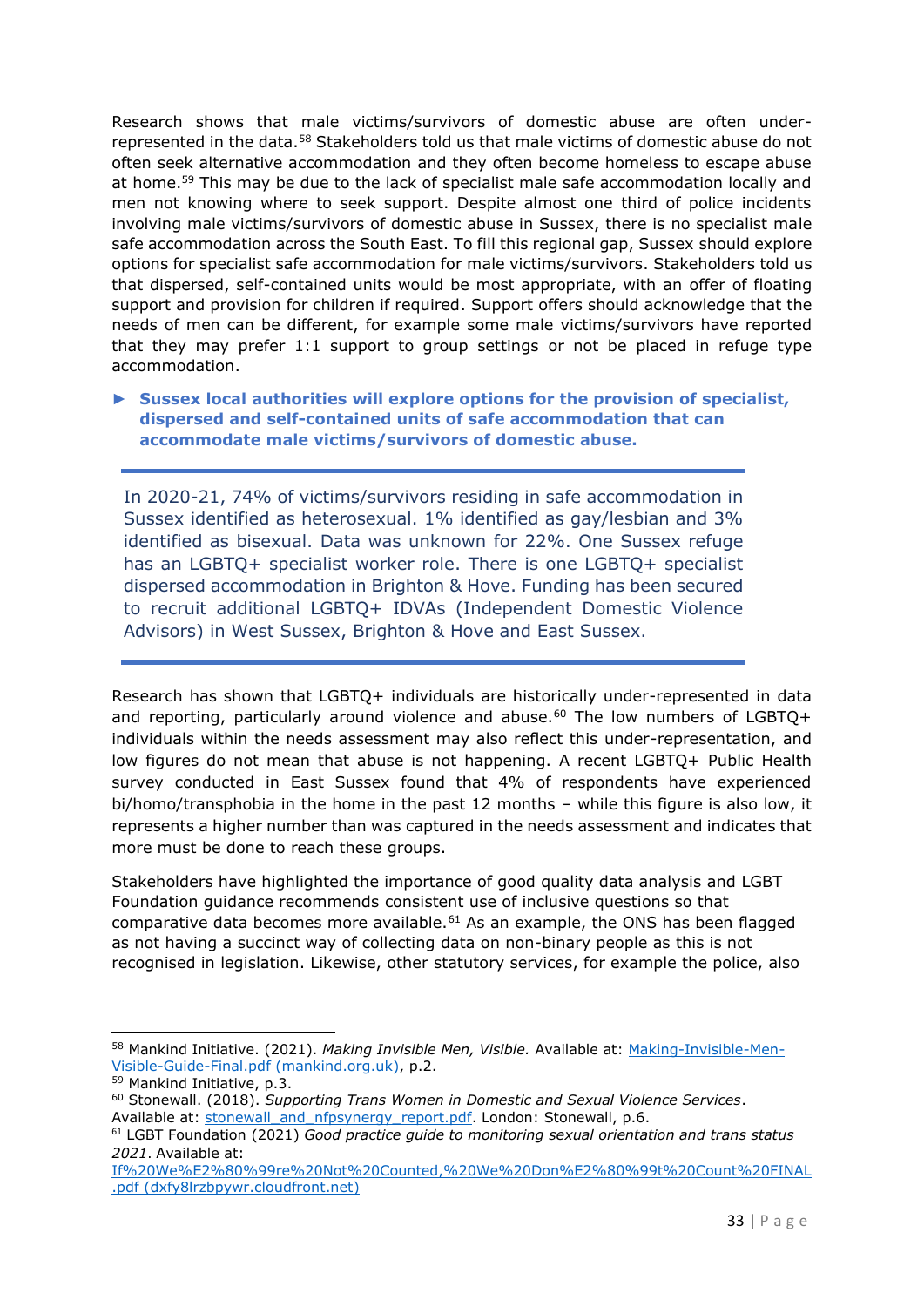struggle to collect data on Trans, Non-binary, Intersex (TNBI) communities and often are categorising equality and diversity data by sex, not by gender identity.

This reportedly leads to people within the community having to categorise themselves as the sex they were assigned at birth, not their gender identity and leaves individuals feeling overlooked and underreported even when they are coming forward for support.

There are four LGBTQ+ specialist accommodation units in Brighton & Hove, important given the large LGBTO+ community in the city.<sup>62</sup> However, via this Strategy, more such specialist accommodation should be provided in East and West Sussex. Such accommodation units would benefit from being dispersed and self-contained, with an offer of floating support included. Dedicated support for children should be included if required.

# *"Victims/survivors need to know that a service will understand them and their identity, will be able to cater to them as an individual, and that they will be accessing a service that is safe." – specialist IDVA*

Service provision for LGBTQ+ victims/survivors should also extend to increased awareness training for housing officers and other frontline practitioners, including intersectionality awareness. East and West Sussex will explore recruiting specialist LGBTQ+ support roles within existing safe accommodation and support services.

► **Sussex local authorities should increase specialist floating support and dispersed and self-contained units of safe accommodation that can accommodate LGBTQ+ victims/survivors and invest in LGBTQ+ awareness training for frontline practitioners.** 

# **Case study**

Following an incident in which the police attended, Mike (not real name) contacted support services. Despite being the victim and on a joint tenancy, Mike had been removed from the property and supported to make a homeless application immediately so had already been placed in emergency accommodation in another local authority area.

Unfortunately, Mike experienced significant homophobic abuse from other residents. This had a major impact on his mental health. Mike suffered from PTSD and night terrors exacerbated by the abuse and his current living situation. He also had mobility issues due to a knee injury. Mike was moved into safe emergency accommodation in his original local authority area. Mike was assigned a Homeless Prevention Officer who supported him to find private rented accommodation through the Direct Lets Scheme and began to view available properties. Unfortunate, despite looking, Mike was unable to secure accommodation in the time but was thankfully provided with long term temporary accommodation. Mike was pleased and felt safe being in his own place. He continued to receive support to find more permanent housing and was closed to the service.

<sup>62</sup> Brighton & Hove City Council. (2009). *LGBT (Lesbian Gay Bisexual and Trans) People's Housing Strategy*. Brighton. Available at: Microsoft Word - [LGBT Housing Strategy \\_Final Draft Oct](https://ww3.brighton-hove.gov.uk/sites/brighton-hove.gov.uk/files/LGBT%20Housing%20Strategy.pdf)  2009 .doc (brighton-hove.gov.uk).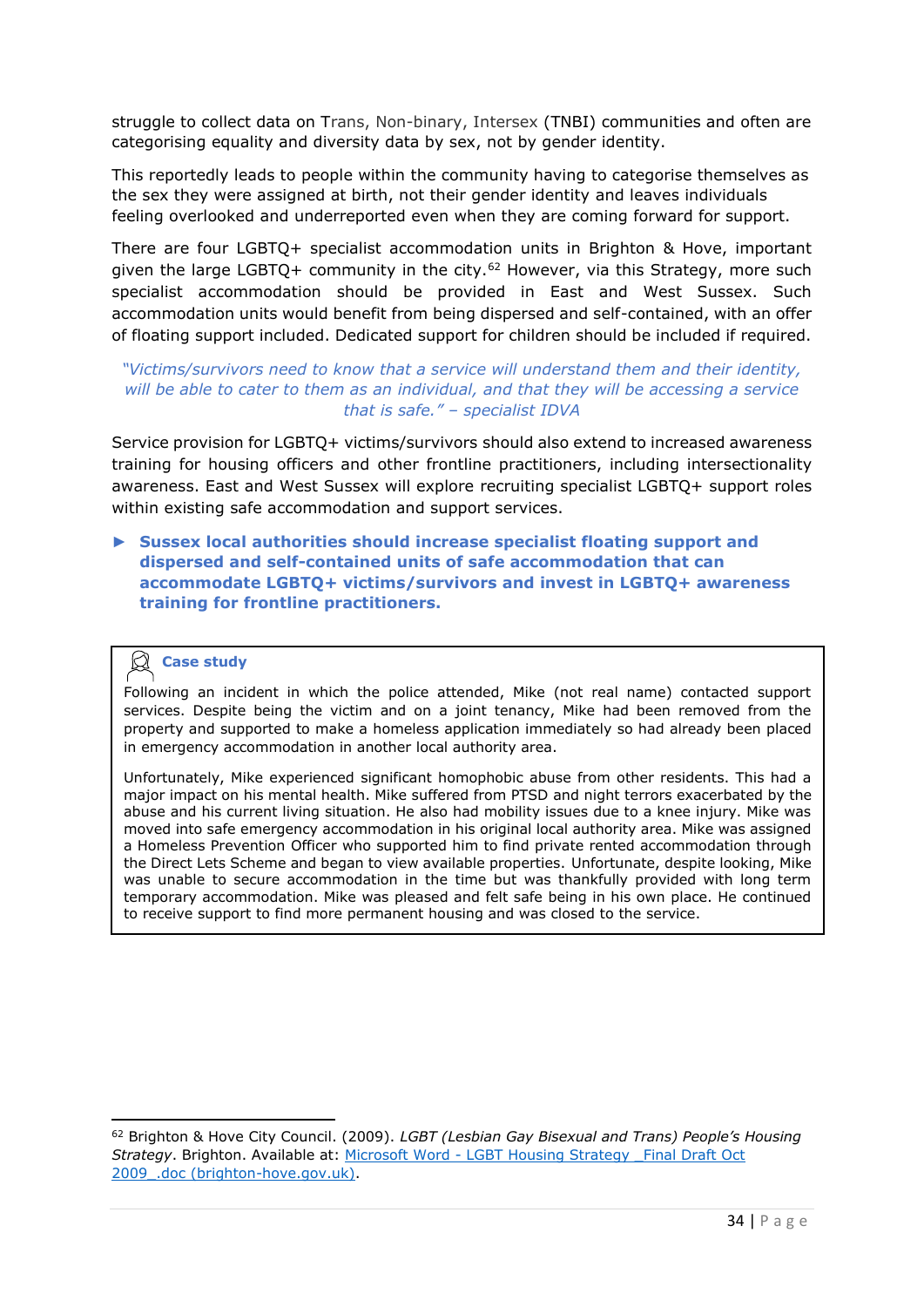## ❖ **Disability**

People with disabilities represented 10% of police domestic abuse incidents in 2020-21. Data for disabled people living in Sussex safe accommodation was limited. Five Sussex safe accommodation facilities do not have wheelchair access or any other kind of disability support, including specialist equipment for deaf people. Two of these units were in East Sussex, two were in West Sussex, and one was in Brighton & Hove.

The Equality Act defines disability as "a physical or mental impairment that has a 'substantial' and 'long-term' negative effect on one's ability to do normal daily activities."<sup>63</sup> "Substantial" is defined as "more than minor or trivial," and "long-term" is defined as longer than 12 months.

The limited accessibility and disability support currently in Sussex refuges is a clear gap in service provision. Equipment for deaf victims/survivors is lacking in refuges and the whole housing system is often inaccessible for those with Special Educational Needs and Disabilities (SEND) or Speech, Language and Communication Needs (SLCN). Sussex should consider adapting and extending service provision for disabled victims/survivors to reflect a range of additional needs. Introducing specialist teams with varied backgrounds to support staff, adapting existing units and sourcing more accessible accommodation would transform current and future offers and ensure that safe accommodation is accessible for everyone who needs it.

#### ⊠ **Case study**

Stan (not real name) is a 45-year-old TNBI (Trans, non-binary, intersex) disabled person. They had an adapted council flat, which was solely in their name, and they lived there with their nonbinary spouse, Jordan (not real name). Stan contacted the service as they had fled their property after 4 years of domestic abuse. Stan was currently staying with a friend in the local area but could only stay there for one more night. Stan had been in touch with a local housing authority, but they said they don't have a duty to help them. Later that day, Stan was offered an alternative accommodation place, but it was a ground floor flat out of area that hadn't been adapted. Stan was not offered any way of getting to the property or any way of collecting their possessions.

The following day, Stan was informed that Jordan had been hospitalised overnight after a visit from the crisis team. Stan was then able to return home and inform the hospital that Jordan could not be discharged there, Jordan was then supported to approach the council for emergency accommodation.

► **Support and accessibility for disabled victims/survivors in safe accommodation should be improved, by introducing relevant training, multiagency in-reach teams where needed, developing new facilities or adapting existing facilities, with measures such as installing ramps, increasing ground-floor and step-free units and installing visual fire alarms to assist deaf people.**

<sup>63</sup> [Definition of disability under the Equality Act 2010 -](https://www.gov.uk/definition-of-disability-under-equality-act-2010) GOV.UK (www.gov.uk)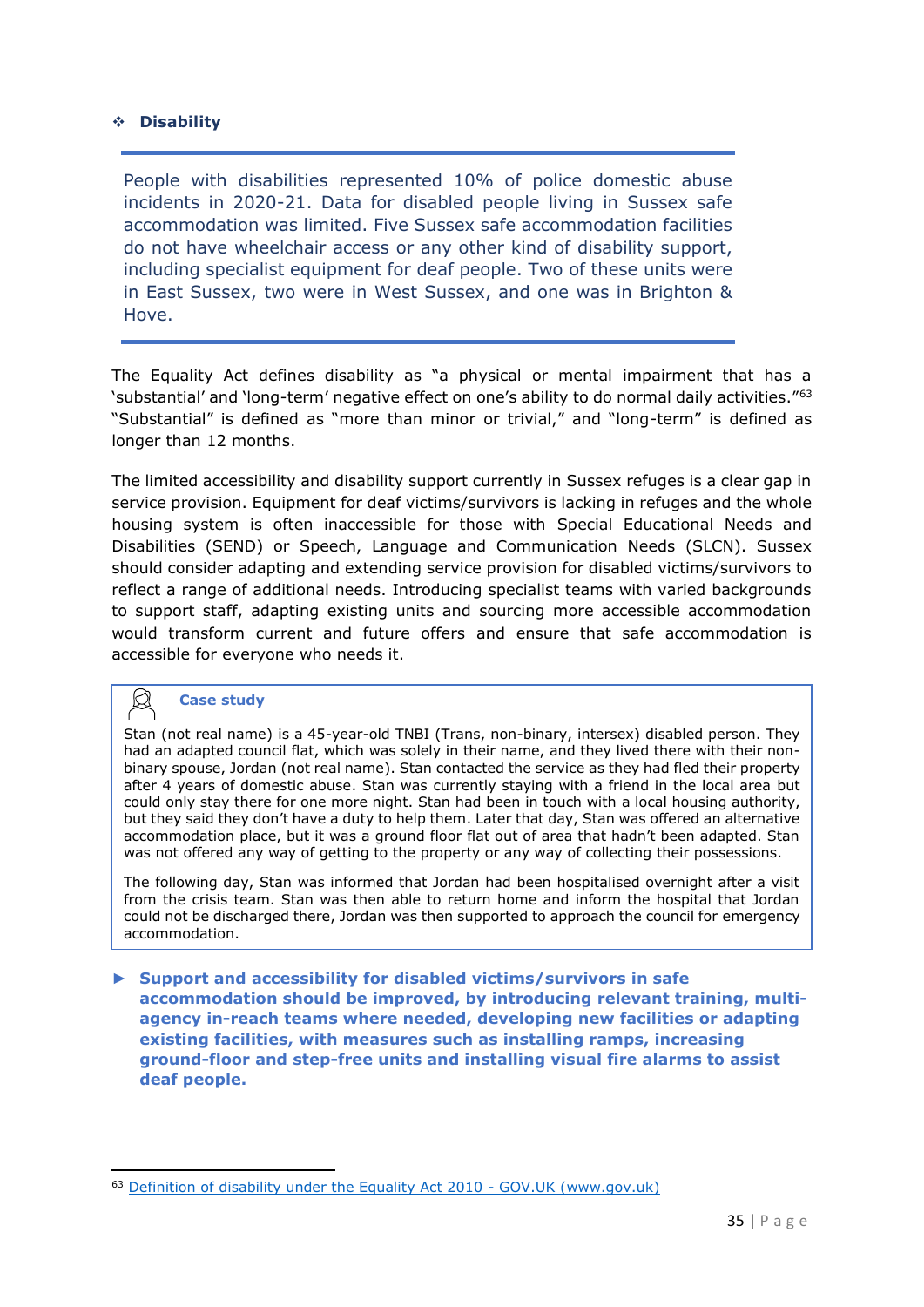► **Housing application processes should be accessible for those with disabilities, including those with special educational needs or speech, language and communication needs, and include optional in-person appointments and interpretation for a range of languages, including British Sign Language.** 

# ❖ **Race and Ethnicity**

In 2020-21, 77.1% of victims/survivors in safe accommodation in Sussex identified as white; 9.1% identified as Black or Black British; 5.8% identified as Mixed or multiple ethnic groups; 5.1% identified as Asian or Asian British; 2.5% identified as "Other" and 0.4% identified as Gypsy, Roma and Traveller (GRT). There is no specialist safe accommodation for Black and minoritised women in Sussex, although there are community-based services, including a specialist BME IDVA in Brighton & Hove and a new specialist service, Hersana, is being established in Sussex, based in Crawley. Six safe accommodation providers in Sussex can accept women with no recourse to public funds (NRPF) and four cannot (three in West Sussex, one in Brighton & Hove). 15% of national domestic abuse helpline calls to Friends, Families and Travellers (a national organisation advocating for GRT communities) come from Sussex.

Black and minoritised women can access community-based support and can access existing refuges should they need to do so. However, the lack of specialist and culturallyspecific refuge is a gap in provision across Sussex. Such safe accommodation would ensure that victims/survivors receive the specific support they might need for their particular life experiences. Stakeholders suggested that this accommodation should be composed of dispersed units that can accommodate various cultural needs, including proximity to cultural centres or places of worship, with outside space more suitable for GRT families, which a specialist stakeholder advised would be more suitable. These accommodation offers should include wraparound specialist support with interpretation services if required.

► **Sussex local authorities will investigate specialist safe accommodation options for victims/survivors from marginalised ethnic groups, including Black and minoritised ethnic groups, Gypsy, Roma and Traveller communities and those with No Recourse to Public Funds.** 

# **Case study**

The client was moved to a town 1.5 hours away from her friends and family, resulting in her feeling like she had been separated from her culture and the support system she had. She felt she could not eat her traditional foods or engage in cultural traditional practices with anyone. The client felt isolated and did not feel like the service providers understood her feelings or took her seriously.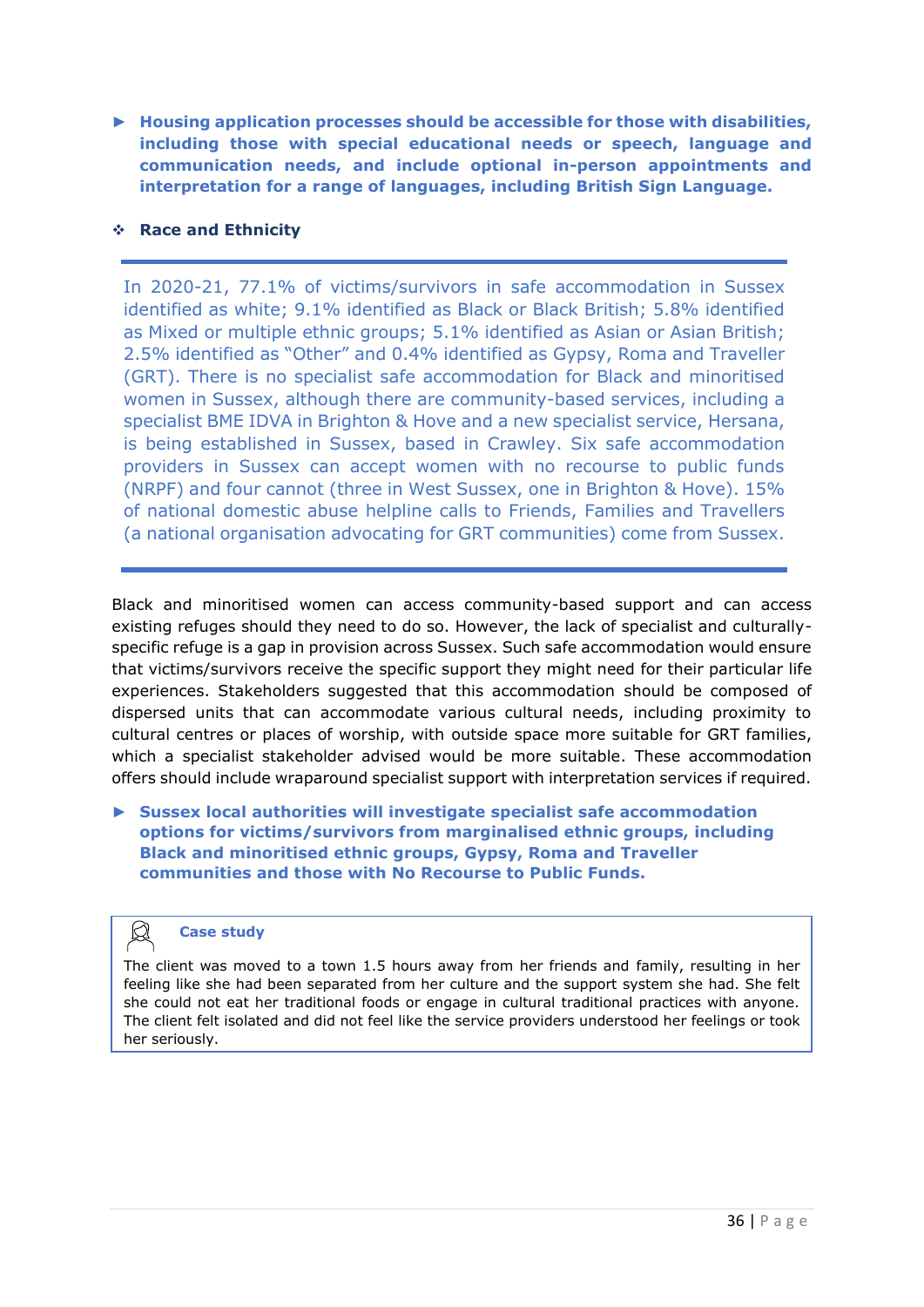Training on the specific needs of various ethnicities and marginalised groups, including how experiences can intersect, would enable staff to better understand the particular barriers certain communities might face. Specific immigration rights awareness training would allow frontline practitioners to feel more confident in seeking Destitution Domestic Violence Concessions and supporting particularly vulnerable victims/survivors.

► **Cultural and immigration rights awareness training should be increased for frontline staff and commissioners to better understand the needs of marginalised groups.. Training packages must acknowledge the intersection of race, class and gender, amongst other protected characteristics.**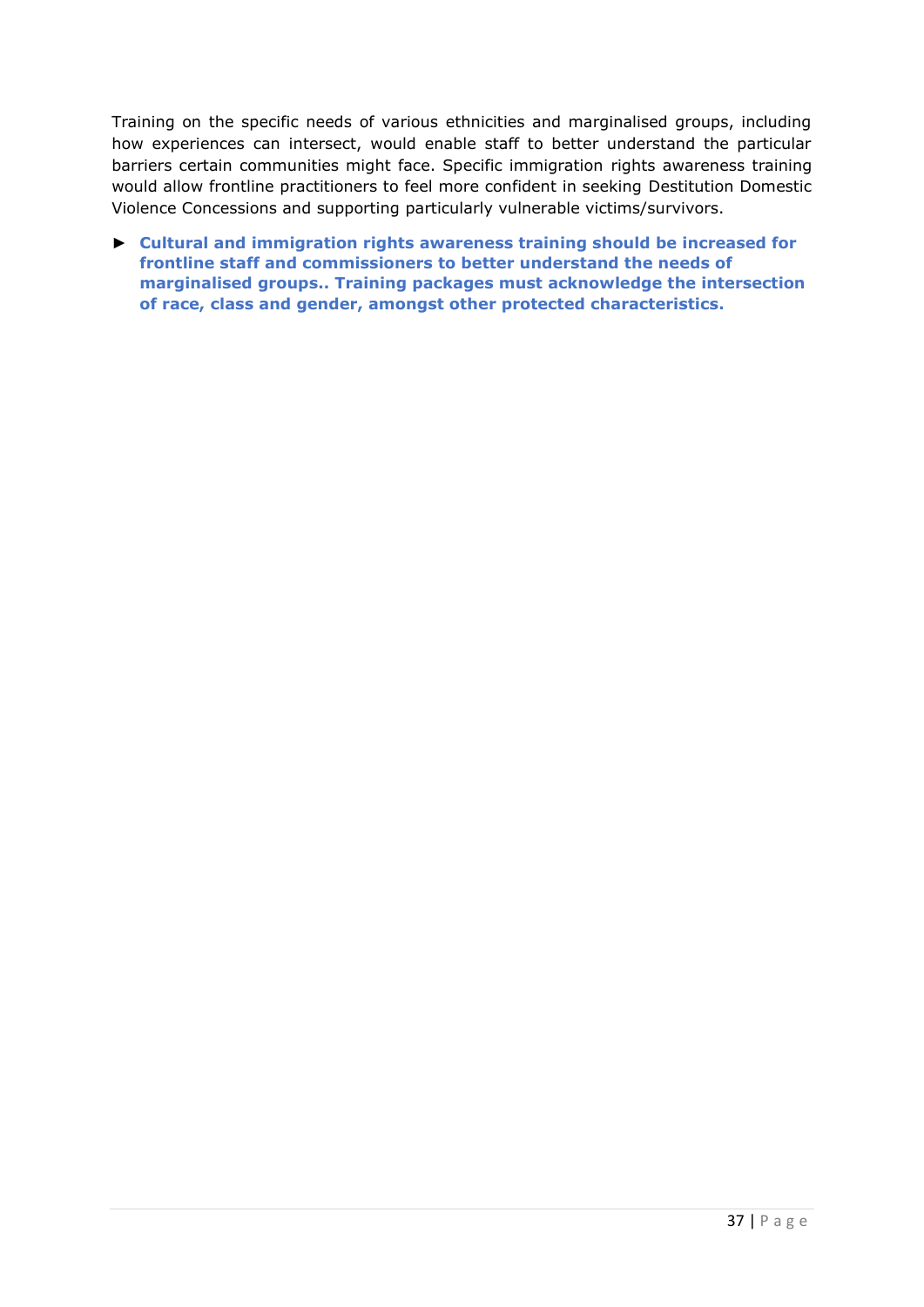<span id="page-37-0"></span>**Responsive to Multiple Disadvantages** Establishing specialist provision to support victim/survivors with specific needs, including multiple complex needs

A prominent theme throughout the stakeholder engagement was the current lack of domestic abuse accommodation and support provision for people with specific needs, including the protected characteristics mentioned above, care leavers, ex-service personnel and their families, but particularly those with multiple complex needs (MCN). Therefore, this section focuses on the identified gap and need for a responsive approach to MCN.

Fulfilling Lives South East (FLSE), an organisation working with women with MCN across East Sussex and Brighton & Hove, stated that "MCN has a variety of meanings in services and third sector organisations, depending on the needs of the client group. In general, MCN includes people on the edges of society who are often excluded from or who cannot access mainstream services due to the complexity of their lives. For FLSE, MCN means a person who is experiencing 3 out of 4 of the following:"<sup>64</sup>



Through this Strategy, Sussex local authorities recognise the intersectionality between domestic abuse and MCN. FLSE reported that 93% of their clients have experienced domestic abuse.<sup>65</sup> Stakeholder and survivor feedback noted how in some cases victims/survivors with MCN may have to prioritise addressing other needs in order to be ready to receive support for domestic abuse.

<sup>64</sup> Fulfilling Lives South East. (2021). *Reflecting on the Needs of Women with Multiple and Complex Needs who are at Risk of /or Experiencing Domestic Abuse, August 2021*, p.2-3. <sup>65</sup> Fulfilling Lives South East, p.3.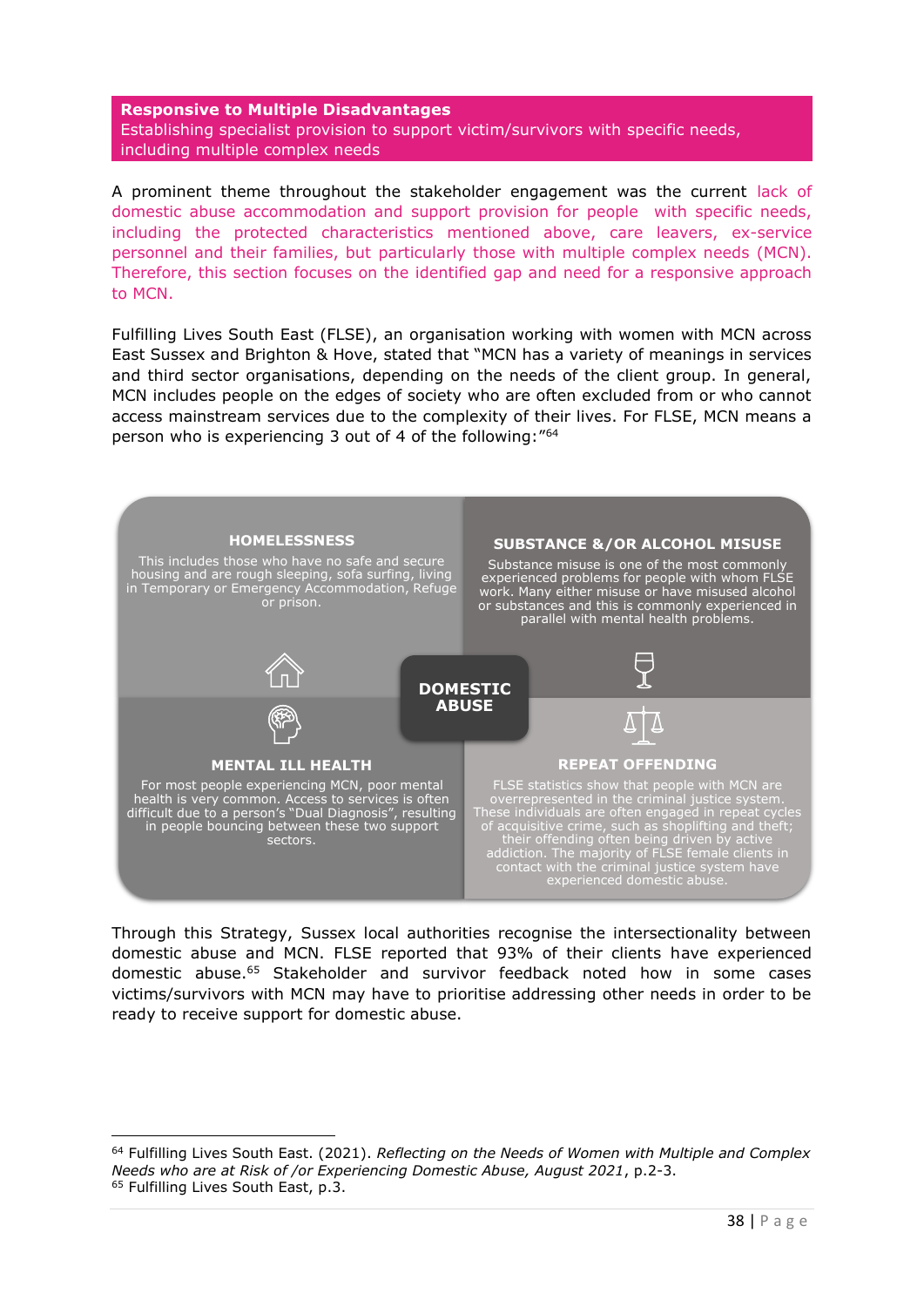With the Covid-19 pandemic increasing the use of digital and remote services, MCN specialists highlighted the accessibility issues faced by homeless and disadvantaged individuals in relation to housing and support assessments which are solely completed over the phone. In-person support and physical safe spaces are particularly important in ensuring accessibility for this cohort.

# **Case study**

Alex (not her real name) is homeless and experiencing domestic violence. As the only route into specialist services, she was referred to the local commissioned domestic abuse service; a service that delivers support initially via the telephone to take forward referrals and assess support needs. However, the client was homeless and did not have a reliable phone or a private space to take a call and so she was unable to respond to the calls from the service, and the case was closed.

# ► **Sussex local authorities, specialist domestic abuse accommodation providers and support services should holistically support victims/survivors with multiple complex needs and ensure accessibility of services by providing both remote and in-person assessments and support.**

Women's Aid Annual Audit 2021 stated that there are only two refuges in England exclusively for women with substance use needs or complex needs, accounting for 13 bed spaces. <sup>66</sup> The following table illustrates which refuge services across Sussex consider referrals from women with named support needs. 67

|                                                                      | Will consider referrals from women:          |                                      |                                            |                                              |                                   |
|----------------------------------------------------------------------|----------------------------------------------|--------------------------------------|--------------------------------------------|----------------------------------------------|-----------------------------------|
| <b>Refuge service</b>                                                | With<br>mental<br>health<br>support<br>needs | With<br>drug use<br>support<br>needs | With<br>alcohol<br>use<br>support<br>needs | With<br>previou<br>s refuge<br>eviction<br>s | Who are<br>$ex-$<br>offender<br>s |
| <b>Refuge -</b><br><b>Eastbourne</b>                                 | <b>Yes</b>                                   | Yes                                  | Yes.                                       | Yes                                          | Yes.                              |
| <b>Refuge -</b><br><b>Hastings</b>                                   | Yes                                          | Yes                                  | Yes                                        | Yes                                          | Yes.                              |
| <b>Refuge - Lewes</b>                                                | Yes                                          | Yes                                  | Yes.                                       | Yes                                          | Yes                               |
| <b>Refuge - Rother</b>                                               | Yes                                          | Yes                                  | Yes.                                       | Yes.                                         | Yes                               |
| <b>Refuge -</b><br>Wealden                                           | <b>Yes</b>                                   | Yes                                  | Yes                                        | <b>Yes</b>                                   | Yes                               |
| <b>RISE - LGBT</b><br><b>Service</b>                                 | Yes                                          | Yes                                  | Yes                                        | Yes                                          | Yes.                              |
| Safe in Sussex -<br><b>Amber House</b><br>Community<br><b>Refuge</b> | No.                                          | No.                                  | No.                                        | No.                                          | No.                               |

# **Table 6: Referrals considered from women with named support needs in Sussex refuge provision** *(September 2021)*

<sup>66</sup> Women's Aid. (2021b). *The Domestic Abuse Report 2021: The Annual Audit,* 2021. Bristol: Women's Aid. Available at: [https://www.womensaid.org.uk/wp-content/uploads/2021/09/The-](https://www.womensaid.org.uk/wp-content/uploads/2021/09/The-Domestic-Abuse-Report-2021-The-Annual-Audit-Revised-2021.pdf)[Domestic-Abuse-Report-2021-The-Annual-Audit-Revised-2021.pdf](https://www.womensaid.org.uk/wp-content/uploads/2021/09/The-Domestic-Abuse-Report-2021-The-Annual-Audit-Revised-2021.pdf) Bristol: Women's Aid. <sup>67</sup> Women's Aid, (2021a), p.27.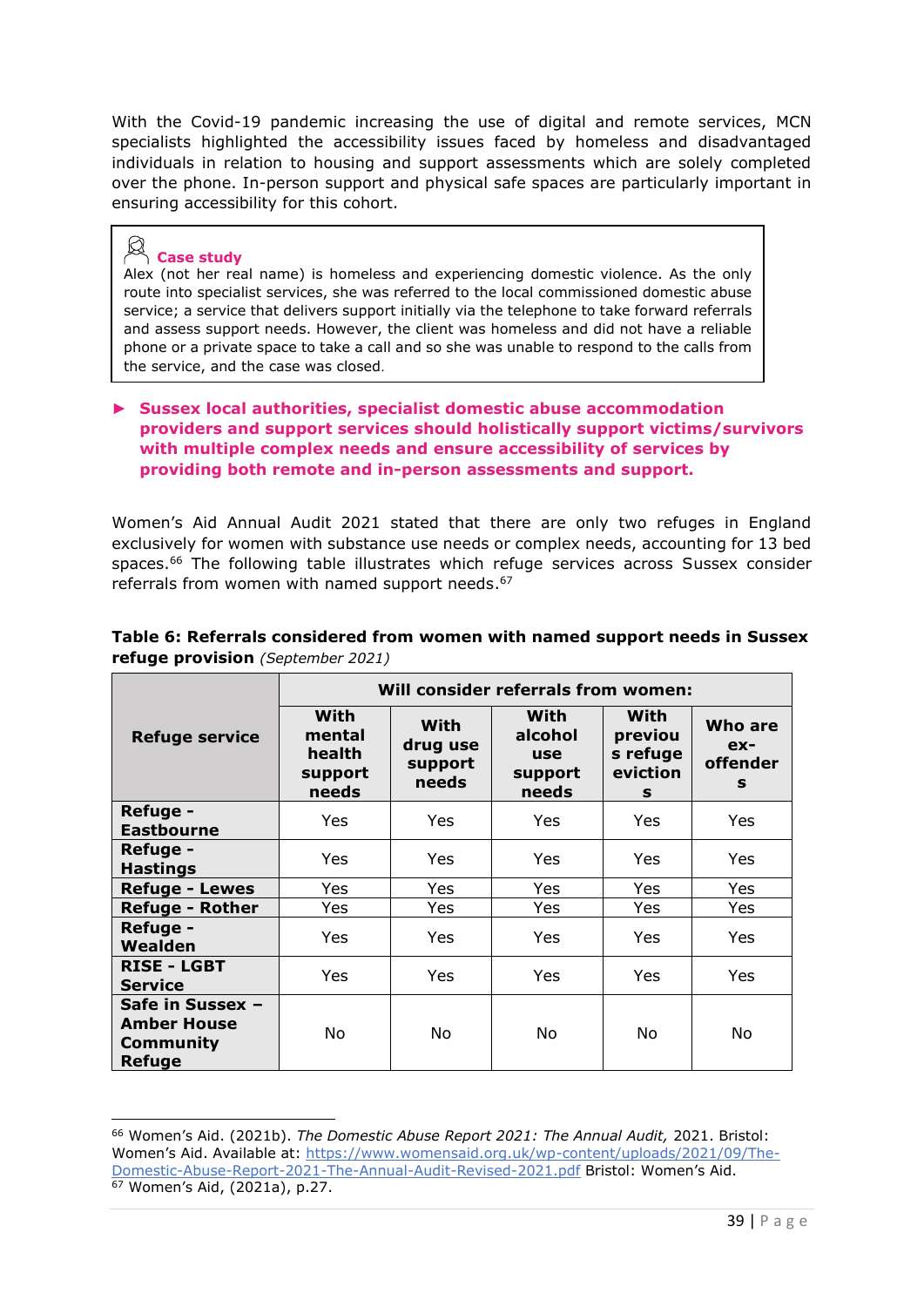| Safe in Sussex -<br><b>Chichester</b>  | No  | No  | No  | No  | No  |
|----------------------------------------|-----|-----|-----|-----|-----|
| Safe in Sussex -<br>Worthing           | Yes | No  | No  | No  | No  |
| Stonewater -<br><b>Brighton Refuge</b> | Yes | Yes | Yes | Yes | Yes |

Although the above table suggests referrals for women with MCN are considered in several refuges across the county, the lack of provision for this cohort in West Sussex is evident. Additionally, Housing Option teams and outreach support services repeatedly expressed concerns over accessibility, even for those refuges alleging they consider referrals from victims/survivors with MCN.

The needs assessment showed that in 2020-21, of those **denied access** to or **deemed ineligible** for accommodation services across Sussex, an estimated **52%** had **mental health issues**, **40%** had **alcohol misuse problems** and **27%** had **drug misuse problems**.

Stakeholders reinforced how individuals with MCN present the highest vulnerability and risk, but also have the lowest possibility of gaining access to safe spaces and are often marginalised by services. Organisations that do not hold a statutory duty to do so, reported on multiple occasions having paid out of their own budgets for Bed & Breakfast accommodation to house survivors with MCN in the short-term, due to a lack of appropriate and accessible accommodation options. This is a prominent gap in the provision of domestic abuse accommodation and support in Sussex.

The needs assessment highlighted that mental health issues, as well as alcohol and drug misuse, were amongst the most common reasons for denying a space within or evicting someone from a refuge. Referrals may be declined due to the complexity of their needs, unsuitability of facilities and the lack of specialist support. Even where spaces are provided, they are often challenging for victims/survivors with MCN to maintain due to the mismatch between strict accommodation rules and their complex lifestyles.

Feedback from complex needs IDVAs and mental health professionals suggested that traditional refuge provision is not the most appropriate setting to support women with MCN. Shared facilities, strict rules and 9am to 5pm staffing can all be problematic factors for victim/survivors experiencing complex lifestyles. As women with MCN commonly have children removed from their care, the presence of families within refuges can also be highly re-traumatising. Feedback proposed that traditional refuges should be adapted to better accommodate victims/survivors with MCN. The following case study reinforces the difficulties faced by women with MCN within refuges, in addition to the lack of alternative options available to them.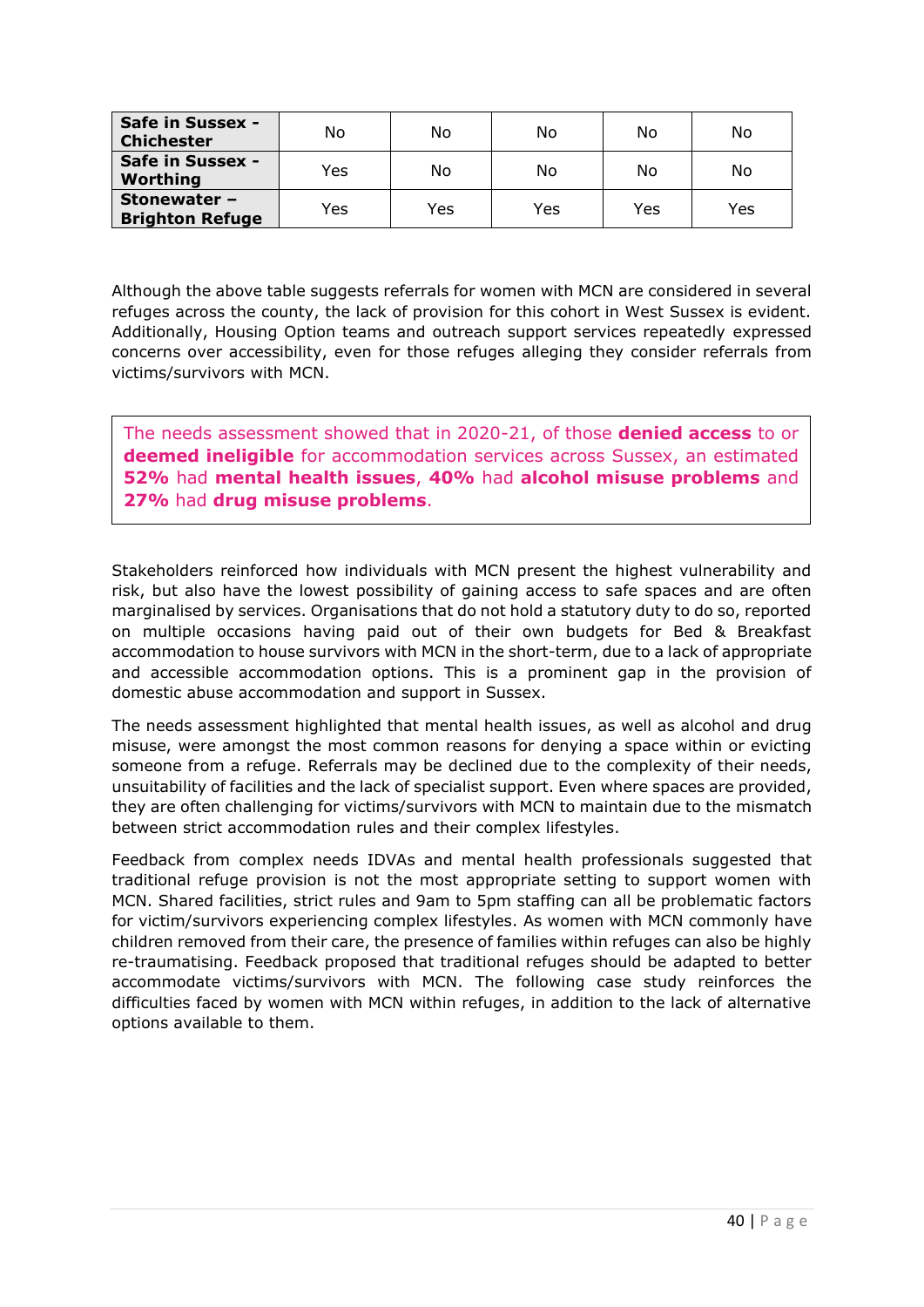# **Case study**

Jude (not her real name) is female and has experienced significant childhood trauma and was moved around through the care system. As an adult Jude's life has been defined by domestic abuse, self-harm, and poly drug use. DA incidents have become increasingly severe recently – some were reported to the police and her case was heard at MARAC several times. Although Jude was allocated a place in refuge, she was quickly evicted following an argument with another resident despite there not being an investigation where Jude was able to share her account of events or reflect on ways to resolve the conflict with the fellow resident.

Jude had no option but to return to the local area either living where she experienced significant childhood trauma or staying with the alleged perpetrator, as she was not allowed to move to other refuges across the local area and did not have any other housing options available to her.

When victims/survivors with MCN are denied spaces in refuges, they are often placed in temporary or emergency accommodation. Stakeholders told us that these forms of accommodation are unsuitable for MCN due to being mixed gender, with shared facilities, strict tenancy agreements and little-to-no specialist support provided. If victims/survivors are placed in these forms of accommodation, in-reach specialist teams, floating support and IDVAs should be in place to support them.

In order to meet the needs of individuals with MCN, accommodation should be flexible, longer-term, staffed 24/7, with limited shared facilities and continuing specialist wraparound support for mental health, alcohol/substance misuse and offending. This form of accommodation would reduce evictions and consequently also reduce homelessness, disengagement with services and the risk of returning to perpetrators.

To better understand the needs, in September 2021, East Sussex County Council hosted a partnership round-table event, inviting partners and providers to discuss safe accommodation options for those who experience multiple disadvantages.

Concerns around limited and unsuitable move-on options for victims/survivors with MCN were also raised. FLSE highlighted the benefits of adopting a 'Housing First' model, paired with specialist domestic abuse wraparound support, in ensuring accommodation is appropriate to MCN and simultaneously provides a long-term housing solution.*<sup>68</sup>*

"Housing is seen as a human right by Housing First services. There are no conditions around 'housing readiness' before providing someone with a home; rather, secure housing is viewed as a stable platform from which other issues can be addressed."<sup>69</sup>

► **Accommodation and support options appropriate for the needs of domestic abuse victims/survivors with multiple complex needs will be explored, including short-term respite facilities, specialist housing, move-onpathways and long-term floating support.**

<sup>&</sup>lt;sup>68</sup> Fulfilling Lives South East, p.5.

<sup>69</sup> [Housing First in England The Principles.pdf \(homeless.org.uk\)](https://www.homeless.org.uk/sites/default/files/site-attachments/Housing%20First%20in%20England%20The%20Principles.pdf)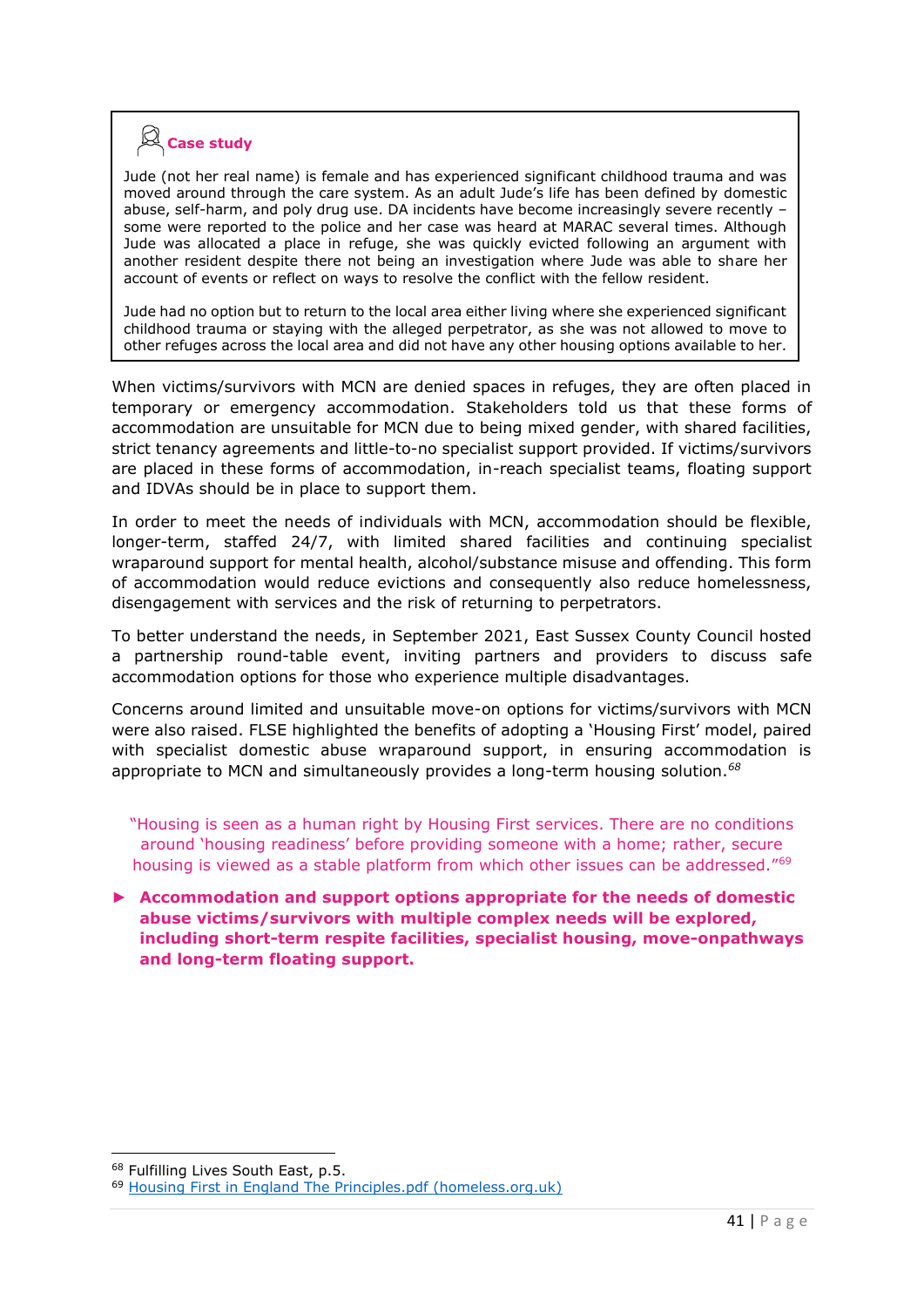# <span id="page-41-0"></span>**Person-centred**  *Empowering victims/survivors to remain in their own homes through choices, where safe to do so*

There is a common concern amongst stakeholders and survivors, that the current domestic abuse accommodation and support landscape in Sussex prevents victims/survivors from making independent decisions and relies on the expectation of them fleeing their home. Provision should better reflect complexity of domestic abuse victim/survivor and perpetrator dynamics, including recognition of the protective factors in relationships and the barriers and difficulties in leaving perpetrators, as well as the cycles of re-victimisation and re-offending.

*"Why should I move, give up my job, take my children away from family and friends, have no support network... Why should I be punished for what they have done to me?" – victim/survivor*

Feedback highlighted that although many survivors choose or are required to leave their area to increase their safety, this should not be their only option. Where safe to do so, victims/survivors should be-being effectively supported if they choose to remain in their own homes and therefore the following measures may only be appropriate for cases that are not assessed as high risk:



The measures should be delivered alongside wider educational and preventative work, such as the healthy relationships programmes in schools. The above options would minimise the impact on victims/survivors and increase perpetrator accountability, whilst ensuring safety planning is in place. They reduce the requirement to flee out of area which can impact employment and access to key services and existing social networks which facilitate support and recovery. Where the victim/survivor has children, these options would also provide stability in relation to their schooling.

While the measures do not remove the need for emergency accommodation, as mentioned in earlier sections of this Strategy, Sanctuary Schemes are an alternative form of safe accommodation for cases which are medium or standard risk. Measures include the provision of safety locks, security lighting, panic alarms and CCTV. Police can also provide other options, although this is often short-term compared to provision from Sanctuary Schemes. This police provision is also currently only available to victims/survivors at high risk, even though Domestic Homicide Reviews (DHRs) and Safeguarding Practice Reviews (previously Serious Case Reviews)) highlight that medium risk cases are often likely to escalate to more serious harm and tragic outcomes.

Although data was not easily obtained from case files, feedback from Housing Options teams suggested that Sanctuary Schemes are an effective intervention when implemented as part of a wider safety and support package. For example, they can be used alongside Domestic Abuse Protection Orders (DAPOs) and Domestic Abuse Protection Notices (DAPNs), as introduced by the Domestic Abuse Act 2021, strict bail conditions,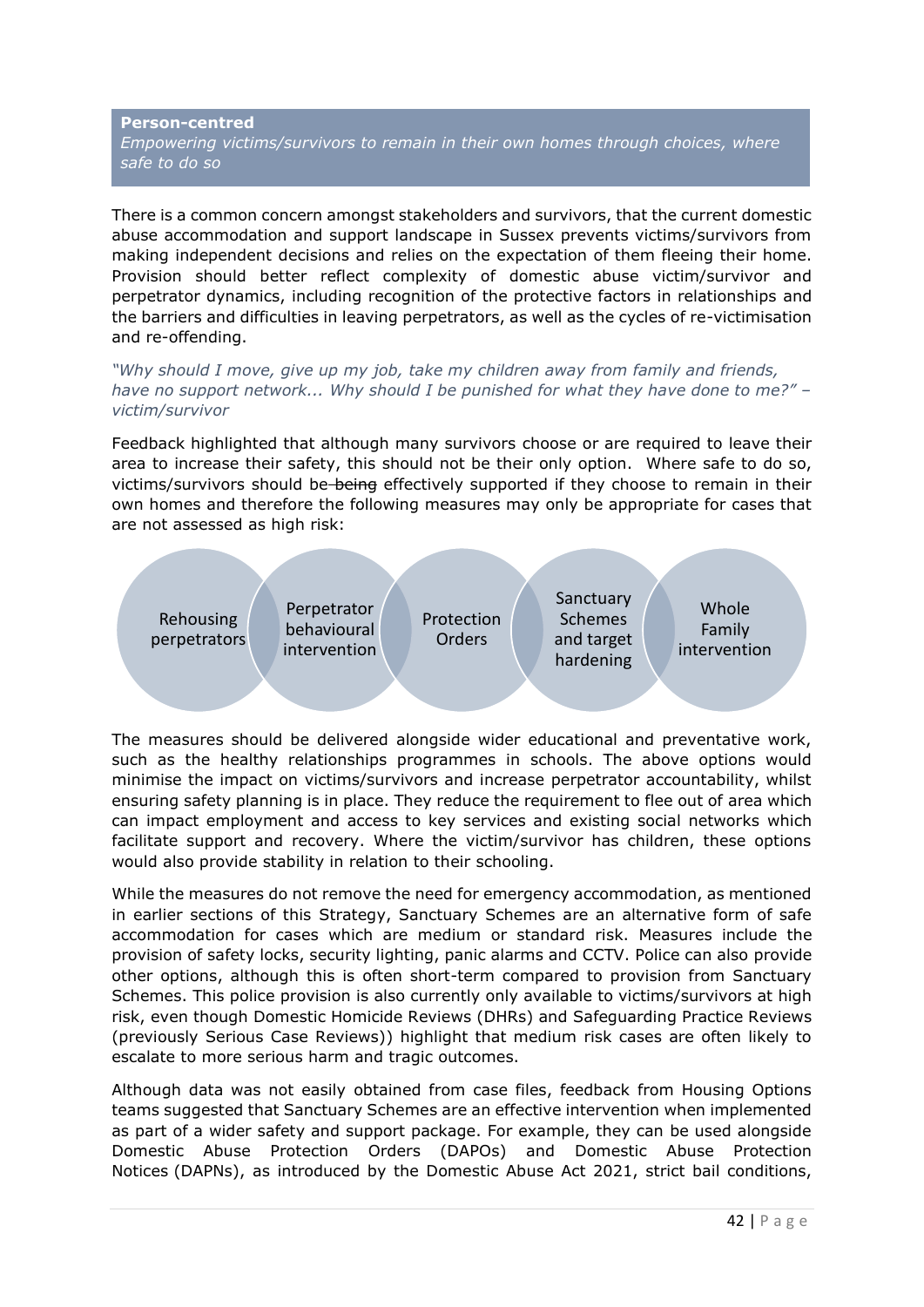and IDVA support. Nevertheless, there was some lack of awareness regarding this option amongst wider partners, which suggested further promotion of Sanctuary Schemes might be needed to improve accessibility. Some stakeholders also expressed confusion regarding which tenure types the scheme was available for.

There is inconsistency in the provision and promotion of Sanctuary Schemes across Sussex. The organisation Safe Partnership is commissioned by districts and boroughs to deliver Sanctuary Scheme measures across East Sussex. Brighton & Hove City Council and the majority of West Sussex County Council do not have formal Sanctuary Schemes in place. Brighton & Hove suggested a lack of awareness, and consequently uptake, led to the closure of their scheme. Other than Crawley Borough Council that has a Sanctuary Scheme in place through Crawley Homes the districts and boroughs in West Sussex independently provide target hardening measures on a case-by-case basis.

► **Victims/survivors should be able to remain in their home if they choose to, and it is safe to do so, by ensuring Sanctuary Schemes are available in each local authority area as part of a wider safety and support package.**



Source: Sussex Police data

Although DLUHC Domestic Abuse Act New Burdens funding cannot be utilised for this purpose, stakeholders reinforced the importance of developing perpetrator initiatives.

London Borough of Barking and Dagenham has adopted an approach which provides shortterm housing for perpetrators, alongside an evidence-informed programme of behaviour change work.<sup>70</sup> While at face value somewhat contentious, enforcing loss of tenancy and rehousing perpetrators reduces risk of harm and enables victims/survivors to remain in their homes. The availability of housing for perpetrators of domestic abuse was identified as a gap throughout Sussex. Combined with this, proactive work with perpetrators is fundamental in attempting to break the cycle of re-offending and improve outcomes for domestic abuse victims/survivors and their children. Sussex is already delivering interventions to perpetrators which could be promoted alongside greater perpetrator housing provision.

 $70$  Barking and Dagenham Council – Giving victims and survivors control over where they live  $\vert$ [Local Government Association](https://www.local.gov.uk/case-studies/barking-and-dagenham-council-giving-victims-and-survivors-control-over-where-they-live)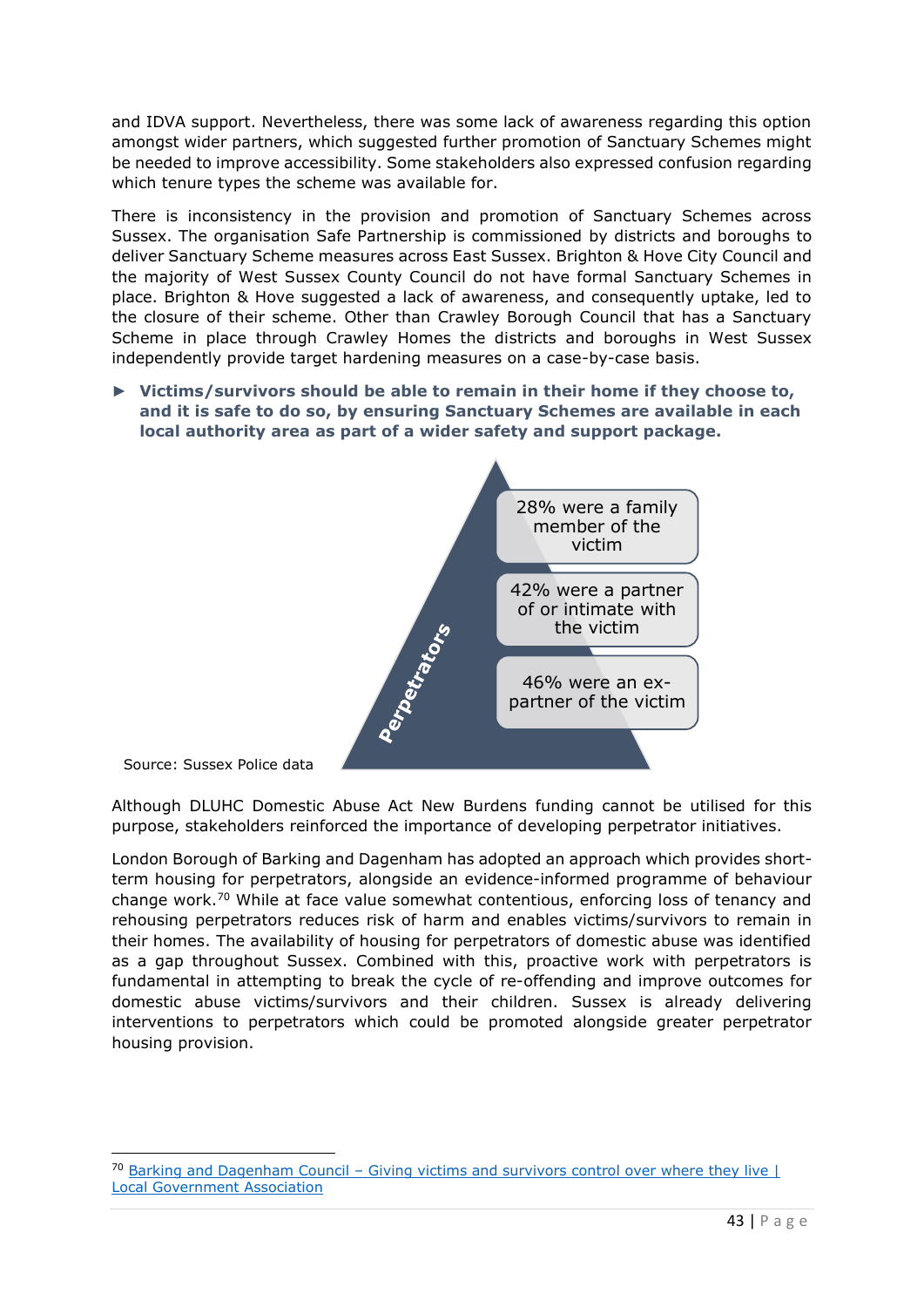#### **Perpetrator programmes in Sussex**

programme and the state of the state of the state of the state of the state of the state of the state of the s

- OSPCC and Sussex Police: High-Harm Domestic Abuse Perpetrator Programme
- Cranstoun: 'Men and Masculinities' 24 week rolling behavioural change

# ► **Sussex local authorities will explore options for the re-housing of perpetrators and enforcement of loss of tenancies, alongside promoting domestic abuse perpetrator behavioural programmes.**

Whole Family intervention is a more dynamic approach to tackling domestic abuse which reflects the complexity of victim/survivor and perpetrator relationships. It engages every member of the household, working together with victims/survivors and perpetrators, as well as any affected children, to tackle domestic abuse alongside any other needs. The West Sussex Connect SafeLives pilot is a key example of this provision in Sussex. Stakeholder feedback highlighted the benefits of this type of intervention, suggesting the need for increased awareness and availability throughout the county.

# ► **Awareness and availability of Whole Family interventions should be increased in Sussex.**

Where only an estimated 4% of domestic abuse results in a conviction, the availability of these alternative methods may increase confidence to report and improve outcomes for victims/survivors in feeling safe.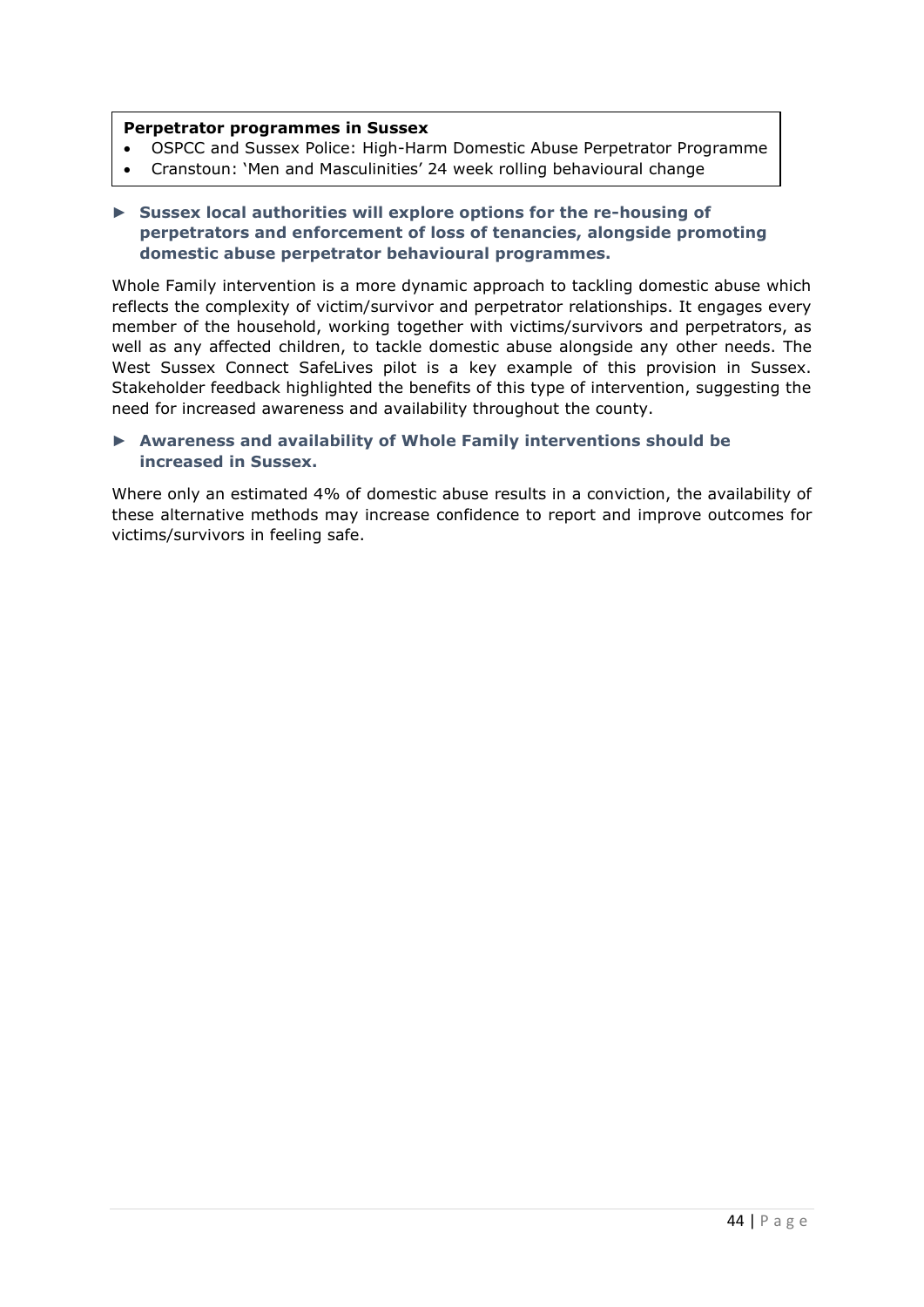# <span id="page-44-0"></span>**Trauma-informed** *Embedding trauma-informed practice in services and processes through training and specialist knowledge*

The needs assessment and survivor and stakeholder engagement revealed that victims/survivors often described the process of seeking domestic abuse accommodation and support as re-traumatising. Victims/survivors highlighted that this was true for approaches to both housing authorities and support services, for the following reasons:



Feedback found that housing officers often lack sufficient domestic abuse awareness training. Many cases of good practice were highlighted during the needs assessment - but without an in-depth domestic abuse training package - housing officers feel unsure of how best to respond to victims/survivors and therefore do not offer the right or appropriate service.

Engagement highlighted a clear need for a more trauma-informed approach to housing application procedures and training. Research shows that high numbers of people accessing public services have experienced trauma in their lives.<sup>71</sup> Trauma can have a significant impact on how individuals engage with services and is defined as resulting from:

"… an event, series of events, or set or circumstances that is experienced by an individual as physically or emotionally harmful or life threatening and that has lasting adverse effects on the individual's functioning and mental, physical, social, emotional or spiritual wellbeing." 72

Understanding responses to trauma allows professionals and services to work more closely with the reality of that individual and form more trusting relationships. Trauma-informed practice is shown to be effective and beneficial for both survivors and staff and is shown to better reach those that are not accessing traditional services. Trauma-informed training packages should be developed and designed with input from those with lived experience. Such training should include adequate supervision processes to account for vicarious trauma.

► **Ensure that consistent domestic abuse and trauma-informed practice training packages are developed for frontline practitioners within housing authorities, housing associations and registered social landlords, with an aim to deliver the offer more widely.**

<sup>71</sup> Grandison, G. and Homes, A. (2021). *Trauma-Informed Practice: A Toolkit for Scotland.* Edinburgh: The Scottish Government. Available at: [Trauma-informed practice: toolkit -](https://www.gov.scot/publications/trauma-informed-practice-toolkit-scotland/) gov.scot [\(www.gov.scot\).](https://www.gov.scot/publications/trauma-informed-practice-toolkit-scotland/)

<sup>72</sup> Grandison and Homes, p.8.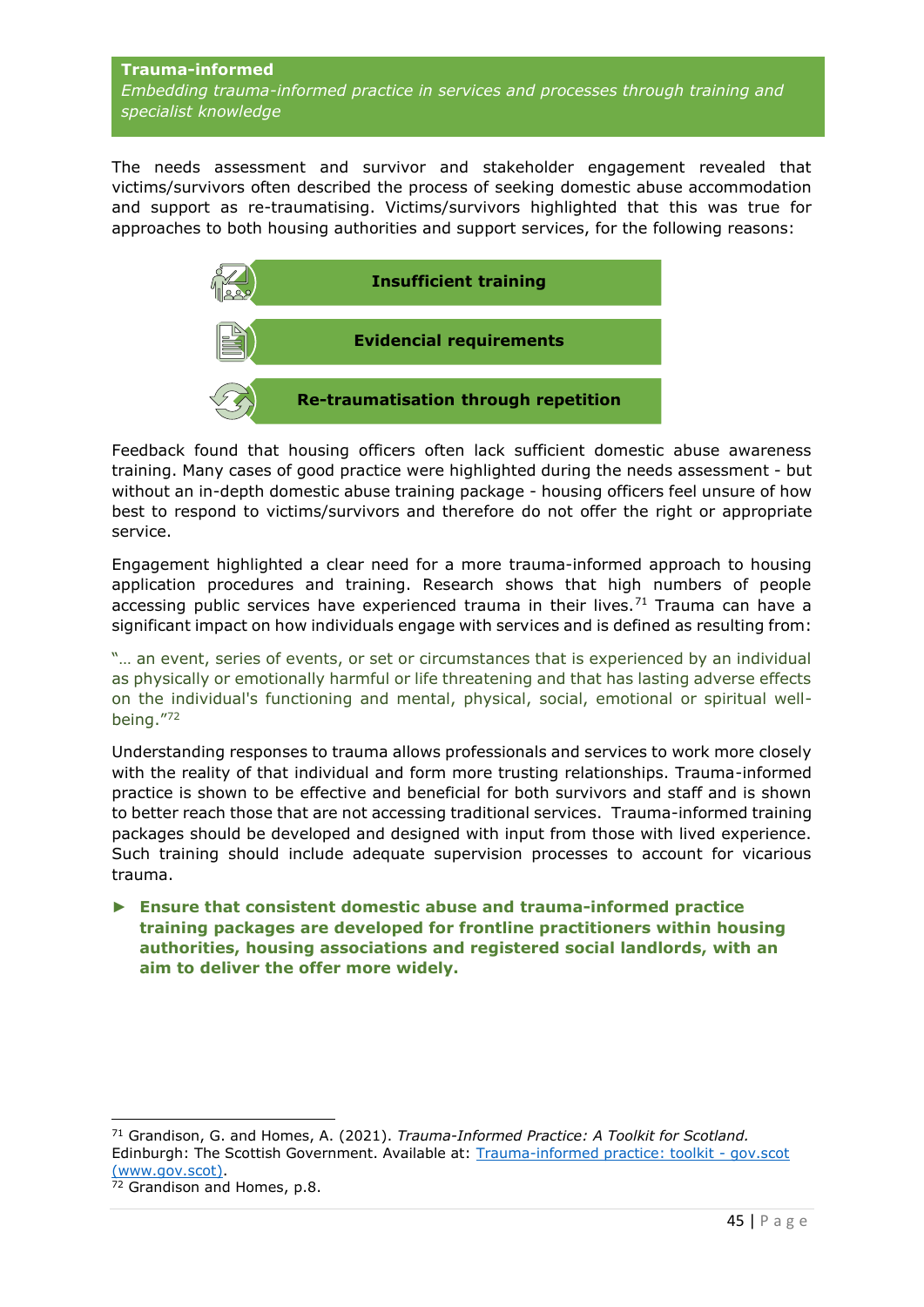Stakeholders told us that another re-traumatising element of the housing support application process is the requirement to provide evidence of domestic abuse. This obligation on housing authorities is explained below:

"21.21 Housing authorities should seek to obtain an account of the applicant's experience to assess whether the behaviour they have experienced is abusive or whether they would be at risk of domestic abuse if they continued to occupy their accommodation."73

Stakeholders suggested that evidential requirements can deter victims/survivors from seeking support. In some cases, evidence may not be produced as easily, for instance, in cases of coercive control. Victims/survivors of lower-risk abuse may not yet have accessed support services and so may not have this body of information to share with housing teams. This burden does not facilitate early intervention and prevention work.

Stakeholder engagement also revealed that the *kind* of evidence required can also be an obstacle. While the code specifies that:

"*Where an applicant's experience has been documented already by a domestic abuse service - where possible, housing authorities should utilise existing statements to avoid asking the victim to re-live their experience unnecessarily.*" 74

Local specialist domestic abuse services however suggested that this practice may not happen consistently within Sussex housing teams. Stakeholders shared that some housing authorities rely on police evidence rather than information from other services and victims/survivors themselves. This approach overlooks the reality of under-reporting to police and may deter many victims/survivors from seeking support, as they may not have accessed services or feel they have enough evidence. As discussed previously, housing IDVAs co-located within housing authorities would be able to complete DASH risk checklists with victims/survivors to meet evidence requirements and provide specialist support.<sup>75</sup>

# "*Referring on to multiple agencies (whilst I understand its need) could be dealt with in a more delicate fashion as this would prevent the victim of having to repeat her story over and over which is traumatising in itself"* - public consultation respondent.

The above quotation highlights a common experience that was shared during engagement. The range of different services often used by victims/survivors, who may be dealing with other needs alongside domestic abuse, can be overwhelming. This feeling is likely to be increased when considering the impact of repeatedly sharing experiences of abuse and trauma. One refuge provider shared that staff develop documents with residents that can be shared with other services, to avoid the individual having to share their story more than once. This kind of approach can reduce the re-traumatisation often experienced by victims/survivors and should be adopted more widely. Similarly, adopting a single point of contact approach across the wider domestic abuse service network would reduce the burden on the victim/survivor. This Strategy acknowledges that victims/survivors have multiple journeys and entry points into services, so creating a single point of contact may be difficult. However, as much as possible, Sussex will adopt a holistic model of support in which victims/survivors do not need to repeat their stories.

<sup>73</sup> Chapter 21: Domestic abuse - Homelessness code of guidance for local authorities - Guidance - GOV.UK (www.gov.uk)

<sup>74</sup> Chapter 21: Domestic abuse - Homelessness code of guidance for local authorities - Guidance - GOV.UK (www.gov.uk)

<sup>75</sup> Domestic Abuse, Stalking and Harassment and 'Honour'-based violence Risk Indicator Checklist (DASH RIC)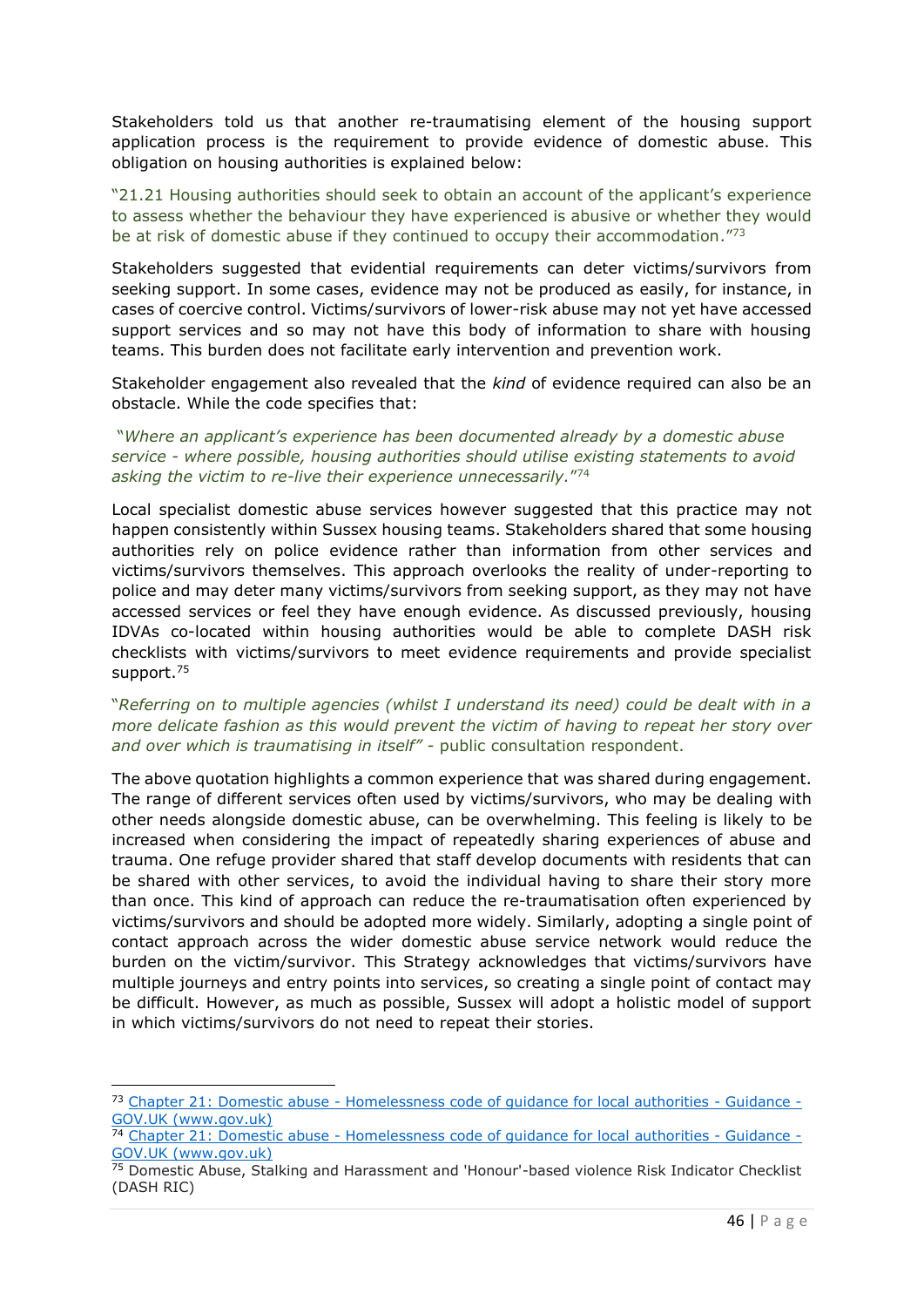One current initiative is a Victim Hub model for domestic abuse and sexual violence services in Sussex. Four hubs are in operation: Eastbourne, Hastings, Horsham and Brighton and includes police, statutory agencies and commissioned specialist services. This model aims to streamline the victim/survivor's journey through different services, reduce duplication of work and ensure more co-ordinated working across the local authority areas.

# ► **Each local authority area will explore the potential of a single point of contact approach or introduction of a directory for victims/survivors accessing different services.**

Stakeholders reported that the housing system process can be difficult to navigate and time consuming. Refuge staff reported feeling overwhelmed with the administrative burden of completing housing applications for residents and that it was often to the detriment of being able to provide key support and therapeutic services. Co-locating dedicated support within or for safe accommodation or commissioning floating housing specialists would reduce the pressure on refuge staff and make expert housing advice more accessible for victims/survivors.

► **Sussex local authorities will consider providing dedicated or floating housing specialists to provide support within domestic abuse safe accommodation services.**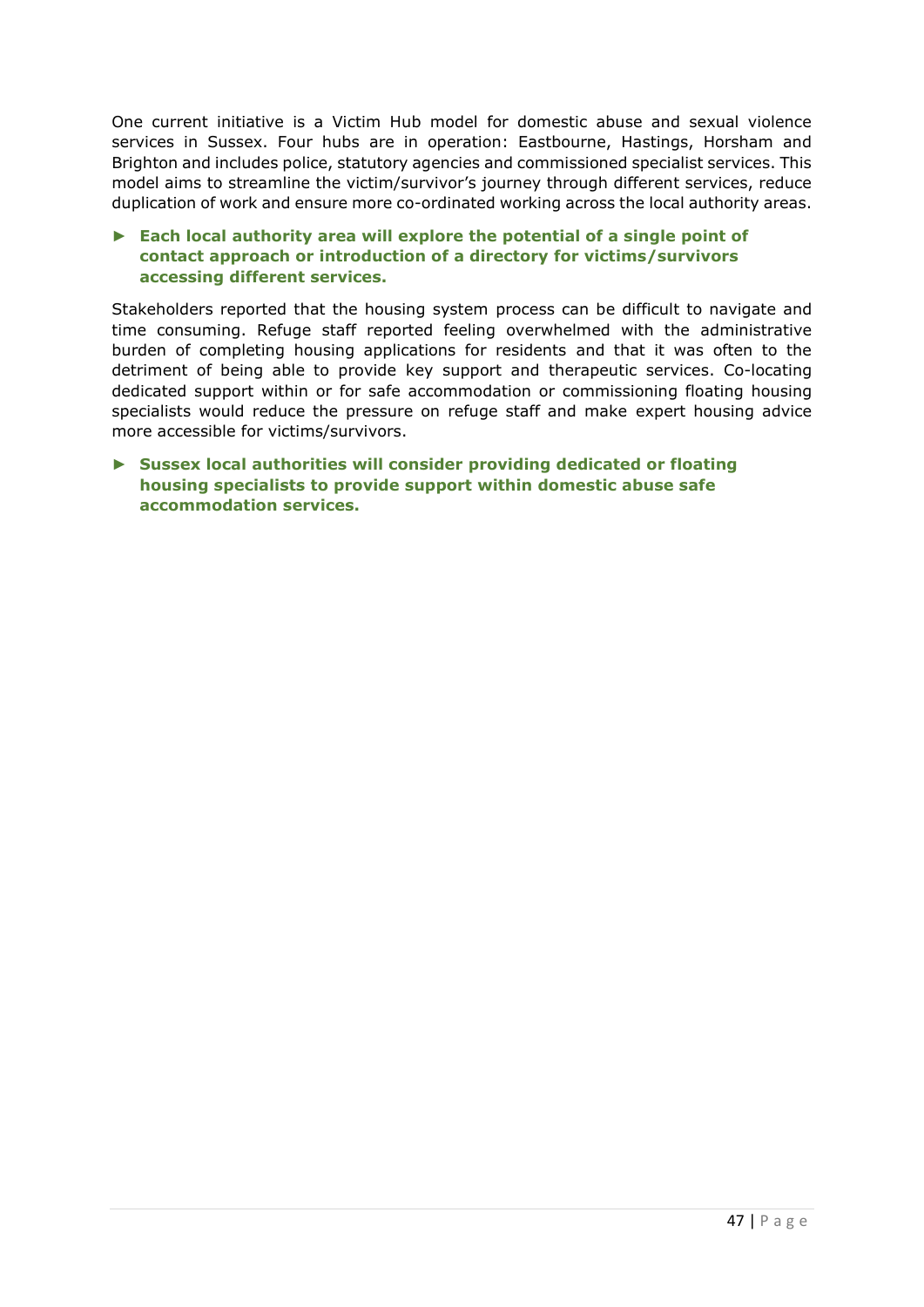<span id="page-47-0"></span>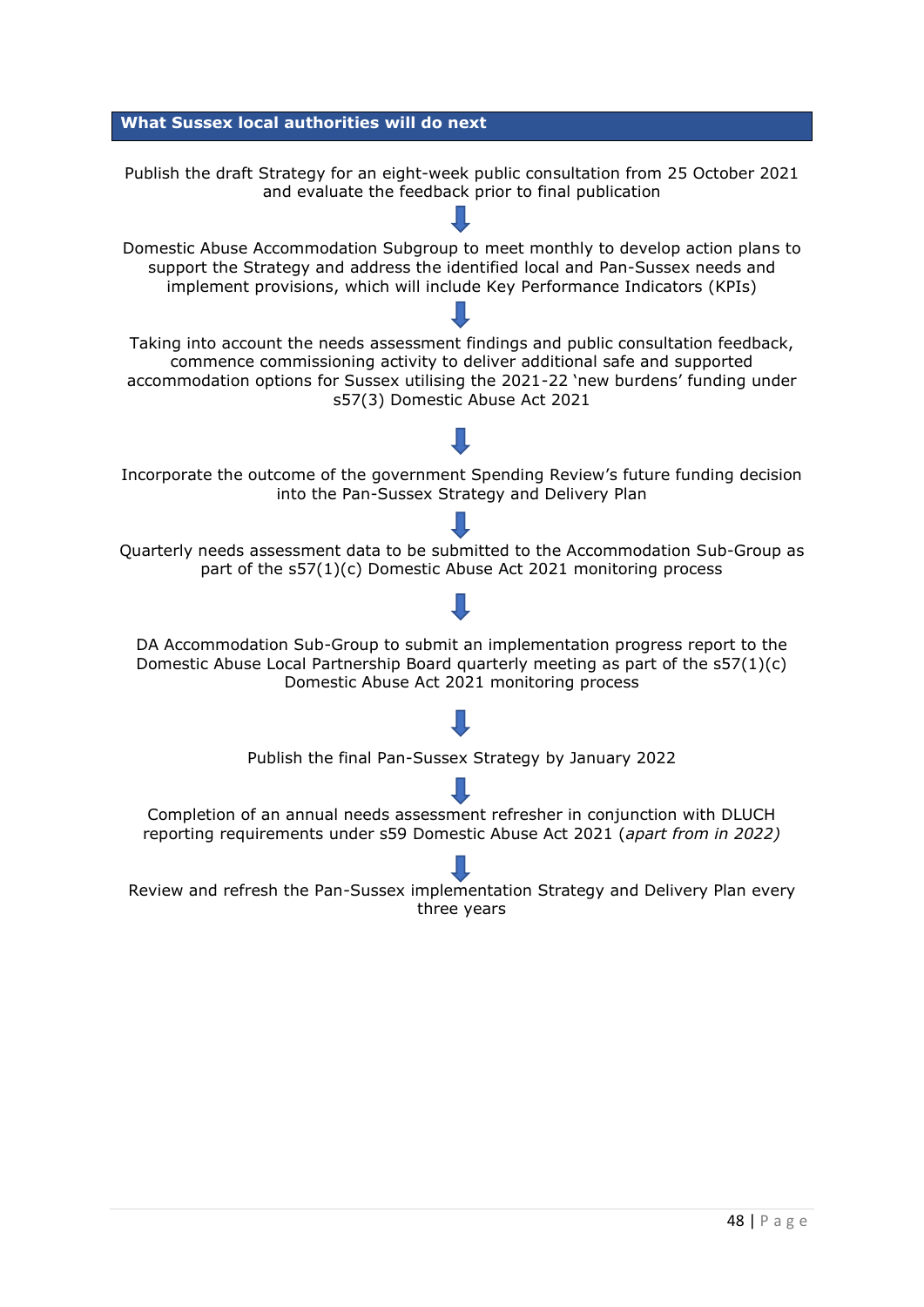#### <span id="page-48-0"></span>**Closing statement**

.

Although funding has currently only been allocated to local authorities for one year, the government has committed to longer-term investment in domestic abuse safe accommodation and support. For this reason, the recommendations outlined in this Strategy will be delivered over a three-year period and needs reviewed in future refreshes.

This Strategy outlines the priorities and recommendations for domestic abuse accommodation and support. It represents a commitment that Sussex local authorities will consider and cater for the needs identified when making commissioning decisions around support provisions. The six strategic priorities should be used to ensure that future funding is spent in an inclusive, meaningful and sustainable way. Action plans alongside lived experience work are under development locally to guide the implementation, delivery and monitoring of the priorities and recommendations.

Thanks are extended to the various local and national stakeholders and professionals whose views and recommendations were vital to this process. We would like to thank the survivors of domestic abuse that generously shared their experiences and stories throughout the needs assessment process. Their suggestions formed the centre of this Strategy and their voices must be central in any future decision-making.

Sussex strives to be a safer place for everyone, where survivors feel believed, where funding for essential services is long-term and sustainable, and where everyone can access the support they need.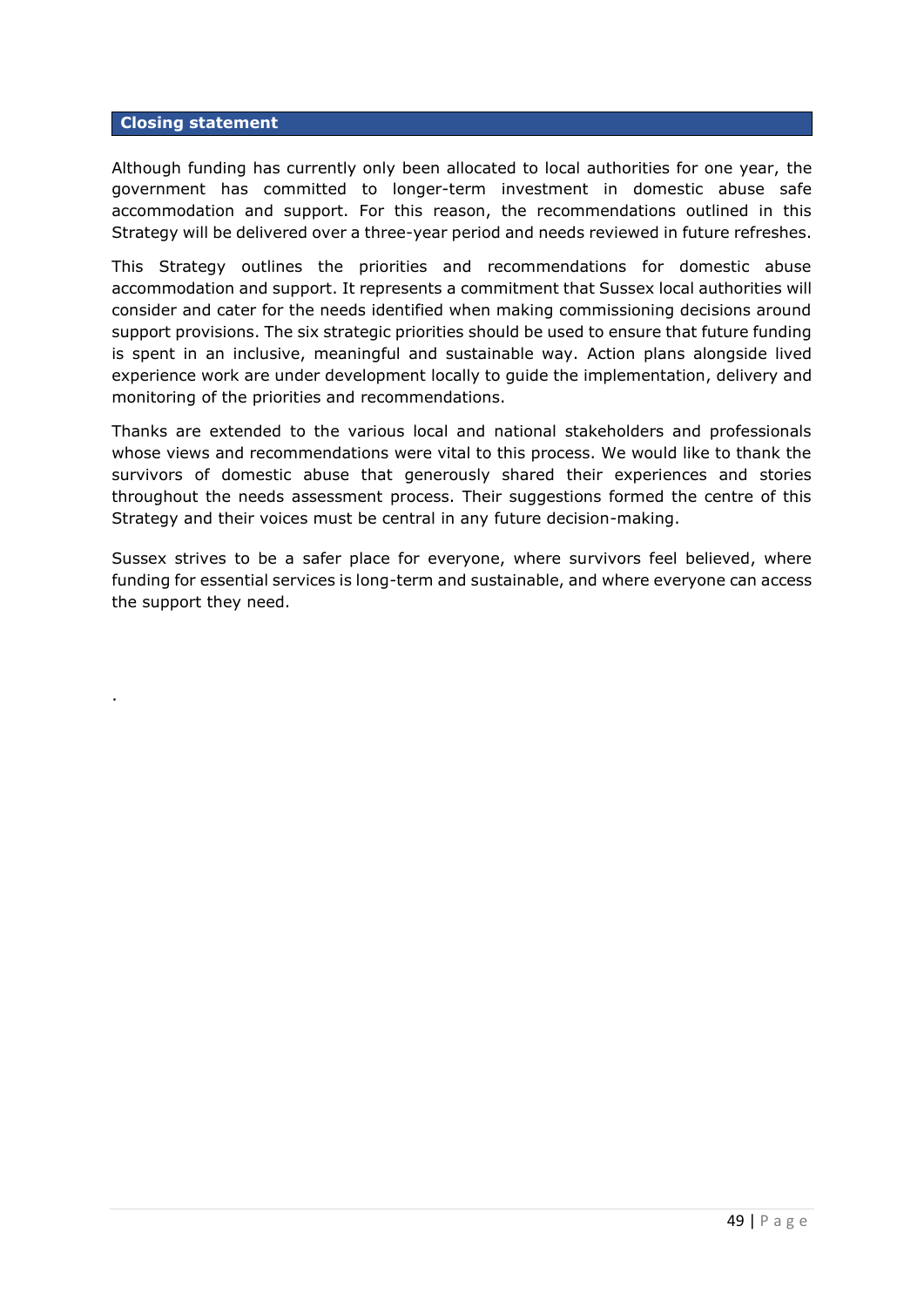#### <span id="page-49-0"></span>**Local support services**

# **In an emergency, always call 999**

For specialist domestic abuse support and advice, the following services can help:

#### **East Sussex**

- ❖ **Change, Grow, Live Domestic Abuse Service:** Domestic abuse support service. Contact: 0300 323 9985 - Domestic Abuse Service - [East Sussex | Change Grow Live](https://www.changegrowlive.org/domestic-abuse-service-east-sussex/info)
- ❖ **Clarion Housing Group:** Domestic abuse refuge service.. Contact: 0300 500 8000 [Domestic abuse or violence | Clarion \(myclarionhousing.com\)](https://www.myclarionhousing.com/help-and-guidance/personal-wellbeing/domestic-abuse-or-violence)

# **West Sussex**

- ❖ **WORTH Services**: Domestic abuse support service. Contact: 07834968539 or 033 022 28181 **-** [Local support for people being abused -](https://www.westsussex.gov.uk/fire-emergencies-and-crime/domestic-abuse/local-support-for-people-being-abused/) West Sussex County Council
- ❖ **Safe in Sussex**: Domestic abuse refuge service. Contact: 0330 333 7416 [Home -](https://www.safeinsussex.co.uk/) [Safe In Sussex](https://www.safeinsussex.co.uk/)
- ❖ **My Sisters' House Women's Centre:** Domestic abuse support service. Contact: 01243 697800 - [My Sisters' House](https://www.mysistershouse.info/)

#### **Brighton & Hove**

- ❖ **Victim Support Domestic Abuse Specialist Service**: Domestic abuse support service. Contact: 0300 323 9985 - Brighton and Hove Domestic Abuse Specialist Service - [Victim Support](https://www.victimsupport.org.uk/resources/brighton-and-hove-domestic-abuse-specialist-service/)
- ❖ **Stonewater:** Domestic abuse refuge service. Contact: 01293 780419 [Stonewater is](https://www.stonewater.org/)  [a leading social housing provider.](https://www.stonewater.org/)
- ❖ **RISE:** Domestic abuse support service. Contact: 01273 622 822 [Freedom](https://www.riseuk.org.uk/)  [from domestic abuse | RISE \(riseuk.org.uk\)](https://www.riseuk.org.uk/)
- ❖ **LGBT Switchboard:** Specialist LGBT domestic abuse service. Contact: 01273 359042 - [Brighton & Hove LGBT Switchboard.](https://www.switchboard.org.uk/)

#### **Pan Sussex**

- ❖ **Veritas Justice**: Stalking support and advocacy service. Contact: 01273 234773 - [Veritas Justice](https://veritas-justice.co.uk/contact/)
- ❖ **Hersana**: Specialist Black domestic abuse service. Contact: 07376 293 487 [Support](https://www.hersana.org/)  [For Black Survivors Of Abuse | HERSANA. | England](https://www.hersana.org/)
- ❖ **Opoka:** Specialist Polish domestic abuse service. Contact: 0300 365 1700 [Opoka](https://www.opoka.org.uk/)
- ❖ **Friends, Families and Travellers:** Specialist support service for Gypsy, Roma and Traveller Communities. Contact: 01273 234 777 - [Friends, Families and Travellers](https://www.gypsy-traveller.org/)  [\(gypsy-traveller.org\)](https://www.gypsy-traveller.org/)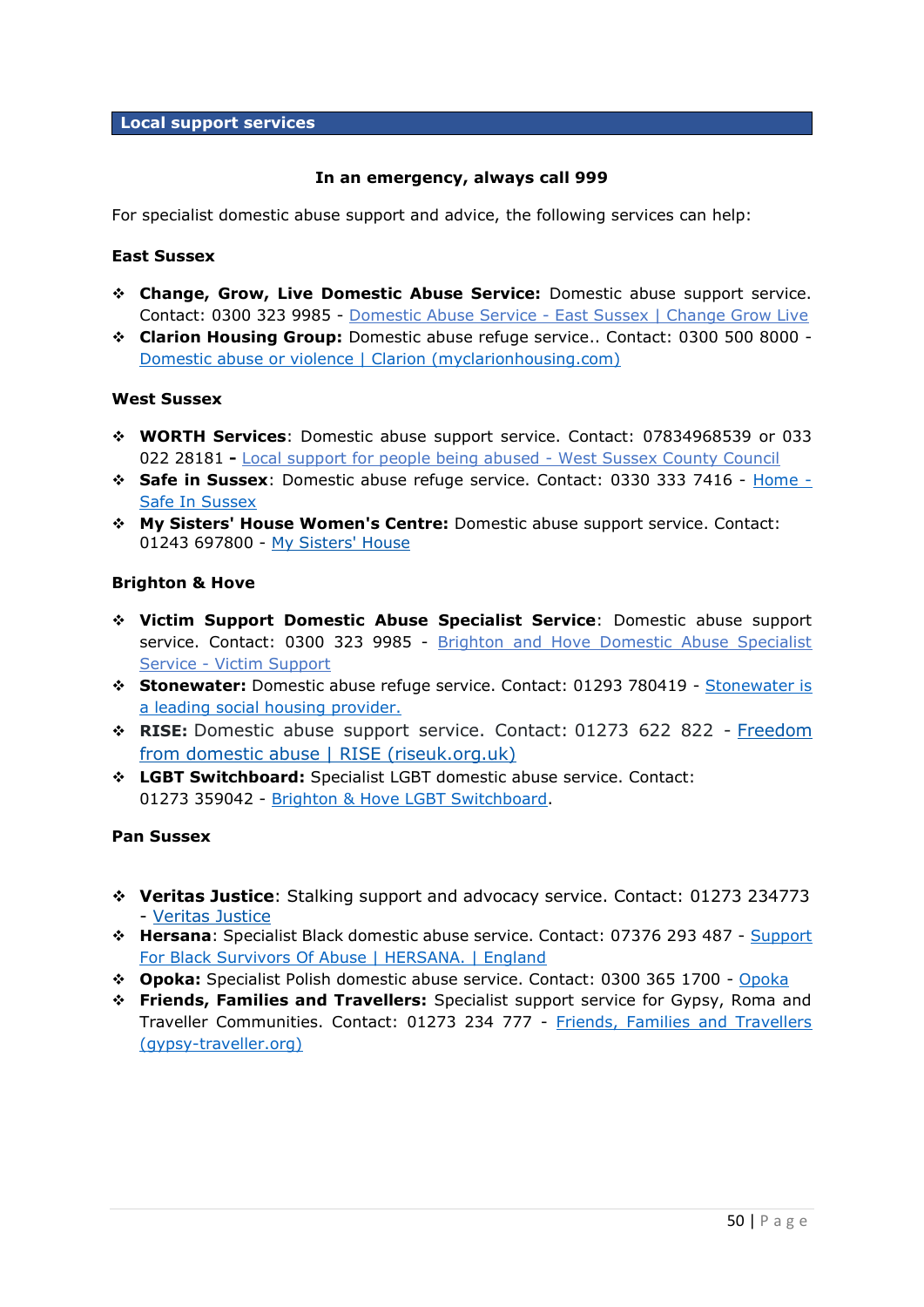#### <span id="page-50-0"></span>**Appendix 1: Wider partnership work**

- **Safer Streets 3** two recent successful bids by the PCC for the government's Safer Streets funding for tackling VAWG, will bring nearly £1 million into Sussex.<sup>76</sup> The funding will be spent on training, public awareness campaigns and physical safety measures, in conjunction with Sussex Police and the three Tier One local authorities, to make streets safer for women and girls in Sussex.
- **STAR** Sussex have also recently been successful in securing £45,000 funding from the Police Science, Technology, Analysis and Research (STAR) Board to create an innovative safety app, designed to help people find safe spaces in emergencies and report directly to Sussex Police. This app will be free for use, but it aims to particularly help women and girls.<sup>77</sup>
- **Night Time Economy** The PCC, in consultation with local specialist services, Sussex Police and Tier One local authorities, applied for the government's Safety of Women at Night fund. If successful, Sussex will be awarded up to £300,000 to promote the safety of women and girls at night and as part of the night-time economy.<sup>78</sup>
- **Changing Futures -** Vulnerable people across Sussex are set to benefit from the support they receive to rebuild their lives after the three Sussex councils were awarded £4.425m from the Changing Futures initiative. The joint bid was one of 15 chosen for funding, out of nearly 100 submissions across England. The funding will be used to help change and improve the ways vulnerable people access essential support and treatment to prevent them from crisis when they may be facing homelessness, substance misuse, poor mental health, domestic abuse or contact with the criminal justice system.

<sup>76</sup> SPCC - [PCC welcomes Safer Streets funding \(sussex-pcc.gov.uk\)](https://www.sussex-pcc.gov.uk/about/news/pcc-welcomes-safer-streets-funding/)

<sup>77</sup> SPCC - [PCC secures funding for innovative new safe space app \(sussex-pcc.gov.uk\)](https://www.sussex-pcc.gov.uk/about/news/pcc-secures-funding-for-innovative-new-safe-space-app/)

<sup>78</sup> Safety of Women at Night Fund - [guidance to bidders \(publishing.service.gov.uk\)](https://assets.publishing.service.gov.uk/government/uploads/system/uploads/attachment_data/file/1004491/Safety_of_Women_at_Night_Guidance_to_Bidders.FINAL.pdf)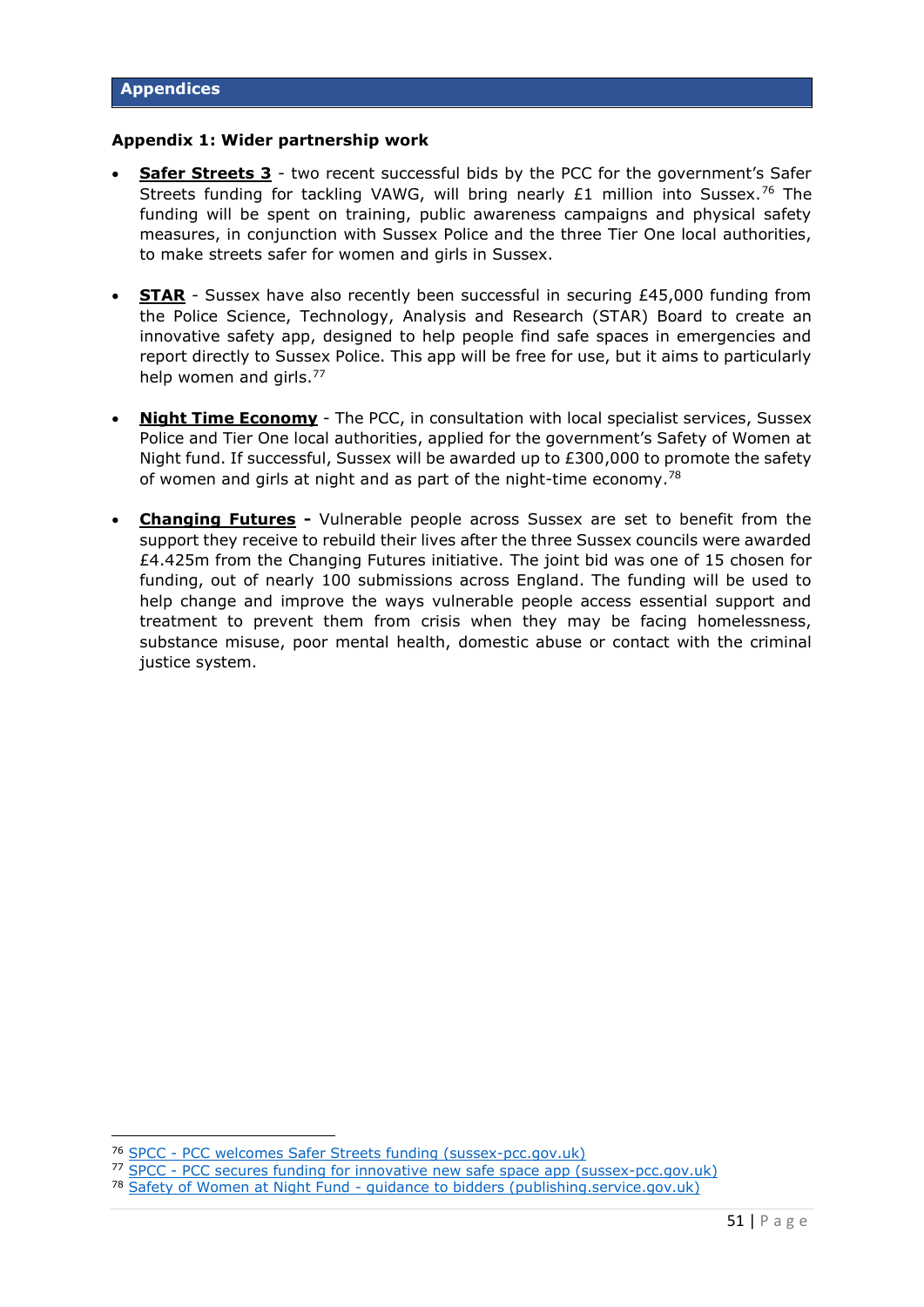# **Appendix 2: The Domestic Abuse Act 2021**<sup>79</sup>

The act will:

- create the first statutory definition of domestic abuse, emphasising that domestic abuse is not just physical violence, but can also be emotional, controlling or coercive, and economic abuse
- establish in law the office of Domestic Abuse Commissioner and set out the Commissioner's functions and powers
- provide for a new Domestic Abuse Protection Notice and Domestic Abuse Protection Order
- **place a duty on local authorities in England to provide accommodation based support to victims of domestic abuse and their children in refuges and other safe accommodation**
- prohibit perpetrators of abuse from cross-examining their victims in person in the civil and family courts in England and Wales
- create a statutory presumption that victims of domestic abuse are eligible for special measures in the criminal, civil and family courts
- clarify the circumstances in which a court may make a barring order under section 91(14) of the Children Act 1989 to prevent family proceedings that can further traumatise victims
- extend the controlling or coercive behaviour offence to cover post-separation abuse.
- extend the offence of disclosing private sexual photographs and films with intent to cause distress (known as the "revenge porn" offence) to cover threats to disclose such material
- create a new offence of non-fatal strangulation or suffocation of another person.
- clarify by restating in statute law the general proposition that a person may not consent to the infliction of serious harm and, by extension, is unable to consent to their own death
- extend the extra-territorial jurisdiction of the criminal courts in England and Wales, Scotland and Northern Ireland to further violent and sexual offences
- provide for a statutory domestic abuse perpetrator strategy
- enable domestic abuse offenders to be subject to polygraph testing as a condition of their licence following their release from custody
- place the guidance supporting the Domestic Violence Disclosure Scheme ("Clare's law") on a statutory footing.
- **Provide that all eligible homeless victims of domestic abuse automatically have 'priority need' for homelessness assistance**
- **ensure that where a local authority, for reasons connected with domestic abuse, grants a new secure tenancy to a social tenant who had or has a secure lifetime or assured tenancy (other than an assured shorthold tenancy) this must be a secure lifetime tenancy**
- prohibit GPs and other health professionals in general practice from charging a victim of domestic abuse for a letter to support an application for legal aid
- provide for a statutory code of practice relating to the processing of domestic abuse data for immigration purposes.

<sup>79</sup> [Domestic Abuse Act 2021: overarching factsheet -](https://www.gov.uk/government/publications/domestic-abuse-bill-2020-factsheets/domestic-abuse-bill-2020-overarching-factsheet) GOV.UK (www.gov.uk)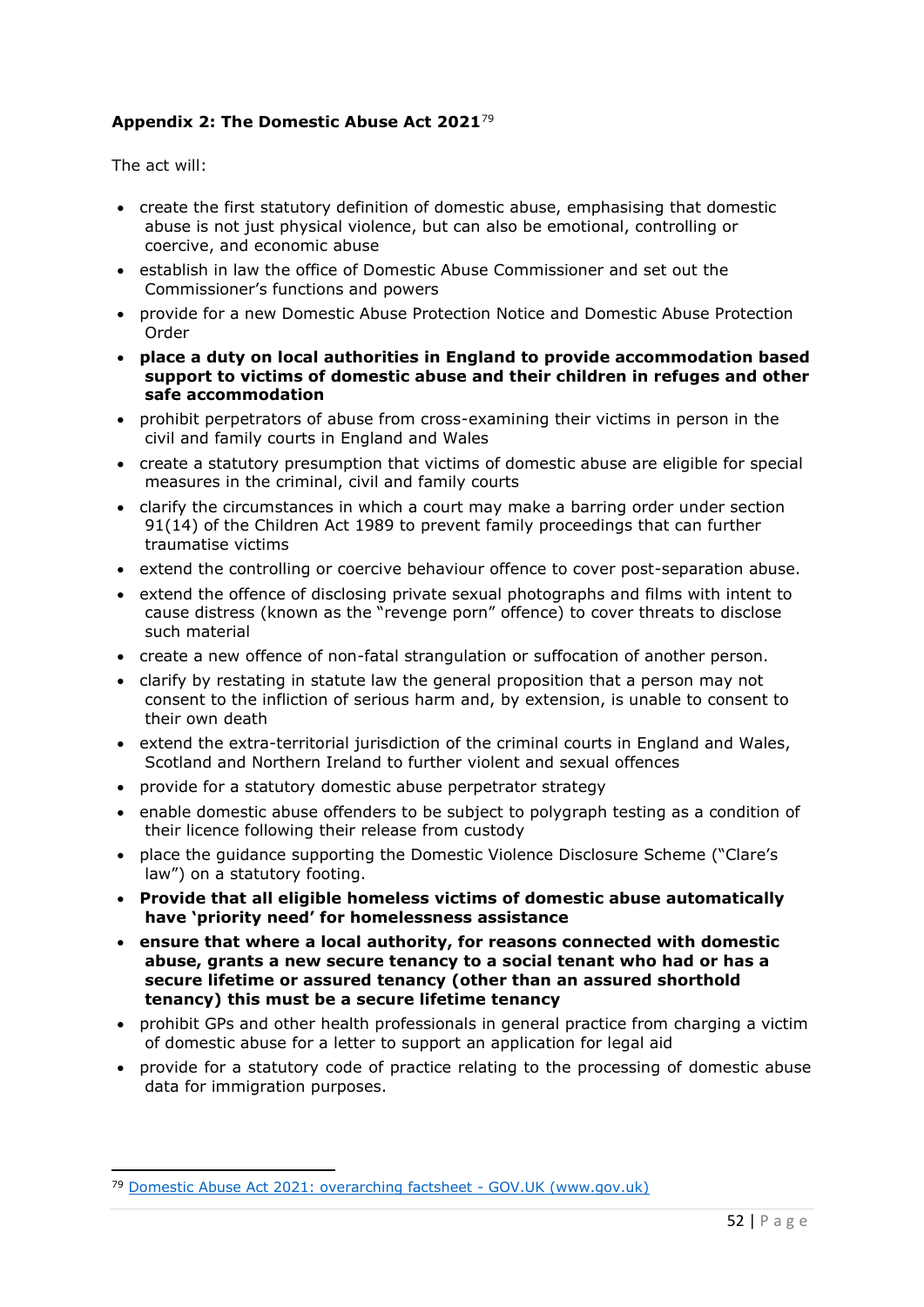# **Appendix 3: Domestic Abuse Act: Local Partnership Board:** 80

Strategic objectives:

- To improve delivery across all agencies involved in supporting victims, survivors, and witnesses of domestic abuse so that they experience high quality services and are able to cope and recover from the impact of what has happened to them.
- To implement the new Section 58 duty in the Domestic Abuse Act, for local authorities and partners to establish a Domestic Abuse Local Partnership Board for the purposes of providing advice to the Sussex authorities about the exercise of their functions under Section 57 of the legislation.

# Role:

- Take a multi-agency approach to delivering improvements for victims, survivors, and witnesses of domestic abuse as they enter, travel through and exit services in Sussex. All agencies play a crucial role in ensuring the 'victim and survivor voice' is at the centre of service delivery.
- Have strategic oversight and ultimate accountability for the delivery of actions that flow from the Sussex needs assessment to support commissioning of safe accommodation for those affected by domestic abuse, the Strategic Framework for Domestic and Sexual Violence and Abuse, community engagement work and the Equality Impact Assessments that accompanied the recommissioning of specialist services during 2019 and 2020.
- Ensure learning and practice recommendations from Domestic Homicide Reviews, and any other learning reviews in which domestic and sexual violence are a factor, are shared across Sussex.
- Include a focus on ensuring that people do not fall between the gaps in systems; collectively identifying pressure points and working collaboratively to ensure the system responds efficiently and proactively with a view to influencing structure and broader system responses to domestic and sexual violence and abuse.

Membership of the group

- Tier One local authorities (West Sussex County Council, East Sussex County Council and Brighton & Hove City Council)
- Sussex Police
- The Office of the Sussex Police and Crime Commissioner
- Her Majesty's Prison and Probation Service
- Crown Prosecution Service
- Her Majesty's Courts and Tribunals Service
- Citizens Advice Witness Service
- IDVA Services and domestic abuse charities in West Sussex, East Sussex and Brighton & Hove
- Specialist providers of accommodation-based services for victim/survivors of domestic violence and abuse in West Sussex, East Sussex, and Brighton & Hove
- At least one person to represent the interests of persons who provide, or have functions relating to, health care services in its area
- At least one person to represent the interests of victim/survivors of domestic abuse
- At least one person to represent the interests of children of domestic abuse victims/ survivors
- At least one person to represent the interests of Tier Two local authorities in West Sussex and East Sussex
- Other partners invited specifically as appropriate by agreement with the Chair

<sup>80</sup> [Domestic Abuse Act 2021 \(legislation.gov.uk\)](https://www.legislation.gov.uk/ukpga/2021/17/part/4/enacted)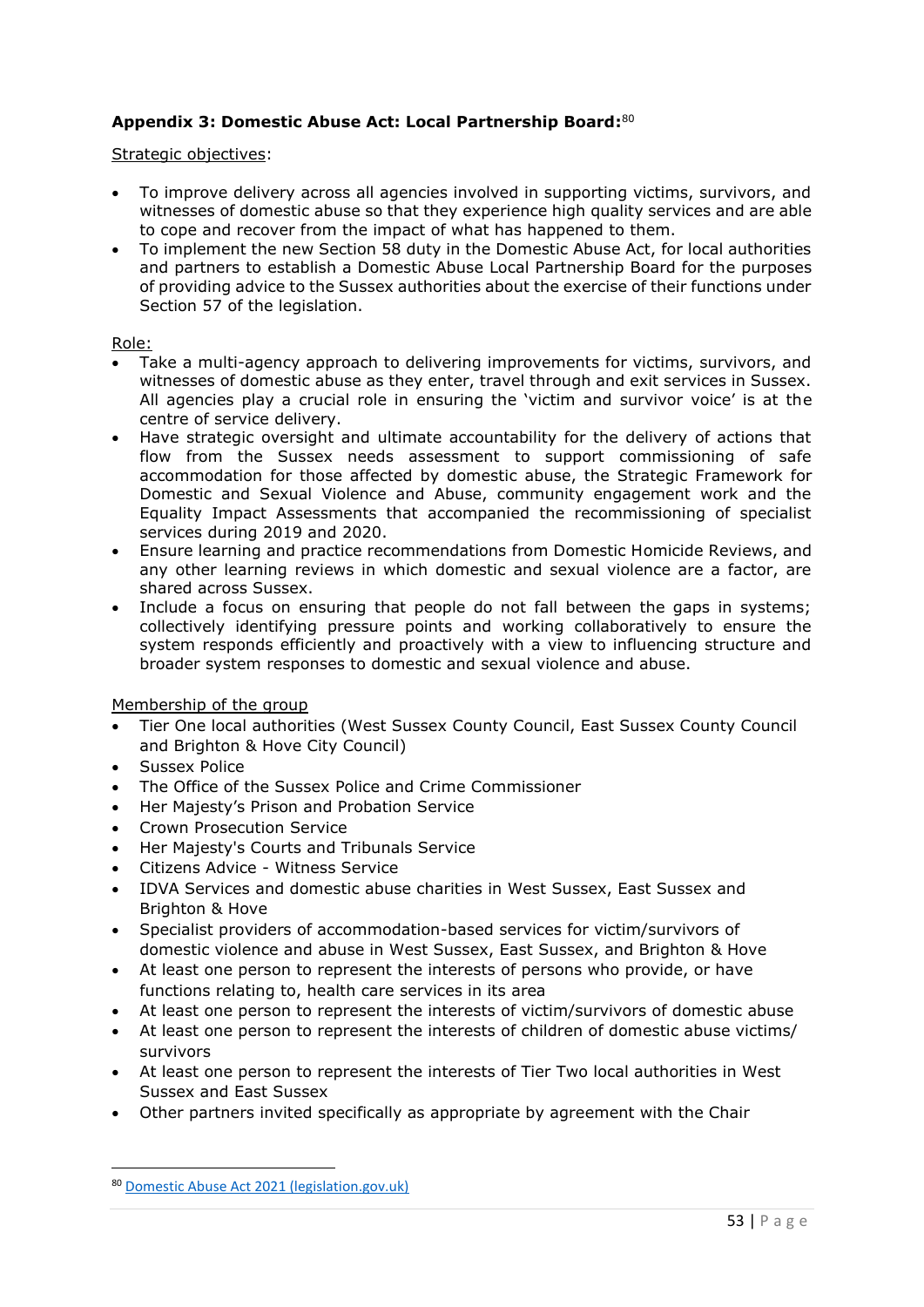| <b>Type</b>  | <b>Source</b>                           | <b>Data</b>                        |
|--------------|-----------------------------------------|------------------------------------|
| Quantitative | <b>Sussex Police Corporate</b>          | Domestic Abuse (DA) crime          |
|              | Development Department                  | statistics including incidents,    |
|              |                                         | homicides, and victims'            |
|              |                                         | demographics                       |
|              | <b>Sussex Police Citizen Focus Team</b> | DA victim satisfaction survey      |
|              |                                         | results                            |
|              | <b>Office for National Statistics</b>   | National and Local DA statistics   |
|              | (ONS)                                   |                                    |
|              | Homelessness Case Level                 | DA Homelessness statistics         |
|              | Information Classification (H-          |                                    |
|              | Clic)                                   |                                    |
|              | <b>OSPCC Commissioned Services</b>      | Service outputs and                |
|              | monitoring data                         | victim/survivor outcomes           |
|              | <b>MARAC</b>                            | Referral numbers and               |
|              |                                         | demographics                       |
|              | <b>Specialist Service Providers</b>     | Service user statistics            |
|              | Local Authority District and            | Approaches and DA                  |
|              | Borough Housing Option Teams            | accommodation referral statistics  |
|              | Social Care (Adult and Child)           | DA flagged case numbers and        |
|              |                                         | demographics                       |
|              | <b>Healthcare Providers</b>             | DA flagged case numbers and        |
|              |                                         | demographics                       |
|              | Women's Aid                             | Purchased report outlining current |
|              |                                         | service provision                  |
| Qualitative  | Stakeholder engagement (see             | Observations around gaps,          |
|              | below for full list of meetings)        | barriers, and solutions            |
|              | <b>Fulfilling Lives</b>                 | Lived experience report            |
|              | Public survey hosted on OSPCC           | Lived experience feedback          |
|              | website                                 |                                    |
|              | Focus group questions to                | Lived experience feedback          |
|              | existing support groups                 |                                    |
| Site visits  | Emerging Futures, Worthing,             | Tour of facilities and focus group |
|              | <b>West Sussex</b>                      | with residents                     |
|              | Refuge, Brighton & Hove                 | Tour of facilities and focus group |
|              |                                         | with residents                     |
|              | Amber House, Littlehampton,             | Tour of facilities and focus group |
|              | <b>West Sussex</b>                      | with residents                     |

# **Appendix 4: Data sources and stakeholder engagement meetings**

|   | Organisation                                        |
|---|-----------------------------------------------------|
|   | Adur and Worthing District Councils Housing         |
|   | Age UK East Sussex                                  |
| З | Arun District Council Housing                       |
| 4 | Brighton & Hove City Council Adult Social Care      |
| 5 | Brighton & Hove City Council Children's Social Care |
|   |                                                     |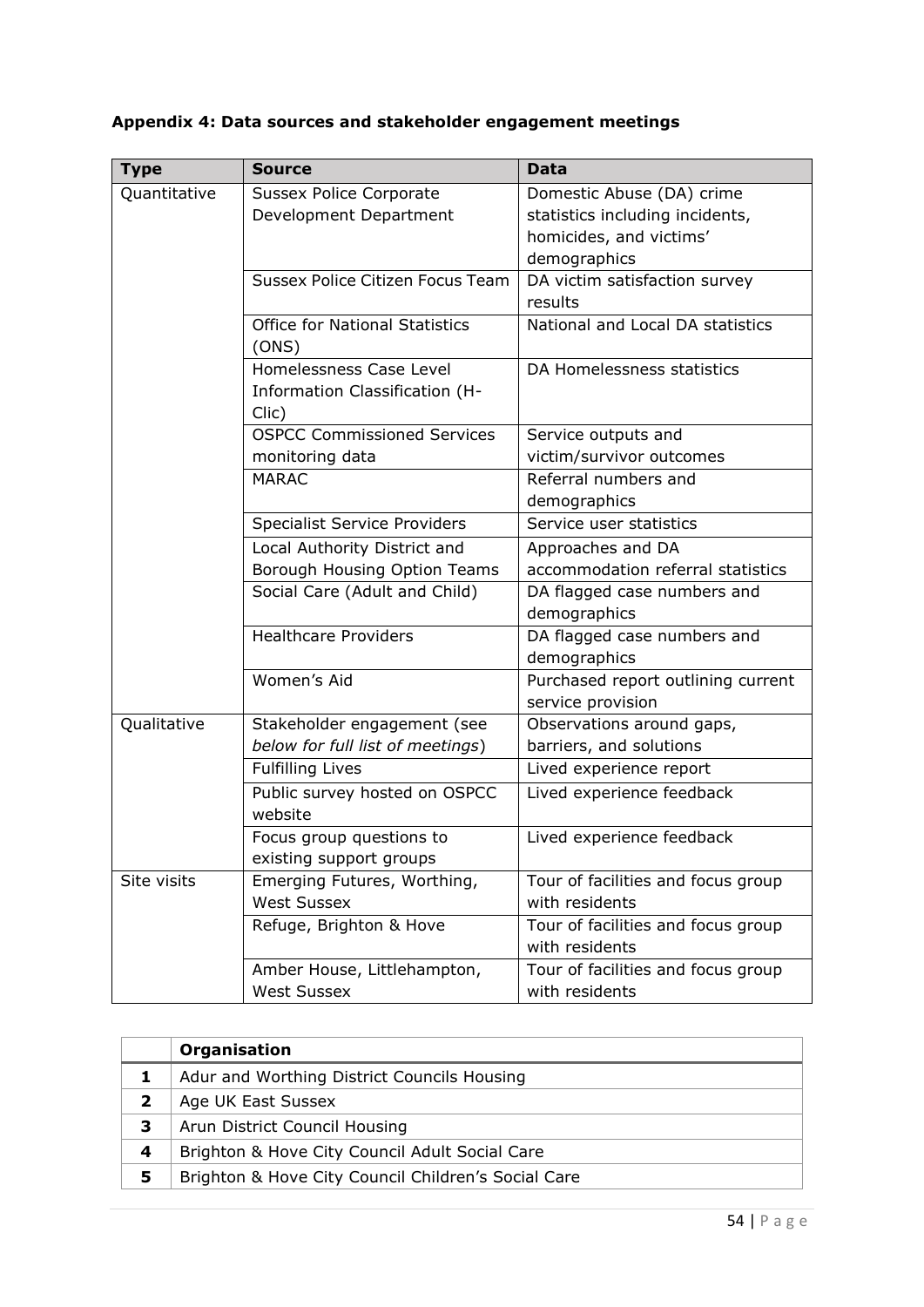| 6               | Brighton & Hove City Council Housing Options                             |
|-----------------|--------------------------------------------------------------------------|
| 7               | <b>Brighton Housing Trust</b>                                            |
| 8               | Brighton Women's Centre                                                  |
| 9               | <b>CAPA First Response</b>                                               |
| 10              | Change, Grow, Live East Sussex Domestic Abuse Service                    |
| 11              | Change, Grow, Live East Sussex Domestic Abuse Service HIDVA              |
| 12              | Chichester District Council Housing                                      |
| 13              | Domestic Abuse Housing Alliance                                          |
| 14              | East Sussex Adult Social Care Mental Health Team                         |
| 15              | East Sussex County Council Children's Social Care                        |
| 16              | East Sussex County Council SWIFT                                         |
| 17 <sub>2</sub> | East Sussex Housing Officers Group                                       |
| 18              | East Sussex Refuge                                                       |
| 19              | Eastbourne Borough Council                                               |
| 20              | Emerging Futures - engagement meeting and site visit                     |
| 21              | Empowering Communities with Integrated Network Systems (ECINS)           |
| 22              | Friends, Families and Travellers                                         |
| 23              | <b>Fulfilling Lives</b>                                                  |
| 24              | Hastings Borough Council Housing                                         |
| 25              | Hastings Borough Council, Supported Accommodation & Refuges Virtual Team |
| 26              | Hersana CIC                                                              |
| 27              | Home Start East Sussex                                                   |
| 28              | Home Works                                                               |
| 29              | Horsham District Council Housing                                         |
| 30              | Hourglass                                                                |
| 31              | Imkaan                                                                   |
| 32              | Just Life Brighton                                                       |
| 33              | Lewes District Council                                                   |
| 34              | <b>LGBT Switchboard</b>                                                  |
| 35              | Mankind                                                                  |
| 36              | <b>Mankind Initiative</b>                                                |
| 37              | My Sisters' House                                                        |
| 38              | Oasis                                                                    |
| 39              | Opoka                                                                    |
| 40              | Optivo                                                                   |
| 41              | Ottaway Strategic Management Limited                                     |
| 42              | Paws Protect                                                             |
| 43              | Queen Victoria Hospital NHS Foundation Trust                             |
| 44              | <b>RISE</b>                                                              |
| 45              | Rise Up                                                                  |
|                 |                                                                          |
| 46<br>47        | Rother District Council Housing<br>Safe Haven Sussex                     |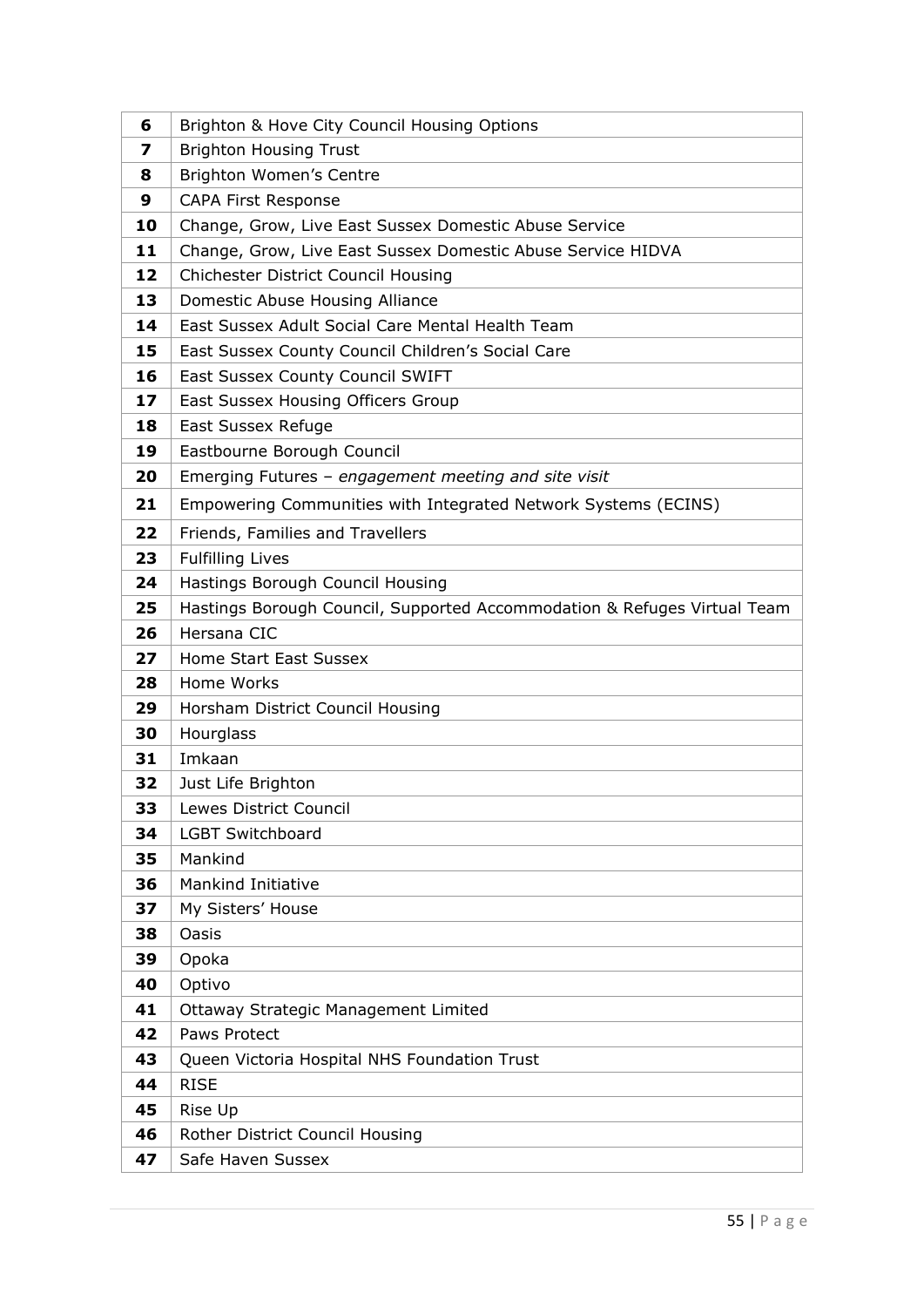| 48 | Safe in Sussex                                                       |
|----|----------------------------------------------------------------------|
| 49 | Safe in Sussex male IDVA                                             |
| 50 | Sign Health, Domestic Abuse Service                                  |
| 51 | Southdown Housing                                                    |
| 52 | Southdown Housing, Homelessness Prevention and Mental Health Support |
| 53 | <b>Standing Together</b>                                             |
| 54 | Stonepillow                                                          |
| 55 | Stonewater                                                           |
| 56 | Survivors' Network                                                   |
| 57 | <b>Sussex Clinical Commissioning Group</b>                           |
| 58 | Sussex Partnership Foundation Trust                                  |
| 59 | <b>Sussex Police</b>                                                 |
| 60 | The Believe Foundation / Believe Globally CIC                        |
| 61 | The Clock Tower Sanctuary                                            |
| 62 | The Links Project                                                    |
| 63 | The Probation Service                                                |
| 64 | The Rita Project                                                     |
| 65 | The You Trust                                                        |
| 66 | <b>Turning Tides</b>                                                 |
| 67 | University Hospitals Sussex NHS Foundation Trust                     |
| 68 | Veritas Justice                                                      |
| 69 | Victim Support                                                       |
| 70 | Victim Support Criminal Justice IDVA                                 |
| 71 | Victim Support LGBTQ+ Specialist                                     |
| 72 | West Sussex County Council Adult Social Care                         |
| 73 | West Sussex County Council, Head of Strategic Housing                |
| 74 | <b>West Sussex MIND</b>                                              |
| 75 | WORTH and MARAC Lead, West Sussex                                    |
| 76 | WORTH Family Support Leads and IDVAS                                 |
| 77 | Yada                                                                 |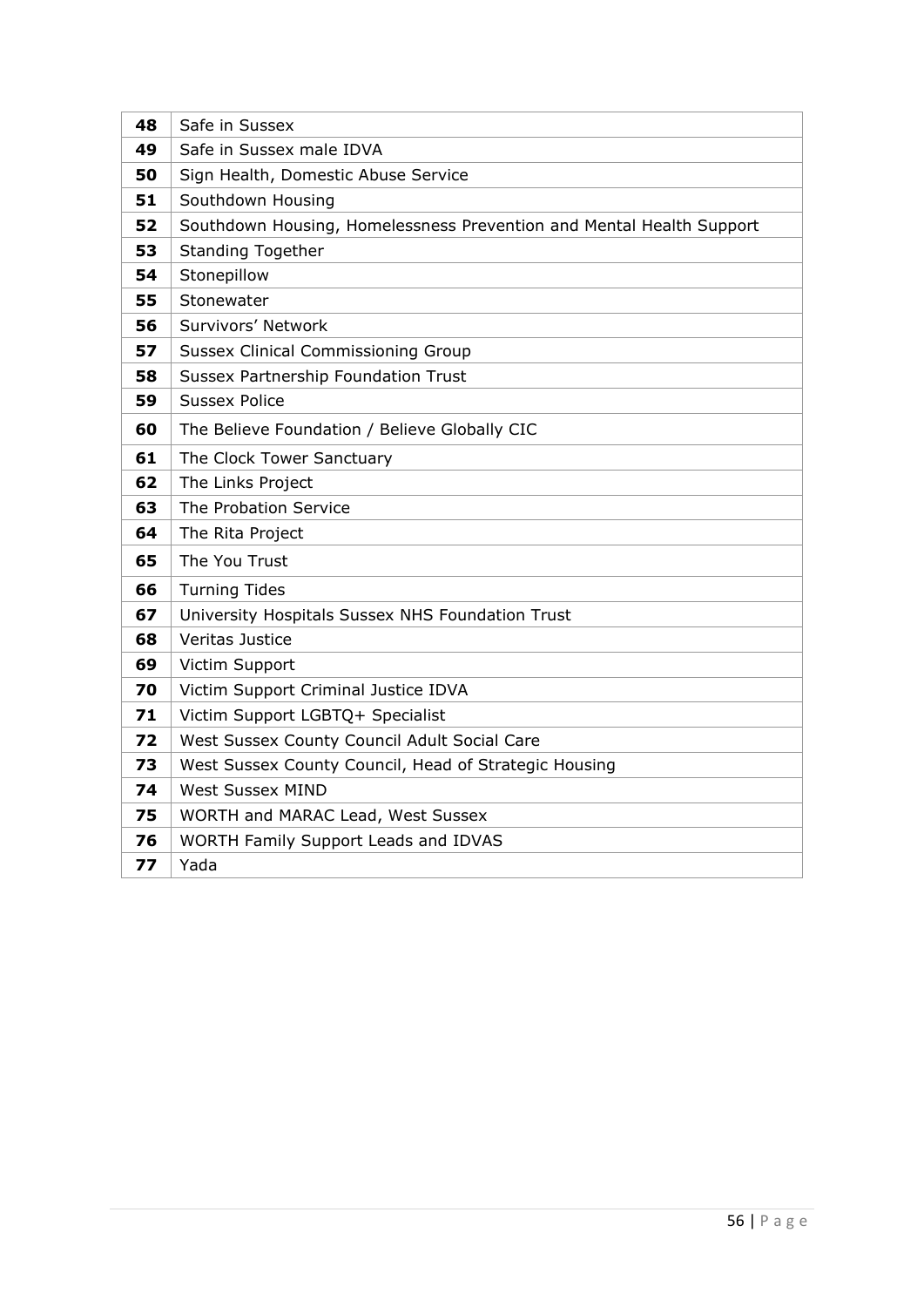# **Appendix 5: Service provision in Sussex**

# ❖ **Service mapping**

The provision of domestic abuse accommodation and support has been identified via consultation with stakeholders and the Safe Space Sussex service directory.<sup>81</sup> Service mapping was completed in conjunction with Women's Aid, who hold the largest national data set on domestic abuse.<sup>82</sup> The below service list highlights the current provision of domestic abuse support services, domestic abuse safe accommodation and other forms of supported accommodation and support.

- 1. Amber House, Littlehampton: Public refuge run by Safe in Sussex. Five units, two of which can support single women.
- 2. Brighton & Hove LGBTQ Switchboard: Specialist service to support LGBTQ+ people in the city and link them up with other relevant services.
- 3. Brighton Housing Trust (Threshold): Provides a range of services to support the homeless, insecurely housed, and vulnerable men and women. The Threshold counselling service for women provides support around mental health issues and sexual/domestic abuse.
- 4. Brighton Women's Centre: provides services including drop-in sessions, Toybox crèche, foodbank, holistic therapies and self-improvement courses. BWC provide support for women involved with multiple complex needs and the Criminal Justice System through their Inspire Project.
- 5. Butterflies Child & Adolescent Counselling Service C.I.C: Provides individual counselling, anger management groups, equine assisted therapy, and equine assisted learning.
- 6. Change, Grow, Live (CGL): provides a domestic abuse specialist support service across East Sussex, as well as substance misuse support treatment Pan-Sussex.
- 7. Emerging Futures: 20 dedicated female units of accommodation in Worthing. Provision extends and provides direct support to females impacted by DA.
- 8. Friends Families and Travellers: Support service working with Gypsy, Roma and Traveller communities. They provide advice and consultancy, promote health and wellbeing, work on research and policy, deliver training and much more, for issues including domestic abuse.
- 9. Hersana CIC: Specialist 'by and for' organisation for Black survivors of domestic abuse and sexual violence. Hersana works across the UK but is setting up a Sussex service based in Crawley.
- 10. Home-Start East Sussex: Runs the Lotus programme, 6 weeks of educational and therapeutic sessions for women living in East Sussex or Brighton & Hove whose lives have been impacted by domestic abuse, but who are now safe.
- 11. Hourglass: Based in East Sussex, Hourglass is a UK-wide charity focusing exclusively on the issue of elder abuse and providing both emotional and practical support.
- 12. Just Life Brighton: Housing and wellbeing support for people in temporary accommodation. Works in Brighton and in Manchester.
- 13. My Sisters' House Women's Centre: Provides domestic abuse drop-in clinics, one-toone sessions and casework, and group work, working across the coastal community of West Sussex.
- 14. Oasis Project: substance misuse and sex worker outreach project based in Brighton & Hove, also working in Hastings.

<sup>81</sup> Safe: Space Sussex (safespacesussex.org.uk)

<sup>82</sup> Women's Aid, (2021a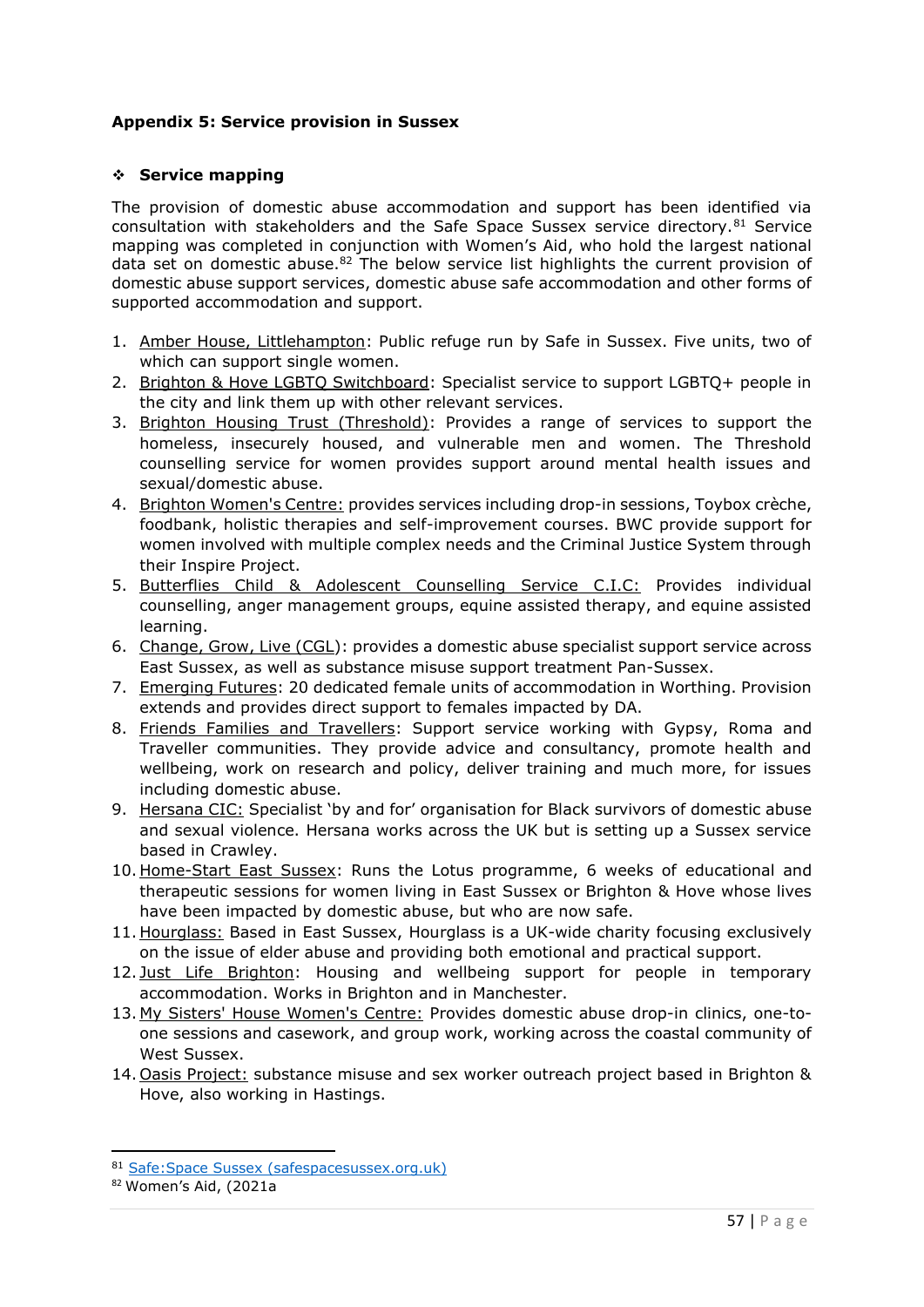- 15. Opoka: Specialist DV Service for Polish Women, providing a helpline, crisis support, advocacy and outreach support.
- 16. Paws Protect Cats Protection: Free and confidential fostering service, where cats are cared for until owners have escaped their abusive relationship and resettled somewhere safe.
- 17. RISE: Based in Brighton and operates in Brighton & Hove, providing information, support, advocacy and education around domestic abuse.
- 18. Safe Haven Sussex: A mix of shared and self-contained supported accommodation in Brighton. 60 medium support mental health accommodation places and 20 high support places.
- 19. Southdown Housing: not-for-profit specialist providers of care, support and housing services for vulnerable people working across Sussex, based in Lewes.
- 20.Stonepillow: Homeless charity and accommodation provider, working in Chichester and Bognor Regis.
- 21. The Clock Tower Sanctuary: Homelessness support and advice centre for young people aged 16-25 based in Brighton.
- 22. The Daisy Chain Project: Domestic abuse legal advice charity, providing pro bono legal advice, educating people about what constitutes domestic abuse. Based in Worthing but has a national reach.
- 23. The Rita Project: Based in Brighton & Hove, working in the city and in rural East Sussex, The Rita Project raises awareness and supports those experiencing domestic abuse. They run projects in schools and rural communities and with homeless people.
- 24. The YOU Trust: Delivering West Sussex Connect Service, which aims to fill identified gaps in service provision, helping to provide a 'one front door' access to domestic abuse support.
- 25.Veritas Justice: expert stalking advocacy and support service based in Brighton & Hove and working across Sussex.
- 26.Victim Support Brighton & Hove Domestic Abuse Support Service: Providing IDVA casework support, an IDVA based at the Royal Sussex County Hospital and a criminal justice DVA to support through the criminal justice system.
- 27. WORTH Domestic Abuse Services: Teams of IDVAs working across West Sussex who work to identify, assess, and assist people at risk.

# **Safe accommodation:**

- 1. Safe in Sussex: Based in Worthing, operates four refuges along the south coast of West Sussex: two are commissioned, two are funded independently.
- 2. Clarion: Five refuges in East Sussex: one in each of the five district and borough geographical areas, with 47 units in total.
- 3. RISE: Four units of specialist LGBTQ+ dispersed accommodation which can support three residents.
- 4. The Brighton Refuge Stonewater: 15 units of self-contained accommodation and support for women and their children.